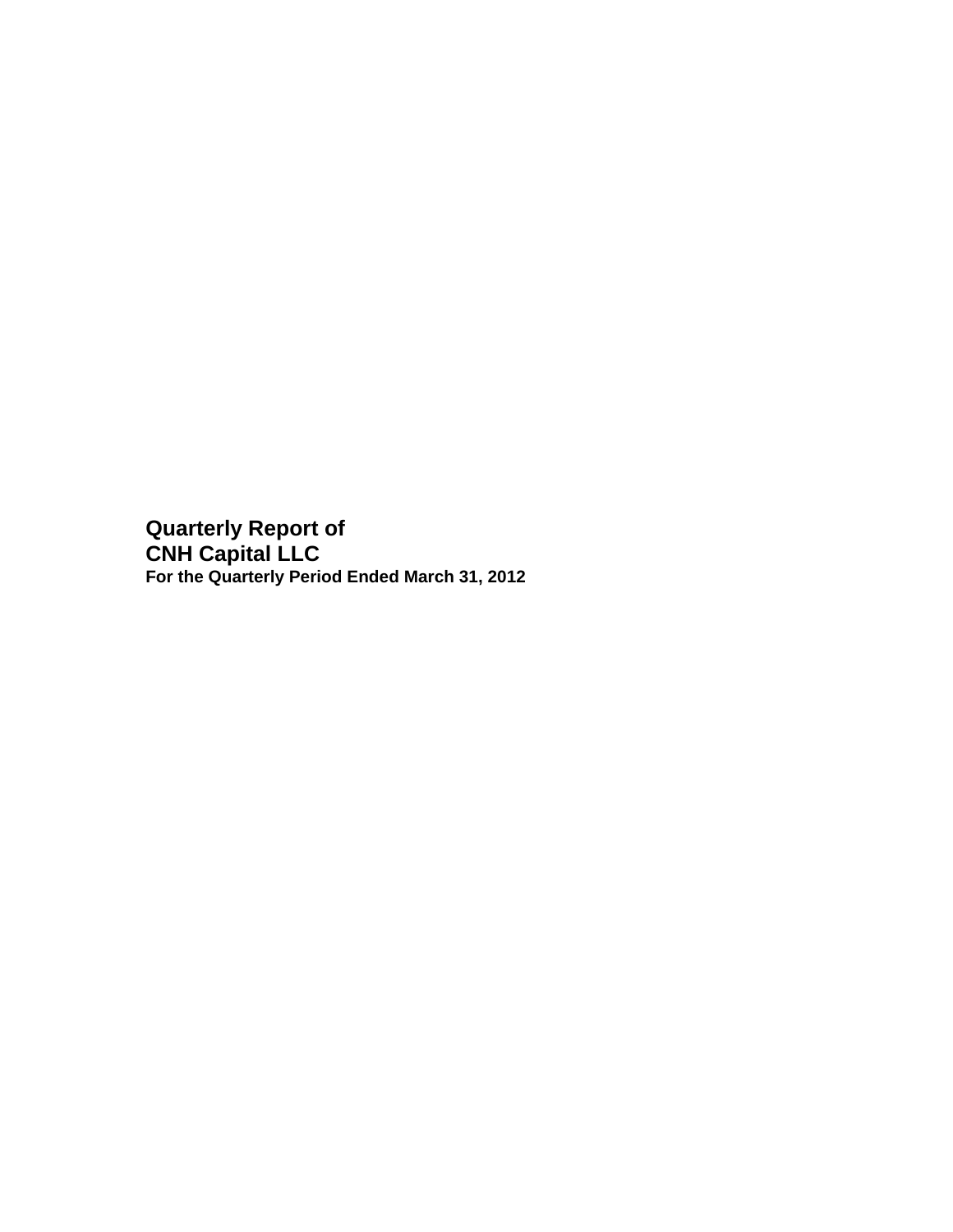# **TABLE OF CONTENTS**

| I<br>. .<br>۰.<br>×<br>٠ |
|--------------------------|
|--------------------------|

| Consolidated Statements of Income for the Three Months Ended March 31, 2012 and 2011<br>(Unaudited)                          | $\mathbf{1}$ |
|------------------------------------------------------------------------------------------------------------------------------|--------------|
| Consolidated Statements of Comprehensive Income for the Three Months Ended March 31, 2012<br>and 2011 (Unaudited)            | 2            |
| Consolidated Balance Sheets as of March 31, 2012 and December 31, 2011 (Unaudited)                                           | 3            |
| Consolidated Statements of Cash Flows for the Three Months Ended March 31, 2012 and 2011<br>(Unaudited)                      | 5            |
| Consolidated Statements of Changes in Stockholder's Equity for the Three Months Ended<br>March 31, 2012 and 2011 (Unaudited) | 6            |
| Condensed Notes to Consolidated Financial Statements (Unaudited)                                                             | 7            |
| Management's Discussion and Analysis of Financial Condition and Results of Operations                                        | 35           |
| <b>Controls and Procedures</b>                                                                                               | 41           |
| <b>Legal Proceedings</b>                                                                                                     | 41           |
| <b>Risk Factors</b>                                                                                                          | 41           |
| Mine Safety Disclosures                                                                                                      | 41           |
| Other Information                                                                                                            | 41           |
| List of Exhibits                                                                                                             | 43           |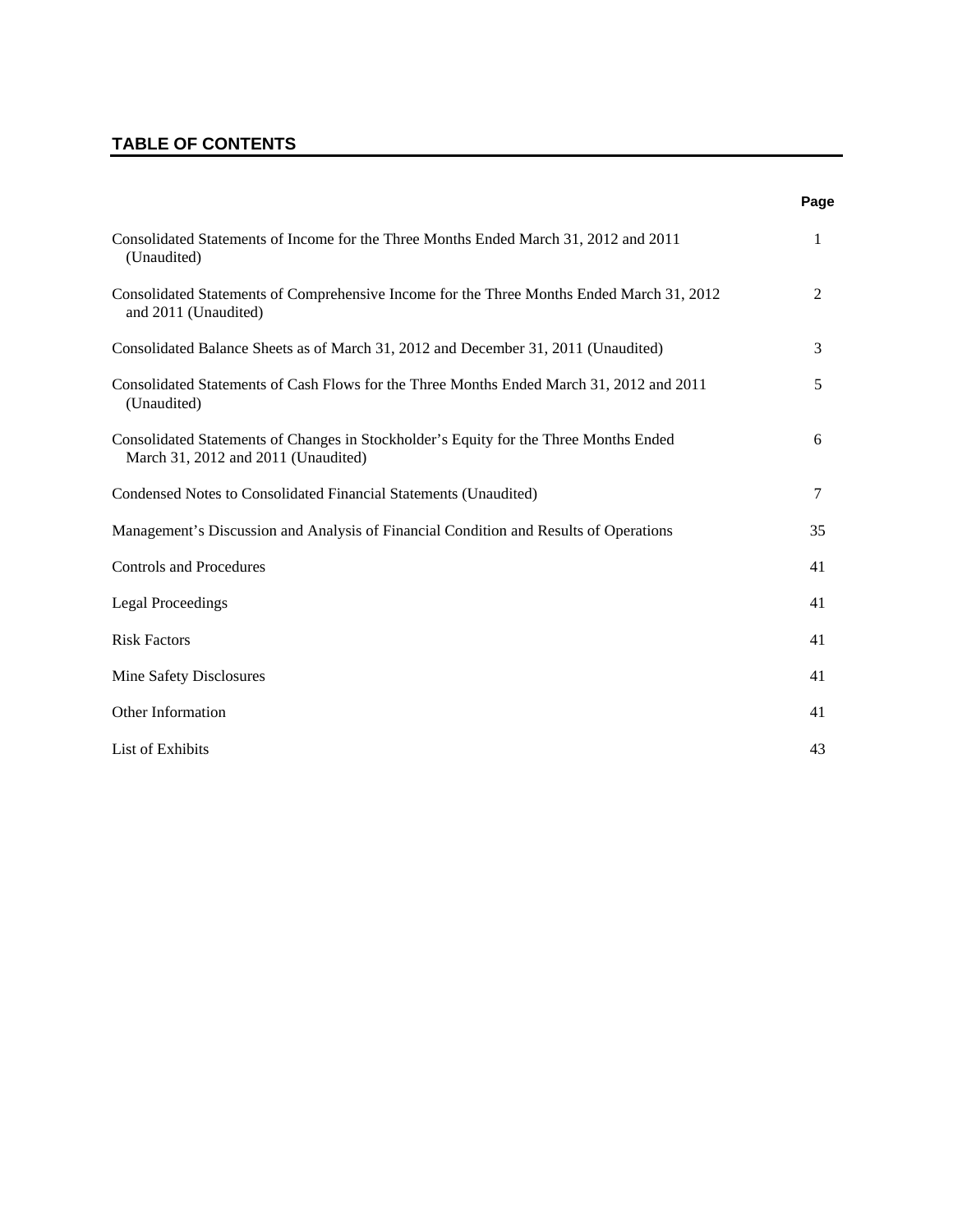## **CONSOLIDATED STATEMENTS OF INCOME FOR THE THREE MONTHS ENDED MARCH 31, 2012 AND 2011 (In thousands) (Unaudited)**

|                                                                    | 2012          | 2011          |
|--------------------------------------------------------------------|---------------|---------------|
| <b>REVENUES:</b>                                                   |               |               |
| Interest income on retail and other receivables and finance leases | \$<br>111,582 | \$<br>117,009 |
| Interest income from affiliates                                    | 34,993        | 30,610        |
| Servicing fee income                                               | 306           | 424           |
| Rental income on operating leases                                  | 40,342        | 40,280        |
| Other income                                                       | 16,040        | 17,499        |
| Total revenues                                                     | 203,263       | 205,822       |
| <b>EXPENSES:</b>                                                   |               |               |
| Interest expense:                                                  |               |               |
| Interest expense to third parties                                  | 55,142        | 56,605        |
| Interest expense to affiliates                                     | 10,174        | 13,385        |
| Total interest expense                                             | 65,316        | 69,990        |
| Operating expenses:                                                |               |               |
| Fees charged by affiliates                                         | 14,748        | 16,181        |
| Provision (benefit) for credit losses                              | 622           | (943)         |
| Depreciation of equipment on operating leases                      | 26,933        | 28,269        |
| Other expenses                                                     | 7,204         | 7,840         |
| Total operating expenses                                           | 49,507        | 51,347        |
| Total expenses                                                     | 114,823       | 121,337       |
| <b>INCOME BEFORE TAXES</b>                                         | 88,440        | 84,485        |
| Income tax provision                                               | 30,877        | 31,252        |
| <b>NET INCOME</b>                                                  | 57,563        | 53,233        |
| Net income attributed to the noncontrolling interest               | (364)         | (411)         |
| NET INCOME ATTRIBUTABLE TO CNH CAPITAL LLC                         | \$<br>57,199  | \$<br>52,822  |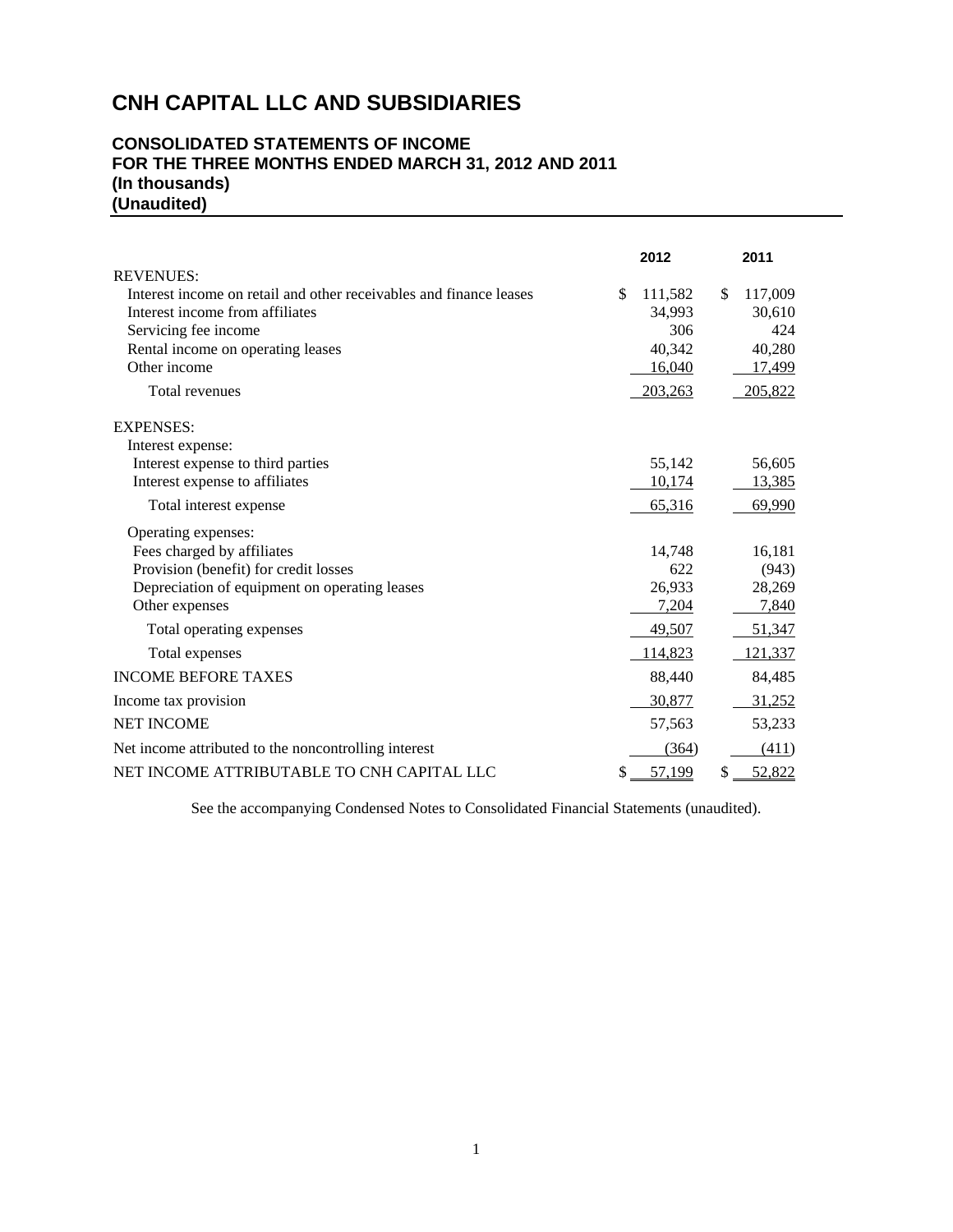## **CONSOLIDATED STATEMENTS OF COMPREHENSIVE INCOME FOR THE THREE MONTHS ENDED MARCH 31, 2012 AND 2011 (In thousands) (Unaudited)**

|                                                                                  | 2012          | 2011          |
|----------------------------------------------------------------------------------|---------------|---------------|
| Net income                                                                       | \$<br>57,563  | \$<br>53,233  |
| Other comprehensive income                                                       |               |               |
| Foreign currency translation adjustments                                         | 11,639        | 11,710        |
| Defined benefit pension plans:                                                   |               |               |
| Pension liability adjustment (net of tax expense of \$57 and \$71, respectively) | 95            | 105           |
| Unrealized gains on retained interests:                                          |               |               |
| Unrealized gains on retained interests (net of tax benefit of \$297 and          |               |               |
| \$419, respectively)                                                             | (548)         | (531)         |
| Derivative financial instruments:                                                |               |               |
| Losses reclassified to earnings (net of tax expense of \$711 and                 |               |               |
| \$2,067, respectively)                                                           | 1,281         | 3,536         |
| (Gains) losses deferred (net of tax benefit of \$106, and tax expense of         |               |               |
| \$27, respectively)                                                              | (229)         | 195           |
| Other comprehensive income                                                       | <u>12,238</u> | <u>15,015</u> |
| Comprehensive income                                                             | 69,801        | 68,248        |
| Less: comprehensive income attributable to the noncontrolling interest           | (364)         | (411)         |
| Comprehensive income attributable to CNH Capital LLC                             | 69,437        | \$<br>67,837  |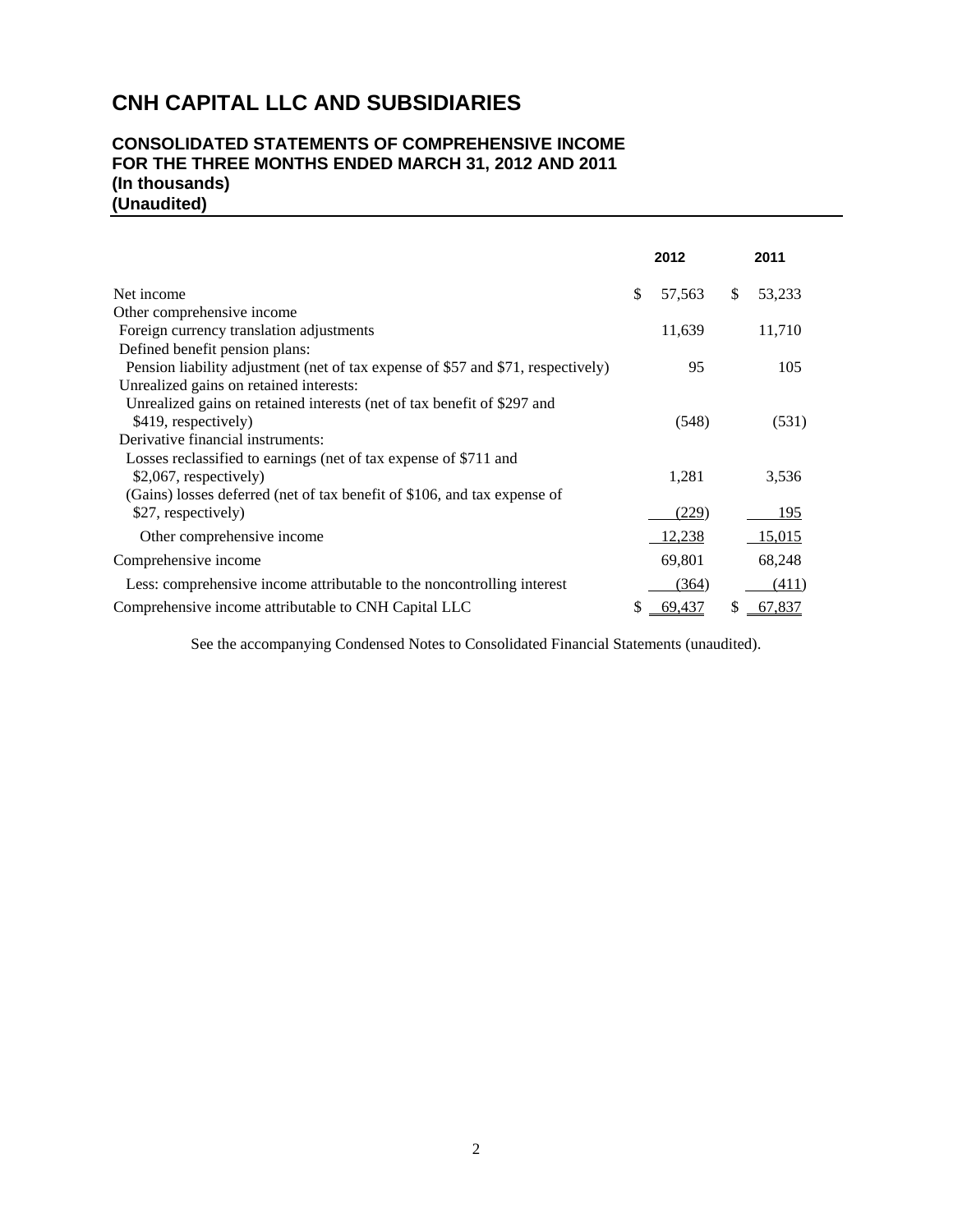## **CONSOLIDATED BALANCE SHEETS AS OF MARCH 31, 2012 AND DECEMBER 31, 2011 (In thousands) (Unaudited)**

| <b>ASSETS</b>                                                    | March 31,<br>2012 | December 31,<br>2011 |
|------------------------------------------------------------------|-------------------|----------------------|
| Cash and cash equivalents                                        | \$<br>236,711     | \$<br>594,093        |
| Restricted cash                                                  | 621,737           | 767,359              |
| Receivables, less allowance for credit losses of \$103,298       |                   |                      |
| and \$106,673, respectively                                      | 10,041,684        | 9,386,549            |
| Retained interests in securitized receivables                    | 13,023            | 17,289               |
| Affiliated accounts and notes receivable                         | 15,338            | 193,917              |
| Equipment on operating leases, net                               | 677,639           | 647,617              |
| Equipment held for sale                                          | 17,043            | 32,131               |
| Goodwill                                                         | 117,663           | 116,830              |
| Other intangible assets, net                                     | 3,071             | 3,259                |
| Other assets                                                     | 73,584            | 142,107              |
| <b>TOTAL</b>                                                     | 11,817,493<br>\$  | \$11,901,151         |
| <b>LIABILITIES AND STOCKHOLDER'S EQUITY</b>                      |                   |                      |
| <b>LIABILITIES:</b>                                              |                   |                      |
| Short-term debt (including current maturities of long-term debt) | \$<br>4,755,683   | \$<br>4,796,035      |
| Accounts payable and other accrued liabilities                   | 451,016           | 450,828              |
| Affiliated debt                                                  | 576,581           | 819,270              |
| Long-term debt                                                   | 4,717,167         | 4,587,773            |
| <b>Total liabilities</b>                                         | 10,500,447        | 10,653,906           |
| STOCKHOLDER'S EQUITY:                                            |                   |                      |
| Member's capital                                                 |                   |                      |
| Paid-in capital                                                  | 836,721           | 836,721              |
| Accumulated other comprehensive income                           | 40,954            | 28,716               |
| Retained earnings                                                | 384,118           | 326,919              |
| Total CNH Capital LLC stockholder's equity                       | 1,261,793         | 1,192,356            |
| Noncontrolling interest                                          | 55,253            | 54,889               |
| Total stockholder's equity                                       | 1,317,046         | 1,247,245            |
| <b>TOTAL</b>                                                     | \$11,817,493      | \$11,901,151         |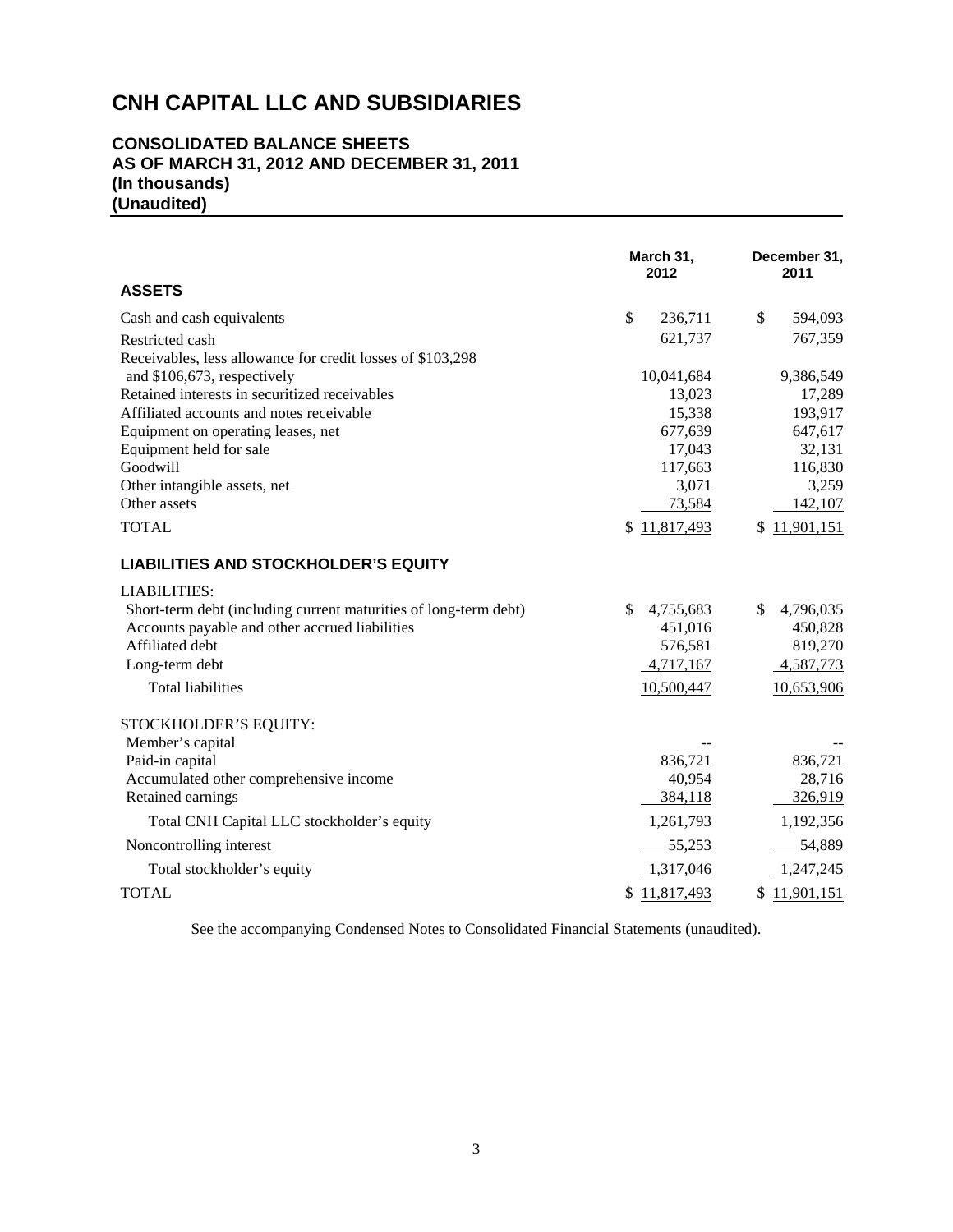## **CONSOLIDATED BALANCE SHEETS AS OF MARCH 31, 2012 AND DECEMBER 31, 2011 (In thousands) (Unaudited)**

The following table presents certain assets and liabilities of consolidated variable interest entities ("VIEs"), which are included in the consolidated balance sheets above. The assets in the table include only those assets that can be used to settle obligations of consolidated VIEs. The liabilities in the table include third-party liabilities of the consolidated VIEs, for which creditors do not have recourse to the general credit of CNH Capital LLC.

|                                                                  | March 31,<br>2012 | December 31.<br>2011 |
|------------------------------------------------------------------|-------------------|----------------------|
| Restricted cash                                                  | \$.<br>592,929    | \$<br>738,478        |
| Receivables, less allowance for credit losses of \$53,316        |                   |                      |
| and \$39,309, respectively                                       | 8,078,233         | 7,823,615            |
| Equipment on operating leases, net                               | 244               | 94,018               |
| <b>TOTAL</b>                                                     | \$8,671,406       | 8,656,111<br>S.      |
| Short-term debt (including current maturities of long-term debt) | 4,581,590<br>\$.  | 4,583,407<br>\$      |
| Long-term debt                                                   | 3,718,056         | 3,634,629            |
| <b>TOTAL</b>                                                     | 8,299,646         | 8,218,036<br>S       |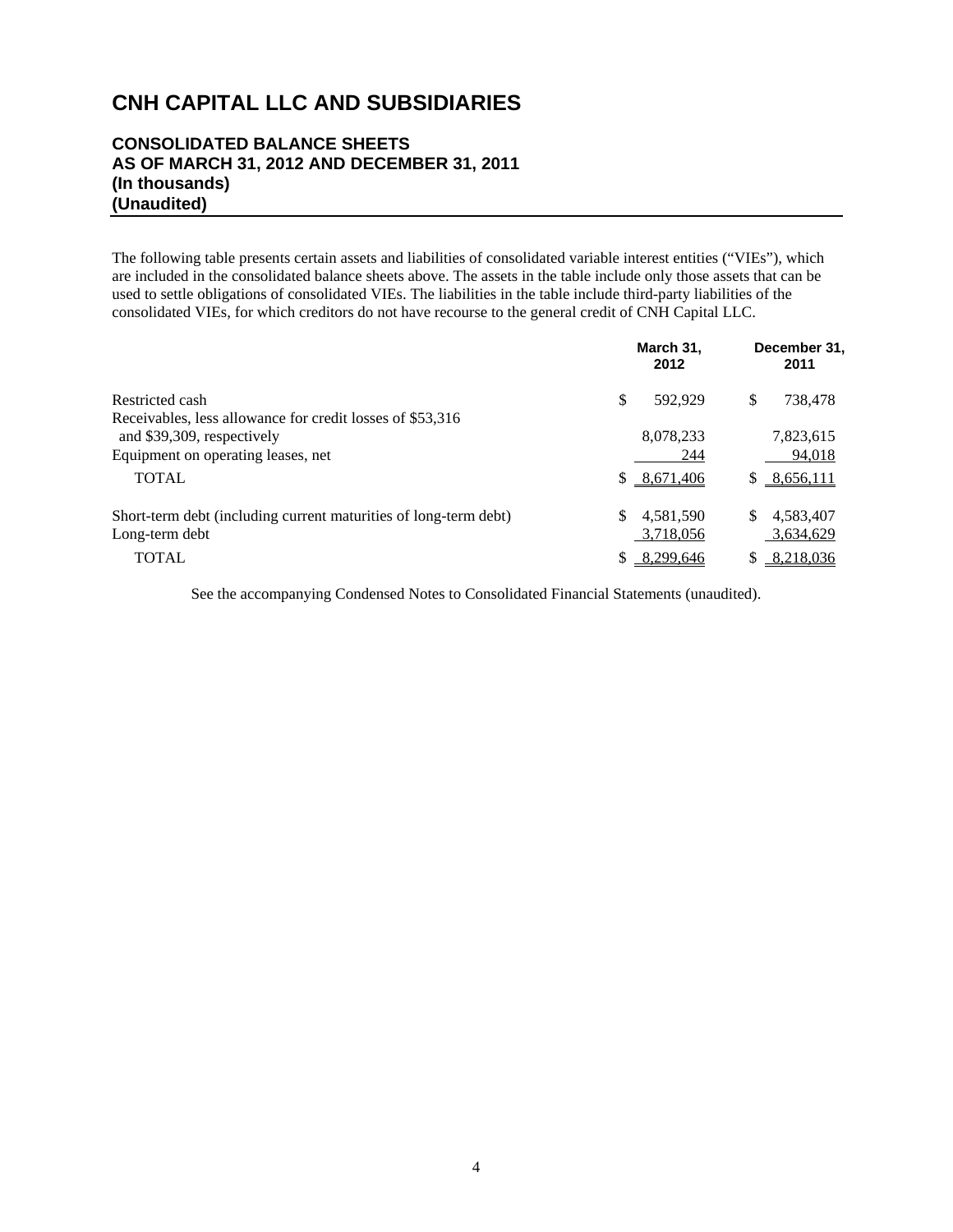## **CONSOLIDATED STATEMENTS OF CASH FLOWS FOR THE THREE MONTHS ENDED MARCH 31, 2012 AND 2011 (In thousands) (Unaudited)**

|                                                                            | 2012          | 2011           |
|----------------------------------------------------------------------------|---------------|----------------|
| CASH FLOWS FROM OPERATING ACTIVITIES:                                      |               |                |
| Net income                                                                 | \$<br>57,563  | \$<br>53,233   |
| Adjustments to reconcile net income to net cash from operating activities: |               |                |
| Depreciation on property and equipment and equipment on operating leases   | 26,955        | 28,306         |
| Amortization on intangibles                                                | 263           | 290            |
| Provision (benefit) for credit losses                                      | 622           | (943)          |
| Deferred income tax benefit                                                | 14,006        | 49,191         |
| Changes in components of working capital:                                  |               |                |
| Decrease in affiliated accounts and notes receivables                      | 178,613       | 34,967         |
| Decrease in other assets and equipment held for sale                       | 85,832        | 90,821         |
| Decrease in accounts payable and other accrued liabilities                 | (15,589)      | (40, 848)      |
| Net cash from operating activities                                         | 348,265       | 215,017        |
| <b>CASH FLOWS FROM INVESTING ACTIVITIES:</b>                               |               |                |
| Cost of receivables acquired                                               | (4,319,066)   | (3,734,971)    |
| Collections of receivables                                                 | 3,714,473     | 3,458,732      |
| Decrease in restricted cash                                                | 148,306       | 98,867         |
| Purchase of equipment on operating leases                                  | (98, 590)     | (72,992)       |
| Proceeds from disposal of equipment on operating leases                    | 46,170        | 57,686         |
| Purchase of software                                                       |               | (113)          |
| Expenditures for property and equipment                                    | (72)          |                |
| Net cash used in investing activities                                      | (508, 779)    | (192,791)      |
| CASH FLOWS FROM FINANCING ACTIVITIES:                                      |               |                |
| Proceeds from issuance of affiliated debt                                  | 198,608       | 455,588        |
| Payment of affiliated debt                                                 | (446,100)     | (538, 115)     |
| Proceeds from issuance of long-term debt                                   | 1,123,525     | 220,000        |
| Payment of long-term debt                                                  | (1,008,542)   | (757, 734)     |
| (Decrease) increase in revolving credit facilities                         | (64, 359)     | 389,462        |
| Net cash used in financing activities                                      | (196, 868)    | (230,799)      |
| DECREASE IN CASH AND CASH EQUIVALENTS                                      | (357, 382)    | (208, 573)     |
| CASH AND CASH EQUIVALENTS:                                                 |               |                |
| Beginning of period                                                        | 594,093       | 420,792        |
| End of period                                                              | \$<br>236,711 | 212,219<br>\$  |
| CASH PAID DURING THE PERIOD FOR INTEREST                                   | 60,228<br>\$  | 71,838<br>\$   |
| CASH PAID (REFUNDED) DURING THE PERIOD FOR TAXES                           | \$<br>10,256  | \$<br>(17,885) |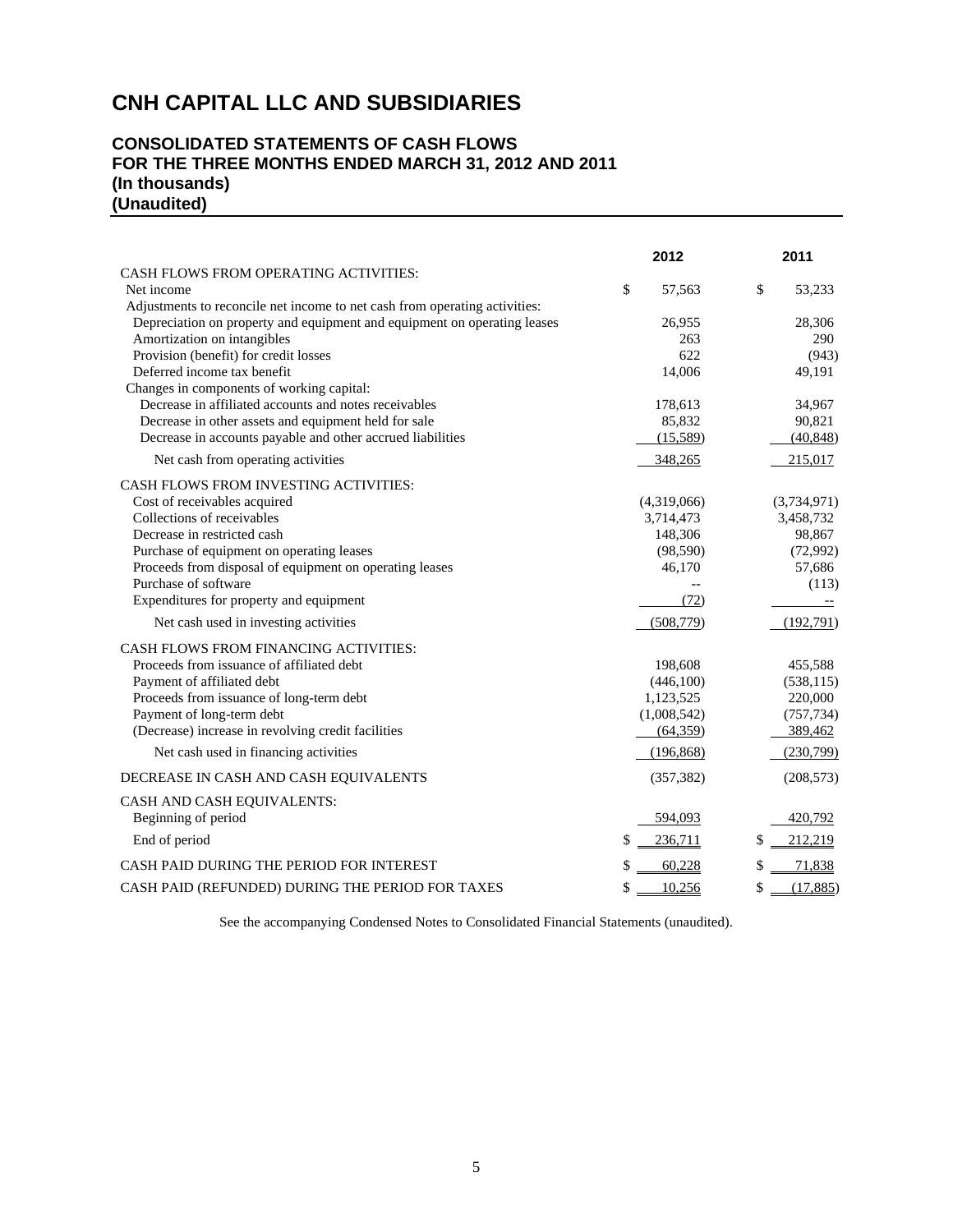## **CONSOLIDATED STATEMENTS OF CHANGES IN STOCKHOLDER'S EQUITY FOR THE THREE MONTHS ENDED MARCH 31, 2012 AND 2011 (In thousands) (Unaudited)**

|                                                   | <b>Company Stockholder</b> |                     |    |                    |    |                                                               |    |                                    |     |                                               |              |
|---------------------------------------------------|----------------------------|---------------------|----|--------------------|----|---------------------------------------------------------------|----|------------------------------------|-----|-----------------------------------------------|--------------|
|                                                   |                            | Member's<br>Capital |    | Paid-in<br>Capital |    | <b>Accumulated</b><br>Other<br>Comprehensive<br>Income (Loss) |    | <b>Retained</b><br><b>Earnings</b> |     | Non-<br><b>Controlling</b><br><b>Interest</b> | <b>Total</b> |
| BALANCE - January 1, 2011                         | \$                         |                     | \$ | 836,721            | \$ | 45,642                                                        | \$ | 211,873                            | S.  | 53,401                                        | \$1,147,637  |
| Net income                                        |                            | --                  |    | --                 |    |                                                               |    | 52,822                             |     | 411                                           | 53,233       |
| Translation adjustment                            |                            |                     |    |                    |    | 11,710                                                        |    |                                    |     |                                               | 11,710       |
| Pension liability adjustment, net of tax          |                            |                     |    |                    |    | 105                                                           |    |                                    |     |                                               | 105          |
| Unrealized gain on retained interests, net of tax |                            |                     |    |                    |    | (531)                                                         |    |                                    |     |                                               | (531)        |
| Derivative financial instruments:                 |                            |                     |    |                    |    |                                                               |    |                                    |     |                                               |              |
| Losses reclassified to earnings, net of tax       |                            |                     |    |                    |    | 3,536                                                         |    |                                    |     |                                               | 3,536        |
| Losses deferred, net of tax                       |                            |                     |    |                    |    | 195                                                           |    |                                    |     |                                               | 195          |
| BALANCE - March 31, 2011                          |                            |                     | \$ | 836,721            | \$ | 60,657                                                        | \$ | 264,695                            | S.  | 53,812                                        | \$1,215,885  |
| BALANCE - January 1, 2012                         | \$                         |                     | \$ | 836,721            | \$ | 28,716                                                        |    | 326,919                            | \$. | 54,889                                        | \$1,247,245  |
| Net income                                        |                            |                     |    | --                 |    |                                                               |    | 57,199                             |     | 364                                           | 57,563       |
| Translation adjustment                            |                            |                     |    |                    |    | 11,639                                                        |    |                                    |     |                                               | 11,639       |
| Pension liability adjustment, net of tax          |                            |                     |    |                    |    | 95                                                            |    |                                    |     |                                               | 95           |
| Unrealized gain on retained interests, net of tax |                            |                     |    |                    |    | (548)                                                         |    |                                    |     |                                               | (548)        |
| Derivative financial instruments:                 |                            |                     |    |                    |    |                                                               |    |                                    |     |                                               |              |
| Losses reclassified to earnings, net of tax       |                            |                     |    |                    |    | 1,281                                                         |    |                                    |     |                                               | 1,281        |
| Losses deferred, net of tax                       |                            |                     |    |                    |    | (229)                                                         |    |                                    |     |                                               | (229)        |
| BALANCE - March 31, 2012                          |                            |                     | \$ | 836,721            | \$ | 40,954                                                        | \$ | 384,118                            |     | 55,253                                        | \$1,317,046  |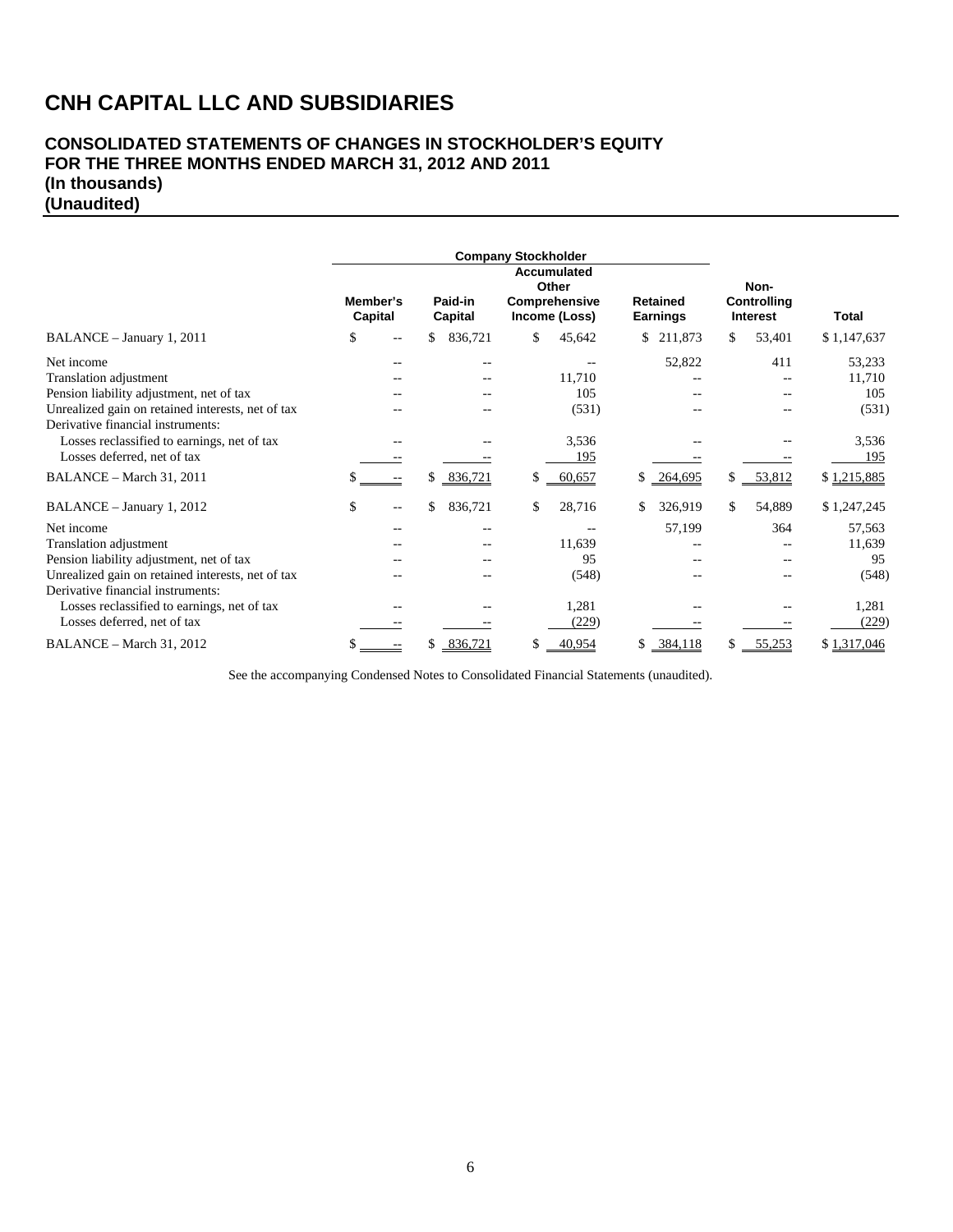## **CONDENSED NOTES TO CONSOLIDATED FINANCIAL STATEMENTS (Dollars in thousands) (Unaudited)**

### **NOTE 1: BASIS OF PRESENTATION**

The accompanying consolidated financial statements include all adjustments, consisting only of normal recurring adjustments, necessary for the fair statement of (a) the consolidated net income for the three months ended March 31, 2012 and 2011, (b) the consolidated comprehensive income for the three months ended March 31, 2012 and 2011, (c) the consolidated financial position as of March 31, 2012 and December 31, 2011, (d) the consolidated changes in stockholder's equity for the three months ended March 31, 2012 and 2011 and (e) the consolidated cash flows for the three months ended March 31, 2012 and 2011.

The December 31, 2011 financial position data included herein was derived from the audited financial statements for the year ended December 31, 2011, but does not include all disclosures required by generally accepted accounting principles in the United States of America ("U.S. GAAP").

CNH Capital LLC and its wholly-owned operating subsidiaries, including New Holland Credit Company, LLC and CNH Capital America LLC, and its majority-owned operating subsidiary CNH Capital Canada Ltd. (collectively, "CNH Capital" or the "Company"), are each a wholly-owned subsidiary of CNH America LLC ("CNH America"), which is an indirect wholly-owned subsidiary of CNH Global N.V. ("CNH"). CNH manufactures agricultural and construction equipment. CNH Capital provides financial services for CNH America and CNH Canada Ltd. (collectively, "CNH North America") customers primarily located in the United States and Canada.

As of December 31, 2011, Fiat Industrial S.p.A. ("Fiat Industrial", and together with its subsidiaries, the "Fiat Industrial Group") owned approximately 88% of CNH's outstanding common shares through its wholly-owned subsidiary, Fiat Netherlands Holding B.V. ("Fiat Netherlands").

The Company has prepared the accompanying consolidated financial statements in accordance with U.S. GAAP. The consolidated financial statements include the Company and its consolidated subsidiaries. The consolidated financial statements are expressed in U.S. dollars. The consolidated financial statements include the accounts of the Company's subsidiaries in which the Company has a controlling financial interest and reflect the noncontrolling interests of the minority owners of the subsidiaries that are not fully owned for the periods presented, as applicable. A controlling financial interest may exist based on ownership of a majority of the voting interest of a subsidiary, or based on the Company's determination that it is the primary beneficiary of a variable interest entity ("VIE"). The primary beneficiary of a VIE is the party that has the power to direct the activities that most significantly impact the economic performance of the entity and the obligation to absorb losses or the right to receive benefits that could potentially be significant to the entity. The Company assesses whether it is the primary beneficiary on an ongoing basis, as prescribed by the accounting guidance on the consolidation of VIEs. The consolidated status of the VIEs with which the Company is involved may change as a result of such reassessments.

The preparation of consolidated financial statements in accordance with U.S. GAAP requires management to make estimates and assumptions that affect the reported amounts of assets and liabilities and disclosure of contingent assets and liabilities and reported amounts of revenues and expenses. Significant estimates in these consolidated financial statements include the residual values of equipment on operating leases and allowance for credit losses. Actual results could differ from those estimates.

These interim financial statements should be read in conjunction with the audited financial statements and the notes thereto included in the annual report for the year ended December 31, 2011. Interim results are not necessarily indicative of those expected for the entire year.

#### **NOTE 2: NEW ACCOUNTING PRONOUNCEMENTS**

There were no new accounting standards adopted during the three months ended March 31, 2012.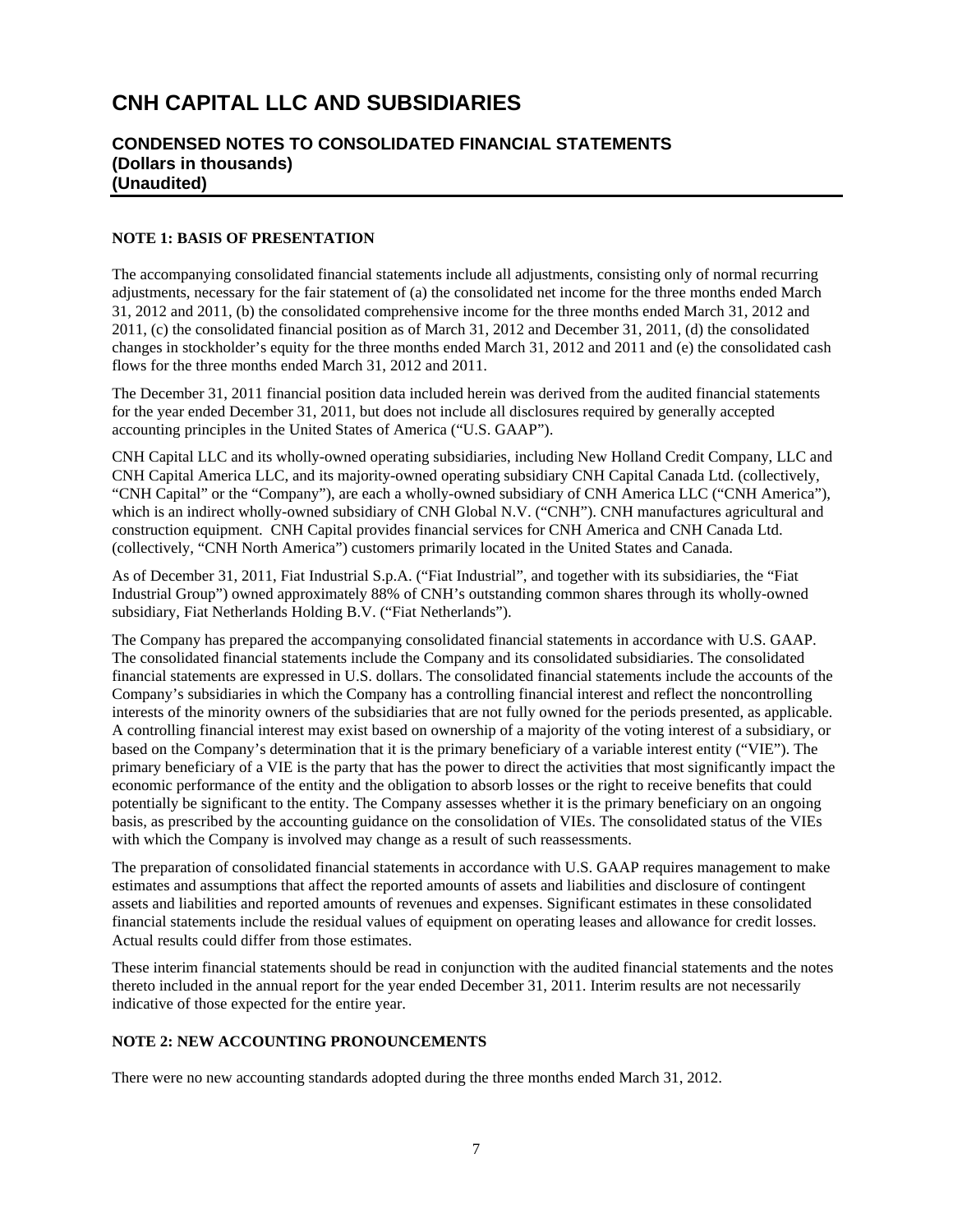## **CONDENSED NOTES TO CONSOLIDATED FINANCIAL STATEMENTS (Dollars in thousands) (Unaudited)**

#### **NOTE 3: ACCUMULATED OTHER COMPREHENSIVE INCOME**

Comprehensive income and its components are presented in the consolidated statements of changes in stockholder's equity. The components of accumulated other comprehensive income as of March 31, 2012 and December 31, 2011 are as follows:

| Cumulative translation adjustment                                                                           |   | March 31,<br>2012 | December 31,<br>2011 |          |  |
|-------------------------------------------------------------------------------------------------------------|---|-------------------|----------------------|----------|--|
|                                                                                                             | S | 55.475            | S                    | 43,836   |  |
| Pension liability adjustment net of taxes of \$3,210 and \$3,267,<br>respectively                           |   | (5,299)           |                      | (5,394)  |  |
| Unrealized gains on retained interests net of taxes of \$1,662<br>and \$1,959, respectively                 |   | 2.686             |                      | 3.234    |  |
| Unrealized loss on derivative financial instruments net of<br>taxes of $$6,352$ and $$6,957$ , respectively |   | (11,908)          |                      | (12,960) |  |
| Total                                                                                                       |   | 40.954            | S                    | 28,716   |  |

#### **NOTE 4: RECEIVABLES**

A summary of receivables included in the consolidated balance sheets as of March 31, 2012 and December 31, 2011 is as follows:

|                             | March 31,    | December 31, |
|-----------------------------|--------------|--------------|
|                             | 2012         | 2011         |
| Wholesale receivables       | \$<br>87.231 | \$<br>87,600 |
| Retail receivables          | 591,107      | 731,807      |
| Finance leases              | 59,596       | 53,391       |
| Restricted receivables      | 9,350,738    | 8,566,514    |
| Other notes                 | 83,809       | 82,098       |
| Gross receivables           | 10,172,481   | 9,521,410    |
| Less:                       |              |              |
| Unearned finance charges    | (27, 499)    | (28, 188)    |
| Allowance for credit losses | (103, 298)   | (106, 673)   |
| Total receivables, net      | \$10.041.684 | 9,386,549    |

#### *Restricted Receivables and Securitization*

As part of its overall funding strategy, the Company periodically transfers certain financial receivables into VIEs that are special purpose entities ("SPEs") as part of its asset-backed securitization programs.

SPEs utilized in the securitization programs differ from other entities included in the Company's consolidated financial statements because the assets they hold are legally isolated from the Company's assets. For bankruptcy analysis purposes, the Company has sold the receivables to the SPEs in a true sale and the SPEs are separate legal entities. Upon transfer of the receivables to the SPEs, the receivables and certain cash flows derived from them become restricted for use in meeting obligations to the SPEs' creditors. The SPEs have ownership of cash balances that also have restrictions for the SPEs' investors. The Company's interests in the SPEs' receivables are subordinate to the interests of third-party investors. None of the receivables that are directly or indirectly sold or transferred in any of these transactions are available to pay the Company's creditors.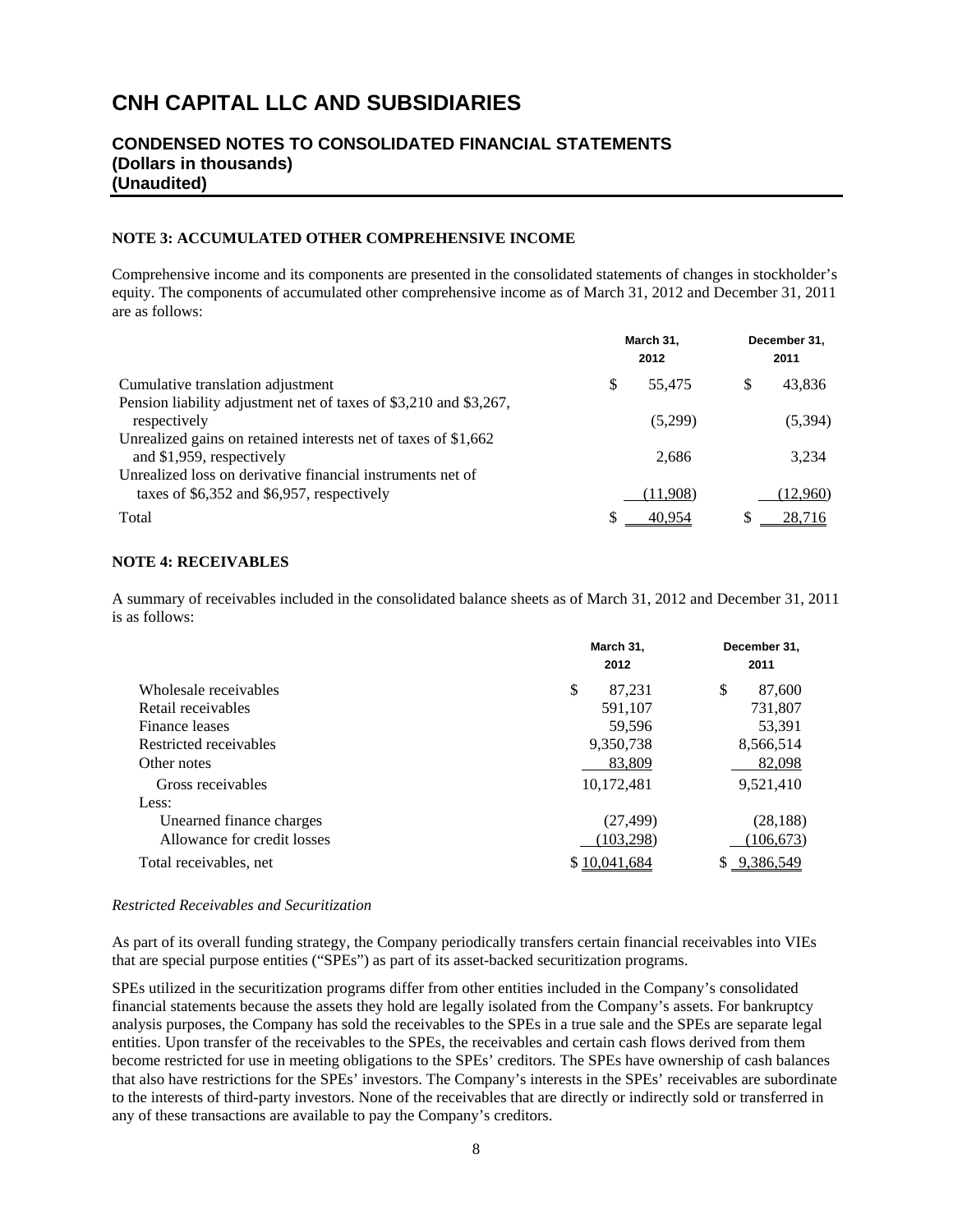## **CONDENSED NOTES TO CONSOLIDATED FINANCIAL STATEMENTS (Dollars in thousands) (Unaudited)**

The following table summarizes the restricted and off-book receivables and the related retained interests as of March 31, 2012 and December 31, 2011:

|                               |                   | <b>Restricted Receivables</b> |        | <b>Off-Book Receivables</b> | <b>Retained Interests</b> |                      |  |  |
|-------------------------------|-------------------|-------------------------------|--------|-----------------------------|---------------------------|----------------------|--|--|
|                               | March 31.<br>2012 | December 31.<br>2011          |        | December 31.<br>2011        | March 31.<br>2012         | December 31,<br>2011 |  |  |
| Wholesale receivables         | \$3,418,154       | \$2,884,516                   | $--$   | $-$                         | $\overline{\phantom{a}}$  |                      |  |  |
| Retail receivables            | 5.703.463         | 5,454,279                     | 93.795 | 108.476                     | 13.023                    | 17,289               |  |  |
| Finance lease receivables     | 37.788            | 47,000                        |        |                             |                           |                      |  |  |
| Revolving account receivables | 191,333           | 180.719                       |        | --                          | --                        |                      |  |  |
| Total                         | \$9,350,738       | \$8.566.514                   | 93,795 | 108,476                     | 13,023                    | ',289                |  |  |

With regard to the wholesale receivable securitization programs, the Company sells eligible receivables on a revolving basis to structured master trust facilities, which are limited-purpose, bankruptcy-remote SPEs. The Company's involvement with the securitization trusts includes servicing the wholesale receivables, retaining an undivided interest ("seller's interest") in the receivables and holding cash reserve accounts. The seller's interest in the trusts represents the Company's undivided interest in the receivables transferred to the trust. The Company maintains cash reserve accounts at predetermined amounts to provide security to investors in the event that cash collections from the receivables are not sufficient to remit principal and interest payments on the securities. The investors and the securitization trusts have no recourse beyond the Company's retained interests for failure of debtors to pay when due. The Company's retained interests are subordinate to investors' interests to the Company.

Within the U.S. retail asset securitization programs, qualifying retail finance receivables are sold to limited purpose, bankruptcy-remote SPEs. In turn, these SPEs establish separate trusts to which the receivables are transferred in exchange for proceeds from asset-backed securities issued by the trusts. In Canada, the receivables are transferred directly to the trusts. The Company receives compensation for servicing the receivables transferred and earns other related ongoing income customary with the securitization programs. The Company also may retain all or a portion of subordinated interests in the SPEs.

Three private retail transactions totaling \$93,795 and \$108,476 were not included in the Company's consolidated balance sheets as of March 31, 2012 and December 31, 2011, respectively.

The Company, through a trust, securitizes originated revolving account receivables. The committed asset-backed facility has an original two year term and is renewable in October 2012. The Company's continuing involvement with the securitization trust includes servicing the receivables and maintaining a cash reserve account, which provides security to investors in the event that cash collections from the receivables are not sufficient to remit principal and interest payments on the securities. The investors and the securitization trust have no recourse to the Company for failure of debtors to pay when due beyond the Company's retained interest assets. Further, the Company's retained interests are subordinate to the investors' interests.

## *Allowance for Credit Losses*

The allowance for credit losses is established to cover probable losses for receivables owned by the Company and consists of two components, depending on whether the receivable has been individually identified as being impaired. The first component of the allowance for credit losses covers all or a portion of receivables specifically reviewed by management for which the Company has determined it will not collect all of the contractual principal and interest. Receivables are individually reviewed for impairment based on, among other items, amounts outstanding, amounts past due, collateral value, days past due and prior collection history. These receivables are subject to impairment measurement at the loan level based either on the present value of expected future cash flows discounted at the receivables' effective interest rate or the fair value of the collateral for collateral-dependent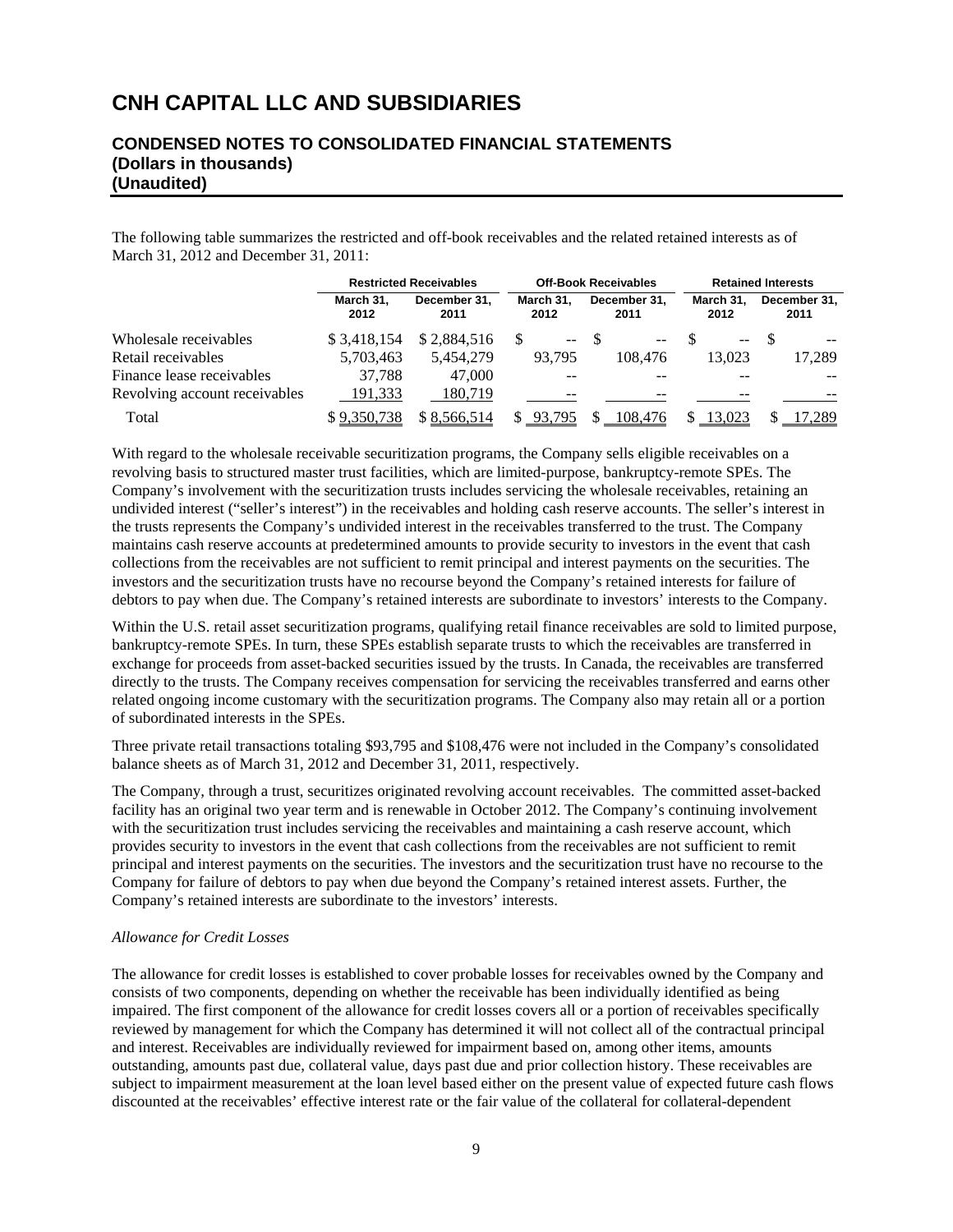## **CONDENSED NOTES TO CONSOLIDATED FINANCIAL STATEMENTS (Dollars in thousands) (Unaudited)**

receivables and receivables for which foreclosure is deemed to be probable. When the values are lower than the carrying value of the receivables, impairment is recognized.

The second component of the allowance for credit losses covers all receivables that are not yet individually identifiable. The allowance for these receivables is based on aggregated portfolio evaluations, generally by financial product. The allowance for retail credit losses is based on loss forecast models that consider a variety of factors that include, but are not limited to, historical loss experience, collateral value, portfolio balance and delinquencies. The allowance for wholesale credit losses is based on loss forecast models that consider a variety of factors that include, but are not limited to, historical loss experience, collateral value, portfolio balance and dealer risk ratings. The loss forecast models are updated on a quarterly basis to incorporate information reflecting the current economic environment.

Charge-offs of principal amounts of receivables outstanding are deducted from the allowance at the point when it is determined to be probable that all amounts due will not be collected.

The Company's allowance for credit losses is segregated into three portfolio segments: retail, wholesale and other. A portfolio segment is the level at which the Company develops a systematic methodology for determining its allowance for credit losses. The retail segment includes retail and finance lease receivables. The wholesale segment includes wholesale financing to CNH North America dealers, and the other portfolio includes the Company's commercial revolving accounts.

Further, the Company evaluates its portfolio segments by class of receivable: United States and Canada. Typically, the Company's finance receivables within a geographic area have similar risk profiles and methods for assessing and monitoring risk. These classes align with management reporting.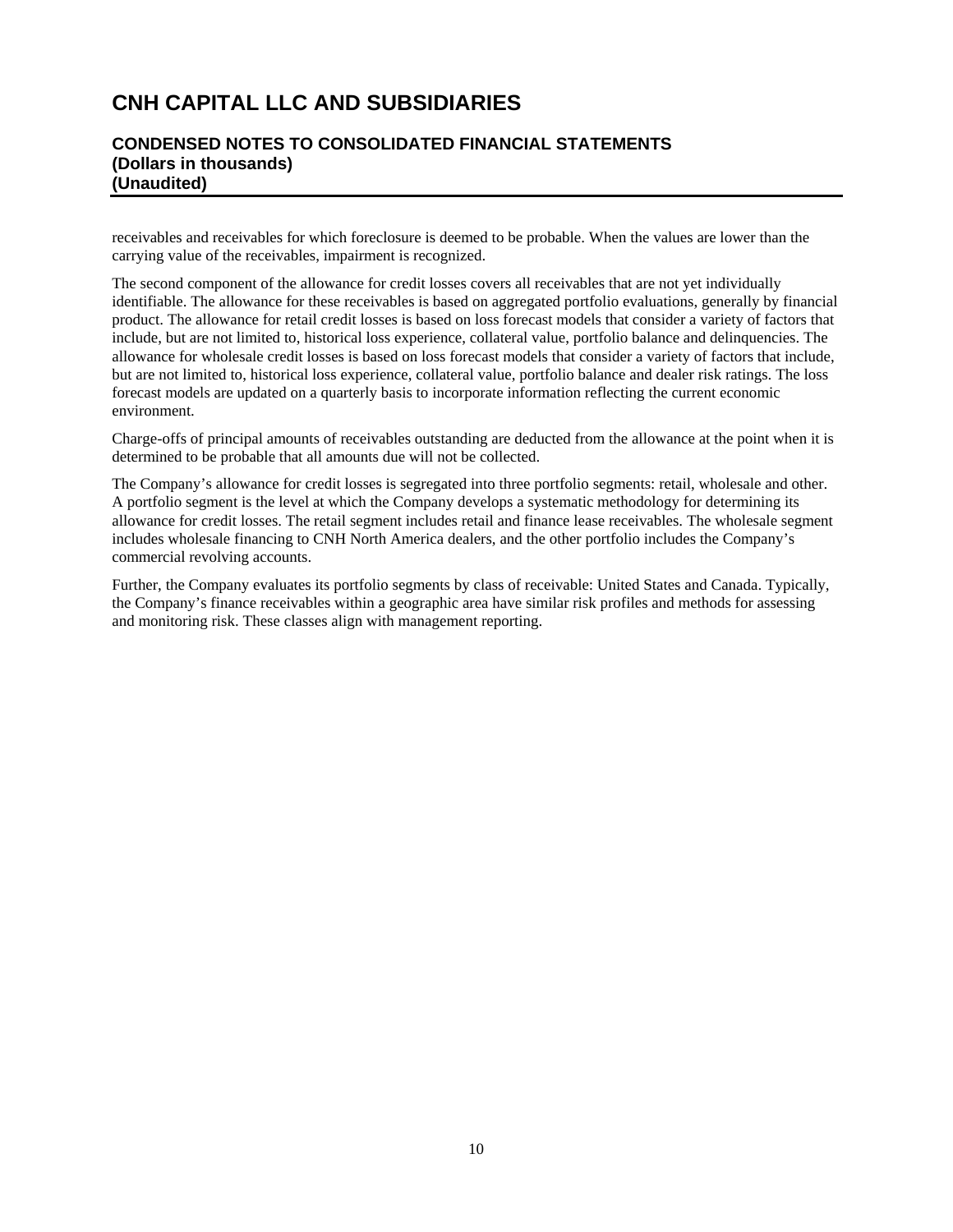## **CONDENSED NOTES TO CONSOLIDATED FINANCIAL STATEMENTS (Dollars in thousands) (Unaudited)**

Allowance for credit losses activity for the three months ended March 31, 2012 is as follows:

|                                                          |               | Retail             | Wholesale    |                        | Other                                                   | Total |                    |
|----------------------------------------------------------|---------------|--------------------|--------------|------------------------|---------------------------------------------------------|-------|--------------------|
| Allowance for credit losses:                             |               |                    |              |                        |                                                         |       |                    |
| Beginning balance<br>Charge-offs<br>Recoveries           | $\mathcal{S}$ | 83,233<br>(4,338)  | \$           | 12,163<br>58           | \$<br>11,277<br>(2,430)                                 | \$    | 106,673<br>(6,768) |
| Provision<br>Currency translation and other              |               | 1,856<br>488<br>41 |              | (605)<br>24            | 763<br>739<br><u>29</u>                                 |       | 2,677<br>622<br>94 |
| Ending balance                                           | \$            | 81,280             | \$           | 11,640                 | \$<br>10,378                                            | \$    | 103,298            |
| Ending balance: individually<br>evaluated for impairment | \$            | 40,137             |              | $\frac{\$}{\$}$ 9,542  | $\frac{\text{S}}{\text{S}}$ $\frac{\text{S}}{\text{S}}$ |       | $$ -49,679$        |
| Ending balance: collectively<br>evaluated for impairment | \$            | 41,143             |              | $\frac{1}{2}$<br>2,098 | \$<br>10,378                                            | \$    | 53,619             |
| Receivables:                                             |               |                    |              |                        |                                                         |       |                    |
| Ending balance                                           | \$            | 6,364,455          |              | \$3,505,385            | $$ -275,142$                                            |       | \$10,144,982       |
| Ending balance: individually<br>evaluated for impairment | \$            | <u>78,896</u>      | $\mathsf{S}$ | 65,611                 | $\mathbb{S}$                                            | \$    | <u>144,507</u>     |
| Ending balance: collectively<br>evaluated for impairment | \$            | 6,285,559          | \$.          | 3,439,774              | \$<br>275,142                                           |       | \$10,000,475       |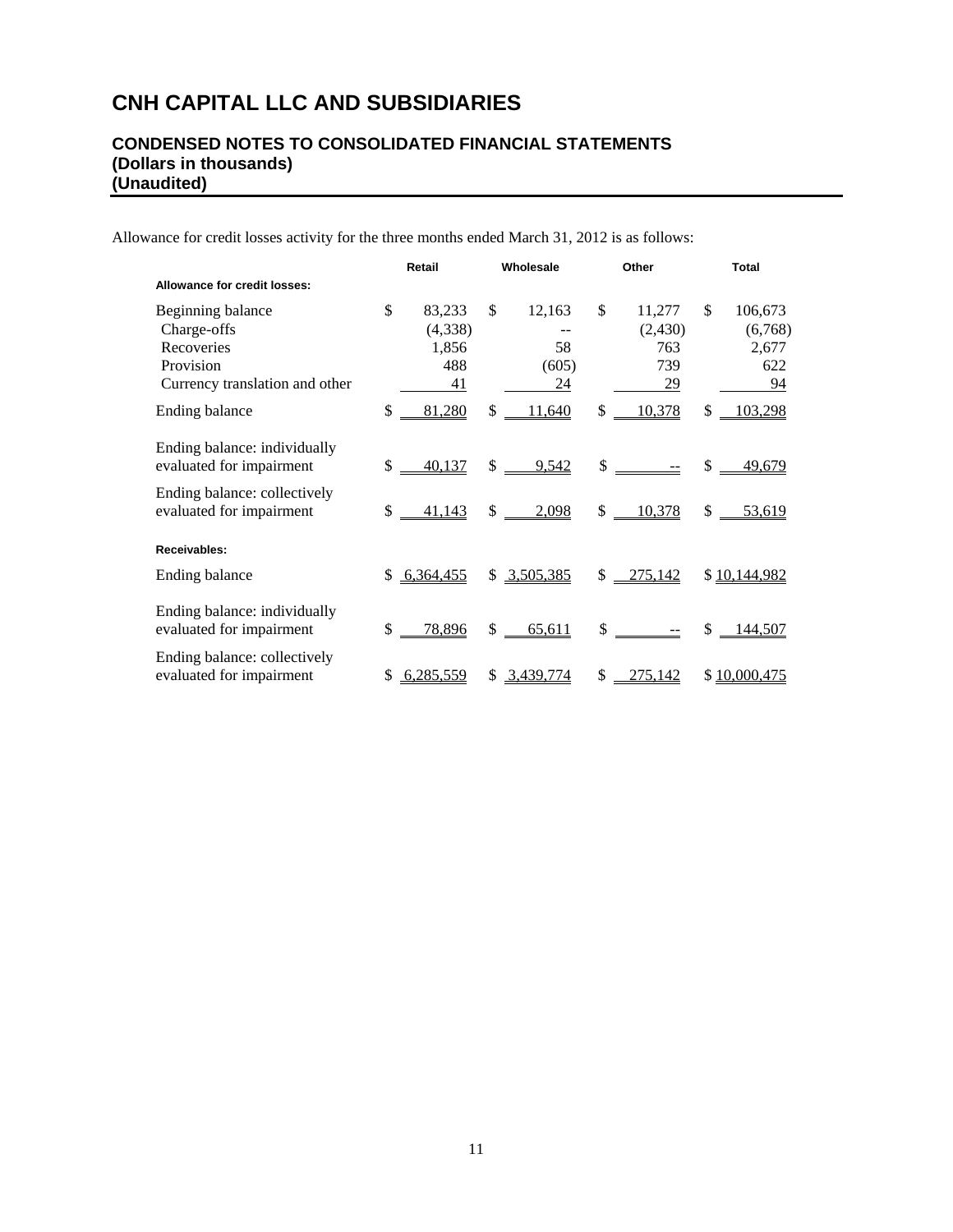## **CONDENSED NOTES TO CONSOLIDATED FINANCIAL STATEMENTS (Dollars in thousands) (Unaudited)**

Allowance for credit losses activity for the three months ended March 31, 2011 is as follows:

|                                                                                                                      | Retail        |                                                |          | Wholesale                                |          | Other                                   |          | <b>Total</b>                                    |
|----------------------------------------------------------------------------------------------------------------------|---------------|------------------------------------------------|----------|------------------------------------------|----------|-----------------------------------------|----------|-------------------------------------------------|
| Allowance for credit losses:                                                                                         |               |                                                |          |                                          |          |                                         |          |                                                 |
| Beginning balance<br>Charge-offs<br>Recoveries<br>Provision<br>Currency translation and other                        | \$            | 73,123<br>(6,685)<br>1,320<br>(1,025)<br>(422) | \$       | 31,148<br>(9,071)<br>14<br>(2,847)<br>47 | \$       | 14,459<br>(3,810)<br>780<br>2,929<br>21 | \$       | 118,730<br>(19, 566)<br>2,114<br>(943)<br>(354) |
| Ending balance                                                                                                       | $\mathsf{\$}$ | 66,311                                         | \$       | <u>19,291</u>                            | \$       | 14,379                                  | \$       | <u>99,981</u>                                   |
| Ending balance: individually<br>evaluated for impairment<br>Ending balance: collectively<br>evaluated for impairment | \$<br>\$      | 40,689<br>25,622                               | \$<br>\$ | 15,773<br>3,518                          | \$<br>\$ | 110<br>14,269                           | \$<br>\$ | <u>56,572</u><br>43,409                         |
| Receivables:                                                                                                         |               |                                                |          |                                          |          |                                         |          |                                                 |
| Ending balance                                                                                                       | \$.           | 5,755,642                                      |          | \$3,017,045                              | \$       | $-280,491$                              | \$       | 9,053,178                                       |
| Ending balance: individually<br>evaluated for impairment                                                             | \$            | 101,088                                        | \$       | 66,986                                   | \$       | 300                                     | \$       | 168,374                                         |
| Ending balance: collectively<br>evaluated for impairment                                                             | \$            | 5,654,554                                      | S        | 2,950,059                                | \$       | 280,191                                 | \$       | 8,884,804                                       |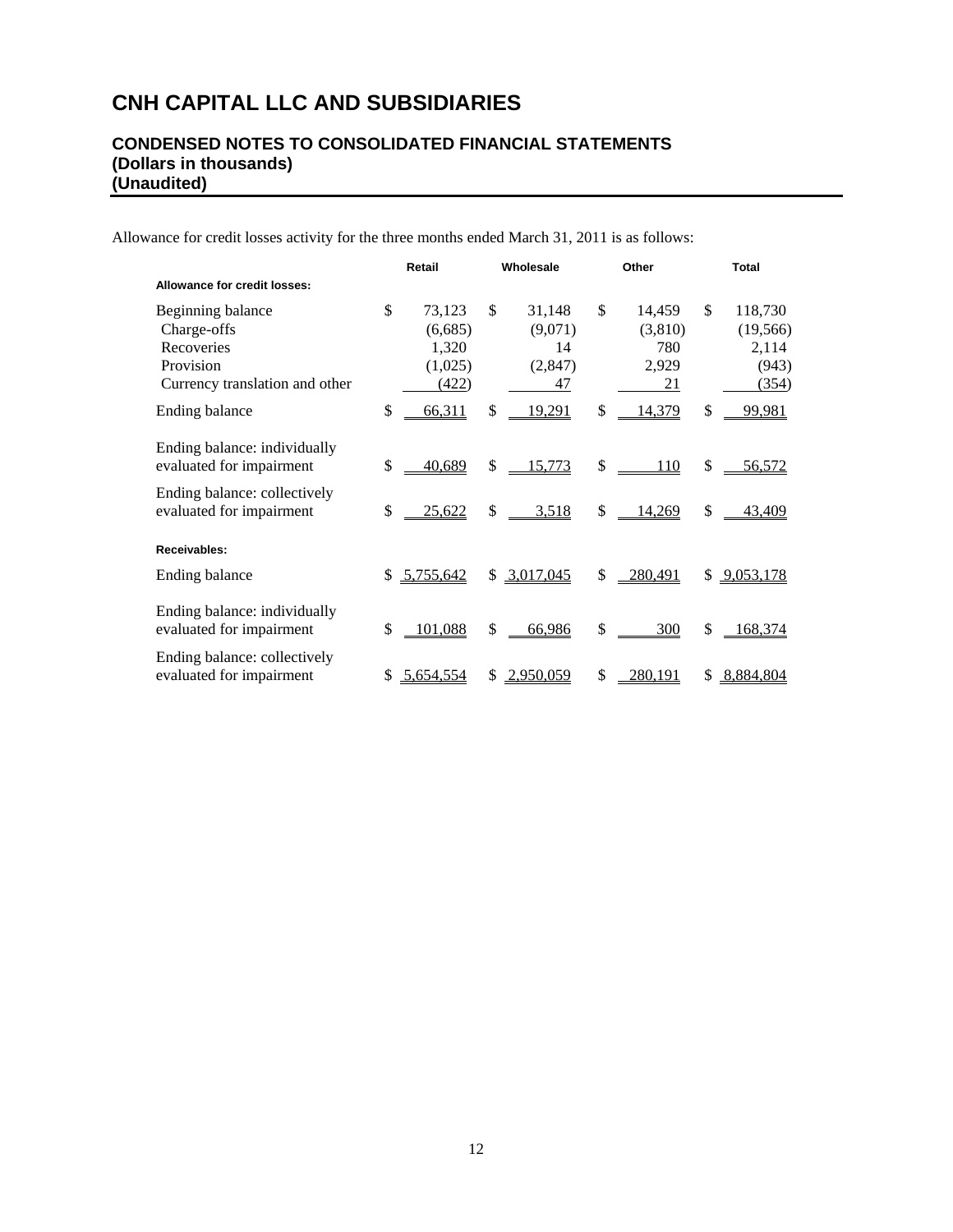## **CONDENSED NOTES TO CONSOLIDATED FINANCIAL STATEMENTS (Dollars in thousands) (Unaudited)**

Allowance for credit losses activity for the year ended December 31, 2011 is as follows:

|                                                                                               | Retail                                                 | Wholesale                                          | Other                                               | <b>Total</b>                                             |
|-----------------------------------------------------------------------------------------------|--------------------------------------------------------|----------------------------------------------------|-----------------------------------------------------|----------------------------------------------------------|
| Allowance for credit losses:                                                                  |                                                        |                                                    |                                                     |                                                          |
| Beginning balance<br>Charge-offs<br>Recoveries<br>Provision<br>Currency translation and other | \$<br>73,123<br>(27,770)<br>5,850<br>33,353<br>(1,323) | \$<br>31,148<br>(12,613)<br>447<br>(6,801)<br>(18) | \$<br>14,459<br>(12,770)<br>3,431<br>6,301<br>(144) | \$<br>118,730<br>(53, 153)<br>9,728<br>32,853<br>(1,485) |
| Ending balance                                                                                | \$<br>83,233                                           | \$<br>12,163                                       | \$<br>11,277                                        | \$<br>106,673                                            |
| Ending balance: individually<br>evaluated for impairment<br>Ending balance: collectively      | $$ -42,879$                                            | $$ -10,101$                                        | $\frac{\text{S}}{\text{S}}$                         | $$ -52,980$                                              |
| evaluated for impairment                                                                      | \$<br>40,354                                           | $\frac{1}{2}$<br>2,062                             | \$11,277                                            | \$<br>53,693                                             |
| Receivables:                                                                                  |                                                        |                                                    |                                                     |                                                          |
| Ending balance                                                                                | \$6,258,289                                            | \$2,972,116                                        | $$ -262,817$                                        | \$ 9,493,222                                             |
| Ending balance: individually<br>evaluated for impairment                                      | \$<br>73,920                                           | $$ -56,444$                                        | $\frac{\text{S}}{\text{S}}$<br><u>265</u>           | \$<br>130,629                                            |
| Ending balance: collectively<br>evaluated for impairment                                      | \$6,184,369                                            | \$2,915,672                                        | \$<br>262,552                                       | \$9,362,593                                              |

As part of the ongoing monitoring of the credit quality of the wholesale portfolio, the Company utilizes an internal credit scoring model that assigns a risk grade for each dealer. The scoring model considers the strength of the dealer's financial statements, payment history and audit performance. Each quarter, the Company updates its dealers' ratings and considers the ratings in the credit allowance analysis. A description of the general characteristics of the dealer's risk grades is as follows:

*Grades A and B* – Includes receivables to dealers that have significant capital strength, moderate leverage, stable earnings and growth, and excellent payment performance.

*Grade C* – Includes receivables to dealers with moderate credit risk. Dealers of this grade are differentiated from higher grades on a basis of leverage or payment performance.

*Grade D* – Includes receivables to dealers with moderate credit risk. These dealers may require higher monitoring due to weaker financial strength or payment performance.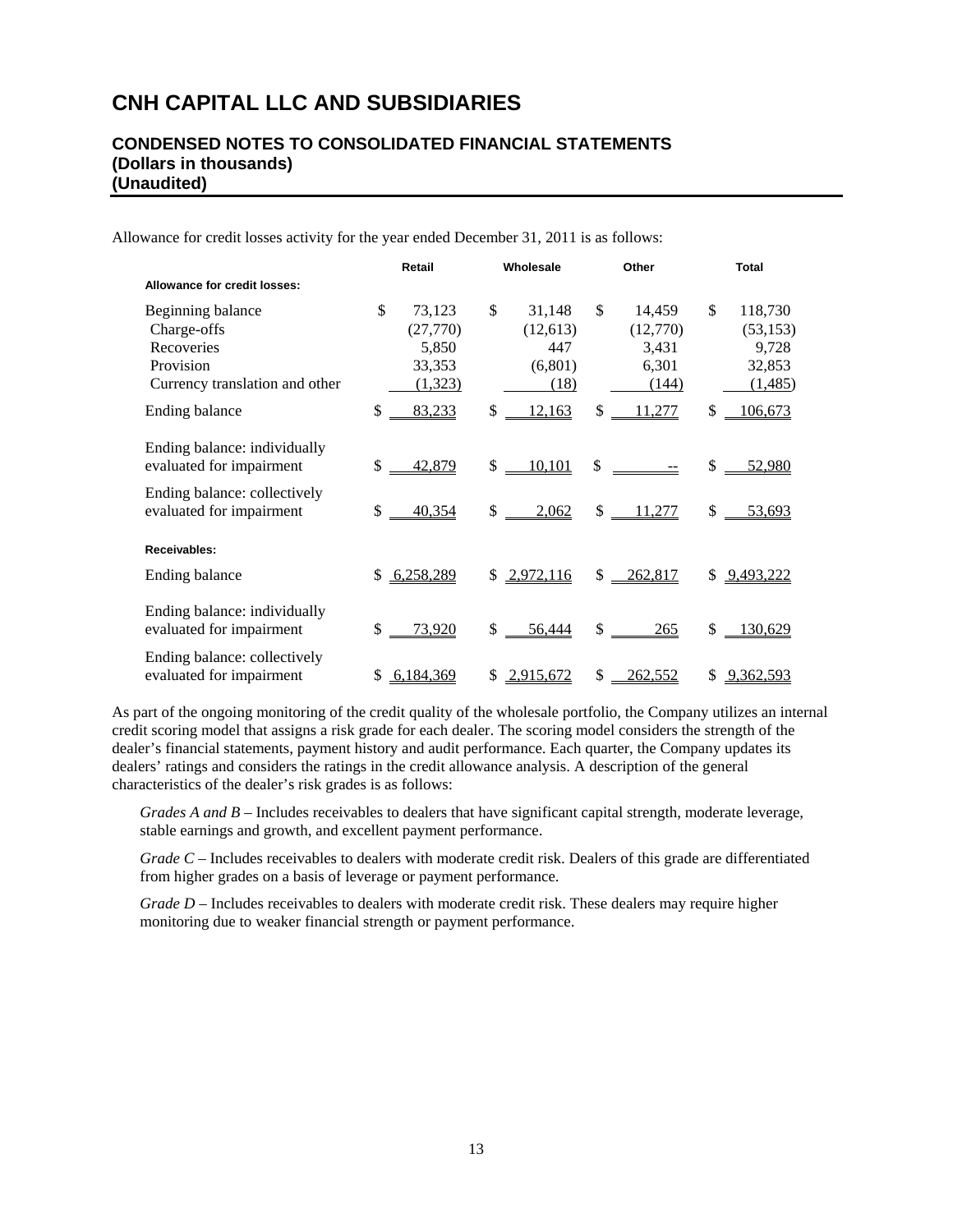## **CONDENSED NOTES TO CONSOLIDATED FINANCIAL STATEMENTS (Dollars in thousands) (Unaudited)**

A breakdown of the wholesale portfolio by its credit quality indicators as of March 31, 2012 and December 31, 2011 is as follows:

|       | March 31,<br>2012 | December 31,<br>2011 |
|-------|-------------------|----------------------|
| A     | 2,000,614         | 1,662,920            |
| B     | 1,117,424         | 897,914              |
| C     | 256,541           | 287,793              |
| D     | 130,806           | 123,489              |
| Total | 3,505,385         | 2,972,116            |

Utilizing an internal credit scoring model, which considers customers' attributes, prior credit history and each retail transaction's attributes, the Company assigns a credit quality rating to each retail customer, by specific transaction, as part of the retail underwriting process. This rating is used in setting the interest rate on the transaction. The credit quality rating is not updated after the transaction is finalized. A description of the general characteristics of the customers' risk grades is as follows:

*Titanium* – Customers where the Company expects no collection or loss activity.

*Platinum* – Customers where the Company expects minimal, if any, collection or loss activity.

*Gold, Silver, Bronze* – Customers are defined as those with the potential for collection or loss activity.

A breakdown of the retail portfolio by the customer's risk grade at the time of origination as of March 31, 2012 and December 31, 2011 is as follows:

|               | March 31,<br>2012 | December 31,<br>2011 |
|---------------|-------------------|----------------------|
| Titanium      | 3,298,684<br>S.   | \$3,195,785          |
| Platinum      | 1,848,672         | 1,837,604            |
| Gold          | 1,010,161         | 999.950              |
| Silver        | 183,600           | 197,108              |
| <b>Bronze</b> | 23,338            | 27,842               |
| Total         | 6.364.455         | 6,258,289            |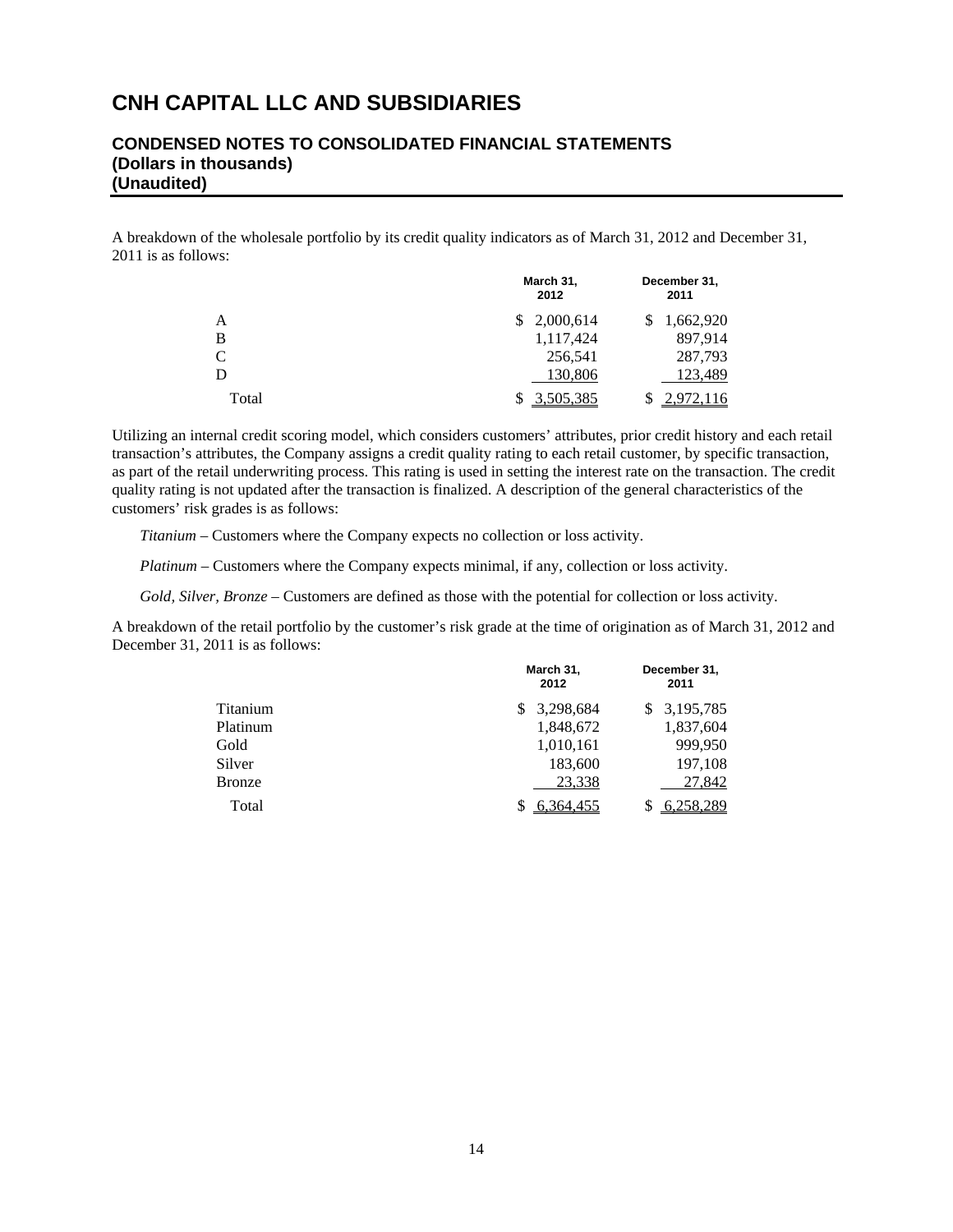# **CONDENSED NOTES TO CONSOLIDATED FINANCIAL STATEMENTS (Dollars in thousands) (Unaudited)**

The following tables present information at the level at which management assesses and monitors its credit risk. Receivables are considered past due if the required principal and interest payments have not been received as of the date such payments were due. Delinquency is reported on receivables greater than 30 days past due. The aging of receivables as of March 31, 2012 and December 31, 2011 is as follows:

|                      |                                                                |           |    |                                                                              |    |           |     | March 31, 2012 |    |                             |                                                                   |    |       |
|----------------------|----------------------------------------------------------------|-----------|----|------------------------------------------------------------------------------|----|-----------|-----|----------------|----|-----------------------------|-------------------------------------------------------------------|----|-------|
|                      | 30-59 Days<br>60-89 Days<br><b>Past Due</b><br><b>Past Due</b> |           |    | Total<br><b>Greater Than</b><br>90 Days<br><b>Past Due</b><br><b>Current</b> |    |           |     |                |    | Total<br><b>Receivables</b> | <b>Recorded</b><br>Investment ><br>90 Days and<br><b>Accruing</b> |    |       |
| Retail               |                                                                |           |    |                                                                              |    |           |     |                |    |                             |                                                                   |    |       |
| <b>United States</b> |                                                                | \$ 32,875 | \$ | 6,013                                                                        |    | \$ 34,479 |     | \$73,367       |    | \$ 5.214.261                | \$ 5,287,628                                                      | \$ | 3,413 |
| Canada               | \$                                                             | 2,928     | \$ | 1,412                                                                        | \$ | 857       | \$  | 5,197          |    | \$1,071,630                 | \$1,076,827                                                       | \$ | 300   |
| Wholesale            |                                                                |           |    |                                                                              |    |           |     |                |    |                             |                                                                   |    |       |
| <b>United States</b> | \$                                                             | 868       | \$ | 100                                                                          | \$ | 528       | \$. | 1.496          |    | \$2,634,898                 | \$2,636,394                                                       | \$ | 2     |
| Canada               | \$                                                             | 271       | \$ | 223                                                                          | \$ | 380       | \$  | 874            | \$ | 868.117                     | \$<br>868.991                                                     | \$ | 5     |
| Total                |                                                                |           |    |                                                                              |    |           |     |                |    |                             |                                                                   |    |       |
| Retail               |                                                                | \$ 35,803 | \$ | 7.425                                                                        |    | \$35,336  |     | \$78,564       |    | \$ 6.285.891                | \$ 6,364,455                                                      | \$ | 3.713 |
| Wholesale            | S.                                                             | 1.139     | \$ | 323                                                                          | \$ | 908       | \$. | 2,370          |    | \$ 3,503,015                | \$ 3,505,385                                                      | \$ |       |

|                      | 30-59 Days<br>60-89 Days<br>Past Due<br>Past Due |               | <b>Greater Than</b><br>Total<br>90 Days<br><b>Past Due</b> |    |           | Current      |        |    | Total<br><b>Receivables</b> | Recorded<br>Investment ><br>90 Days and<br><b>Accruing</b> |             |    |       |
|----------------------|--------------------------------------------------|---------------|------------------------------------------------------------|----|-----------|--------------|--------|----|-----------------------------|------------------------------------------------------------|-------------|----|-------|
| Retail               |                                                  |               |                                                            |    |           |              |        |    |                             |                                                            |             |    |       |
| <b>United States</b> | \$ 21,547                                        | <sup>\$</sup> | 6,100                                                      |    | \$ 30,720 | <sup>S</sup> | 58,367 |    | \$5,162,963                 |                                                            | \$5,221,330 | \$ | 3,257 |
| Canada               | \$<br>3,550                                      | \$            | 975                                                        | \$ | 753       | \$           | 5,278  |    | \$1,031,681                 |                                                            | \$1,036,959 | \$ | 77    |
| Wholesale            |                                                  |               |                                                            |    |           |              |        |    |                             |                                                            |             |    |       |
| <b>United States</b> | \$<br>1.232                                      | \$            | 1.967                                                      | \$ | 818       | \$.          | 4.017  |    | \$2,266,517                 |                                                            | \$2,270,534 | \$ | 362   |
| Canada               | \$<br>57                                         | \$            | 14                                                         | \$ | 287       | \$           | 358    | \$ | 701.224                     | \$                                                         | 701.582     | \$ | 56    |
| Total                |                                                  |               |                                                            |    |           |              |        |    |                             |                                                            |             |    |       |
| Retail               | \$25,097                                         | \$            | 7.075                                                      |    | \$ 31.473 | S.           | 63.645 |    | \$ 6.194,644                |                                                            | \$6,258,289 | \$ | 3,334 |
| Wholesale            | \$<br>1,289                                      | S.            | 1.981                                                      | \$ | 1,105     | \$           | 4,375  |    | \$2,967,741                 |                                                            | \$2,972,116 | \$ | 418   |

 **December 31, 2011**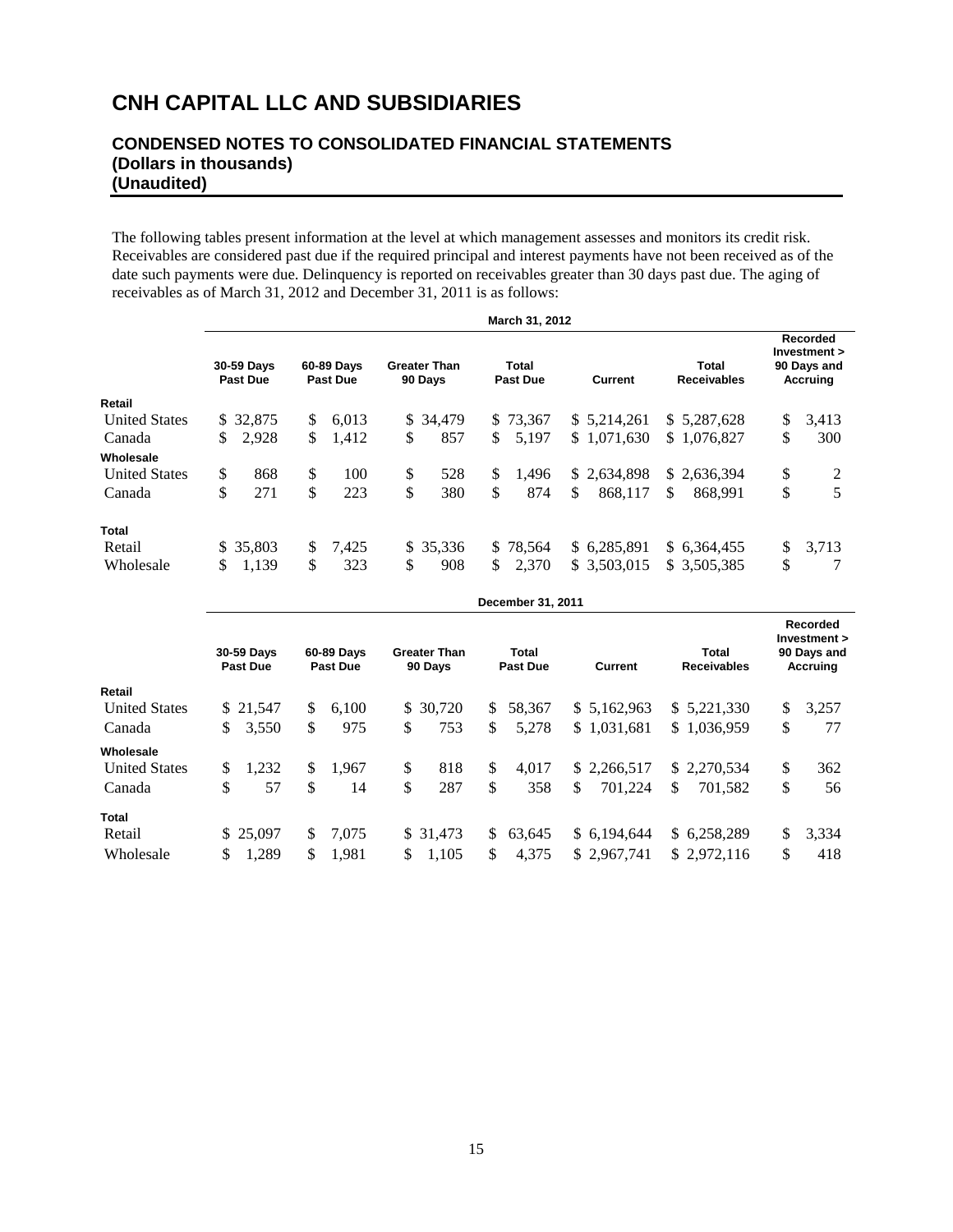## **CONDENSED NOTES TO CONSOLIDATED FINANCIAL STATEMENTS (Dollars in thousands) (Unaudited)**

Impaired receivables are receivables for which the Company has determined it will not collect all the principal and interest payments as per the terms of the original contract. As of March 31, 2012 and December 31, 2011, the Company's recorded investment in impaired receivables individually evaluated for impairment and the related unpaid principal balances and allowances are as follows:

|                                       |                               |              | March 31, 2012                                      |    | December 31, 2011                             |                               |          |                                              |                             |    |        |
|---------------------------------------|-------------------------------|--------------|-----------------------------------------------------|----|-----------------------------------------------|-------------------------------|----------|----------------------------------------------|-----------------------------|----|--------|
|                                       | <b>Recorded</b><br>Investment |              | <b>Unpaid</b><br><b>Principal</b><br><b>Balance</b> |    | Related<br><b>Allowance</b>                   | <b>Recorded</b><br>Investment |          | <b>Unpaid</b><br>Principal<br><b>Balance</b> | Related<br><b>Allowance</b> |    |        |
| With no related allowance<br>recorded |                               |              |                                                     |    |                                               |                               |          |                                              |                             |    |        |
| Retail                                |                               |              |                                                     |    |                                               |                               |          |                                              |                             |    |        |
| <b>United States</b>                  | \$<br>11,362                  | \$           | 11,314                                              | \$ | $\mathord{\hspace{1pt}\text{--}\hspace{1pt}}$ | \$                            | 6,805    | \$                                           | 6,791                       | \$ |        |
| Canada                                | \$<br>629                     | \$           | 619                                                 | \$ | --                                            | $\mathbb{S}$                  | 303      | \$                                           | 303                         | \$ |        |
| Wholesale                             |                               |              |                                                     |    |                                               |                               |          |                                              |                             |    |        |
| <b>United States</b>                  | \$<br>$- -$                   | \$           | --                                                  | \$ | $- -$                                         | \$                            |          | \$                                           | --                          | \$ |        |
| Canada                                | \$<br>$-$                     | \$           | --                                                  | \$ |                                               | \$                            |          | \$                                           | $-$                         | \$ |        |
| With an allowance recorded            |                               |              |                                                     |    |                                               |                               |          |                                              |                             |    |        |
| Retail                                |                               |              |                                                     |    |                                               |                               |          |                                              |                             |    |        |
| <b>United States</b>                  | \$<br>66,905                  | $\mathbb{S}$ | 61,653                                              | \$ | 40,137                                        |                               | \$66,747 | \$                                           | 61,300                      | \$ | 42,861 |
| Canada                                | \$<br>$- -$                   | \$           |                                                     | \$ |                                               | \$                            | 65       | \$                                           | 65                          | \$ | 18     |
| Wholesale                             |                               |              |                                                     |    |                                               |                               |          |                                              |                             |    |        |
| <b>United States</b>                  | \$<br>65,591                  | \$           | 65,589                                              | \$ | 8,970                                         | \$                            | 55,167   | \$                                           | 53,168                      | \$ | 9,690  |
| Canada                                | \$<br>20                      | \$           | 6                                                   | \$ | 572                                           | \$                            | 1,277    | \$                                           | 1,247                       | \$ | 411    |
| <b>Total</b>                          |                               |              |                                                     |    |                                               |                               |          |                                              |                             |    |        |
| Retail                                | \$<br>78,896                  | \$           | 73,586                                              | \$ | 40,137                                        | S.                            | 73,920   | \$                                           | 68,459                      | \$ | 42,879 |
| Wholesale                             | \$<br>65,611                  | \$           | 65,595                                              | \$ | 9,542                                         | \$                            | 56,444   | \$                                           | 54,415                      | \$ | 10,101 |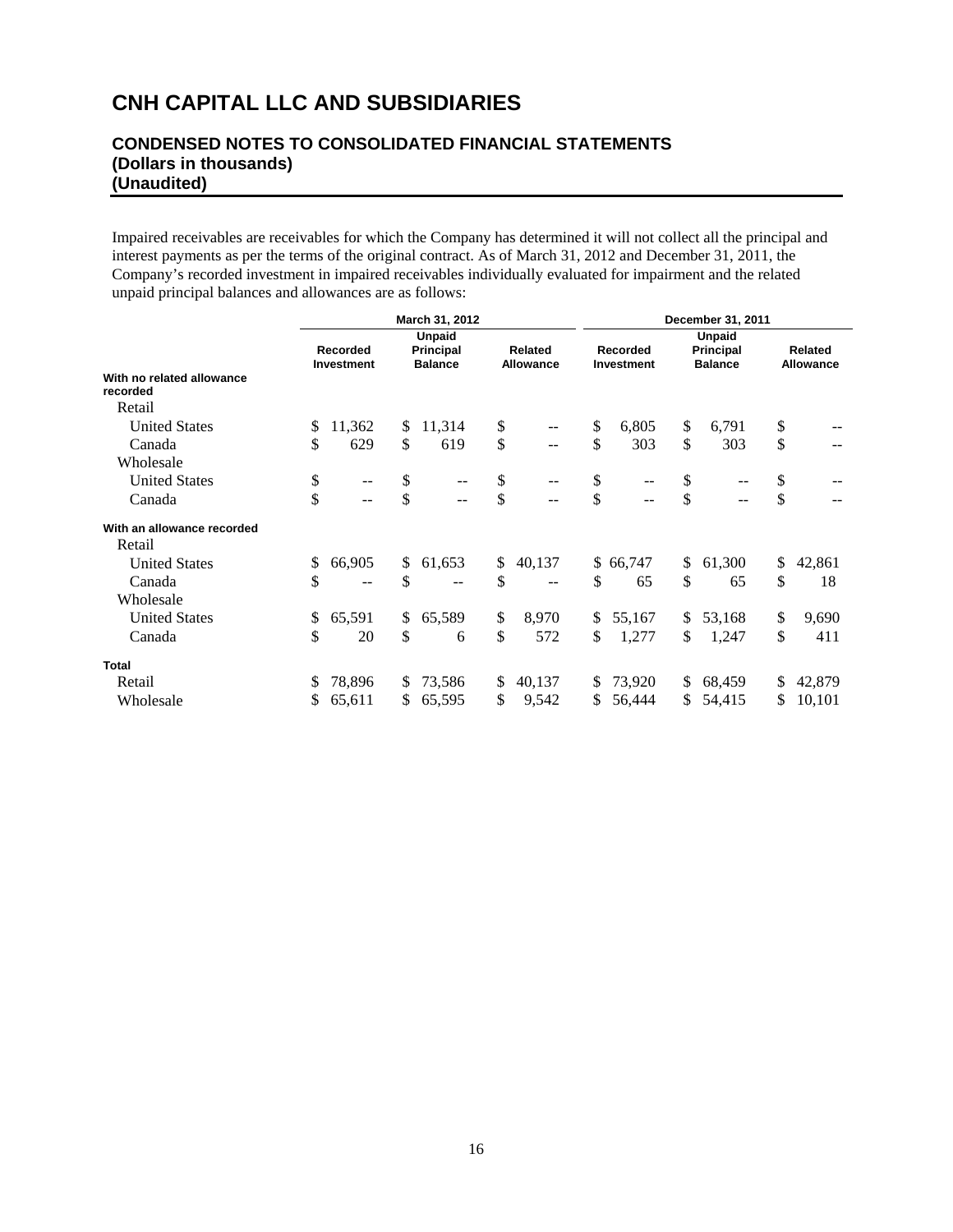## **CONDENSED NOTES TO CONSOLIDATED FINANCIAL STATEMENTS (Dollars in thousands) (Unaudited)**

For the three months ended March 31, 2012 and 2011, the Company's average recorded investment in impaired receivables individually evaluated for impairment (based on a four month average) and the related interest income recognized are as follows:

|                                    |                                          | 2012 |                                                | 2011                              |    |                                         |  |  |
|------------------------------------|------------------------------------------|------|------------------------------------------------|-----------------------------------|----|-----------------------------------------|--|--|
|                                    | Average<br>Recorded<br><b>Investment</b> |      | <b>Interest</b><br><b>Income</b><br>Recognized | Average<br>Recorded<br>Investment |    | <b>Interest</b><br>Income<br>Recognized |  |  |
| With no related allowance recorded |                                          |      |                                                |                                   |    |                                         |  |  |
| Retail                             |                                          |      |                                                |                                   |    |                                         |  |  |
| <b>United States</b>               | \$<br>9,804                              | \$   | 201                                            | \$<br>2,741                       | \$ | 390                                     |  |  |
| Canada                             | \$<br>633                                | \$   | 19                                             | \$<br>355                         | \$ | 9                                       |  |  |
| Wholesale                          |                                          |      |                                                |                                   |    |                                         |  |  |
| <b>United States</b>               | \$                                       | \$   |                                                | \$                                | \$ |                                         |  |  |
| Canada                             | \$<br>$-$                                | \$   | --                                             | \$<br>$\qquad \qquad -$           | \$ |                                         |  |  |
| With an allowance recorded         |                                          |      |                                                |                                   |    |                                         |  |  |
| Retail                             |                                          |      |                                                |                                   |    |                                         |  |  |
| <b>United States</b>               | \$<br>62,987                             | \$   | 383                                            | \$<br>81,927                      | \$ | 4,261                                   |  |  |
| Canada                             | \$                                       | \$   |                                                | \$<br>71                          | \$ | 9                                       |  |  |
| Wholesale                          |                                          |      |                                                |                                   |    |                                         |  |  |
| <b>United States</b>               | \$<br>60,917                             | \$   | 459                                            | \$<br>64,061                      | \$ | 2,226                                   |  |  |
| Canada                             | \$<br>686                                | \$   |                                                | \$<br>4,173                       | \$ | 153                                     |  |  |
| <b>Total</b>                       |                                          |      |                                                |                                   |    |                                         |  |  |
| Retail                             | \$<br>73,424                             | \$   | 603                                            | \$<br>85,094                      | \$ | 4,669                                   |  |  |
| Wholesale                          | \$<br>61,603                             | \$   | 459                                            | \$<br>68,234                      | \$ | 2,379                                   |  |  |

Recognition of income is generally suspended when management determines that collection of future finance income is not probable or when an account becomes 120 days delinquent, whichever occurs first. Interest accrual is resumed if the receivable becomes contractually current and collection becomes probable. Previously suspended income is recognized at that time. The receivables on nonaccrual status as of March 31, 2012 and December 31, 2011 are as follows:

|                      |        |           | March 31, 2012 |       |           |        | December 31, 2011 |  |           |       |           |  |  |  |
|----------------------|--------|-----------|----------------|-------|-----------|--------|-------------------|--|-----------|-------|-----------|--|--|--|
|                      | Retail | Wholesale |                | Total |           | Retail |                   |  | Wholesale | Total |           |  |  |  |
| <b>United States</b> | 60.129 |           | 66.490         |       | \$126,619 | \$     | 54.798            |  | 53.168    |       | \$107.966 |  |  |  |
| Canada               | 557    |           | ' 14           |       | 671       |        | 676               |  | 1.247     |       | 1.923     |  |  |  |

In the second quarter of 2012, the Company charged off approximately \$14 million related to a retail receivable that was fully reserved and on nonaccrual status as of March 31, 2012.

#### *Troubled Debt Restructurings*

A restructuring of a receivable constitutes a troubled debt restructuring ("TDR") when the lender grants a concession it would not otherwise consider to a borrower experiencing financial difficulties. As a collateral based lender, the Company typically will repossess collateral in lieu of restructuring receivables. As such, for retail receivables, concessions are typically provided based on bankruptcy court proceedings. For wholesale receivables, concessions granted may include extended contract maturities, inclusion of interest only periods, modification of a contractual interest rate to a below market interest rate, extended skip payment periods and waiving of interest and principal.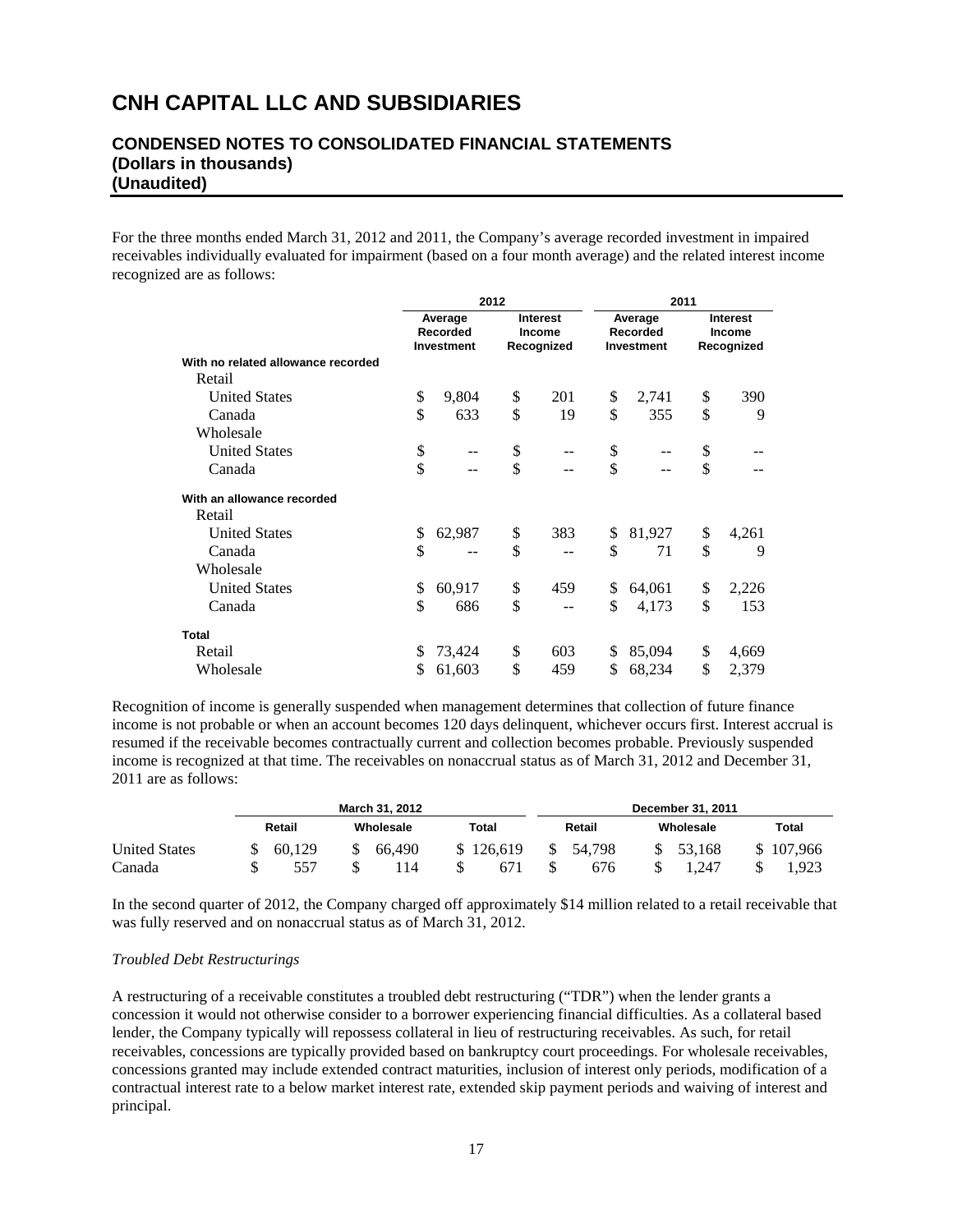## **CONDENSED NOTES TO CONSOLIDATED FINANCIAL STATEMENTS (Dollars in thousands) (Unaudited)**

TDRs are reviewed along with other receivables as part of management's ongoing evaluation of the adequacy of the allowance for credit losses. The allowance for credit losses attributable to TDRs is based on the most probable source of repayment, which is normally the liquidation of collateral. In determining collateral value, the Company estimates the current fair market value of the equipment collateral and considers credit enhancements such as additional collateral and third-party guarantees.

Before removing a receivable from TDR classification, a review of the borrower is conducted. If concerns exist about the future ability of the borrower to meet its obligations under the loans based on a credit review, the TDR classification is not removed from the receivable.

For the three months ended March 31, 2012, the Company had 139 retail and finance lease receivable contracts that were involved in legal proceedings, primarily bankruptcies. The pre-modification value was \$4,694 and the postmodification value was \$4,688. For the three months ended March 31, 2011, the Company had 267 retail and finance lease receivable contracts of which the pre-modification value was \$10,474 and the post-modification value was \$10,462. The court has yet to determine the concessions in some of the outstanding cases that will be granted, if any. As the outcome of the bankruptcy cases is determined by the court based on available assets, subsequent defaults are unusual and were not material for retail and finance lease receivable contracts that were modified in a TDR during the previous 12 months ended March 31, 2012 and 2011.

For wholesale receivables, the Company restructured no wholesale agreements for the three months ended March 31, 2012 and 2011. During the previous 12 months ended March 31, 2012 and 2011, wholesale receivables that were modified in a TDR and subsequently defaulted were immaterial.

## **NOTE 5: DEBT**

On March 16, 2012 and March 19, 2012, the Company redeemed C\$28,076 (\$28,171) and C\$23,198 (\$23,276), respectively, of asset-backed notes, issued by a Canadian trust.

On March 21, 2012, the Company, through a bankruptcy-remote trust, issued \$996,027 of amortizing, asset-backed notes secured by U.S. retail loan contracts.

On March 22, 2012, the Company borrowed \$127,498, which is secured by U.S. equipment on operating leases. The final maturity date is April 20, 2017.

On March 23, 2012, the Company renewed a \$200,000 U.S. wholesale committed asset-backed facility, with a maturity date of March 22, 2013.

#### **NOTE 6: INCOME TAXES**

The effective tax rate was 34.9% for the three month period ended March 31, 2012, compared to 37.0% for the same period in 2011. The lower rate in 2012 was due primarily to the geographic mix of earnings that resulted in better utilization of the Company's tax attributes.

The Company's provision for income taxes is based on an estimated tax rate for the year applied to the year-to-date federal, state and foreign income. The Company's provision for income taxes for the three months ended March 31, 2012 reflects an estimated annual effective tax rate of 35.1% compared to 36.9% for the full year 2011. The decrease from the full-year 2011 effective tax rate is primarily due to changes in the geographic mix of pre-tax profits within North America. The 2012 estimated annual tax rate is expected to be slightly higher than the U.S. federal corporate income tax rate of 35% primarily due to profits in tax jurisdictions with higher rates, in addition to unfavorable changes in certain state income tax legislation.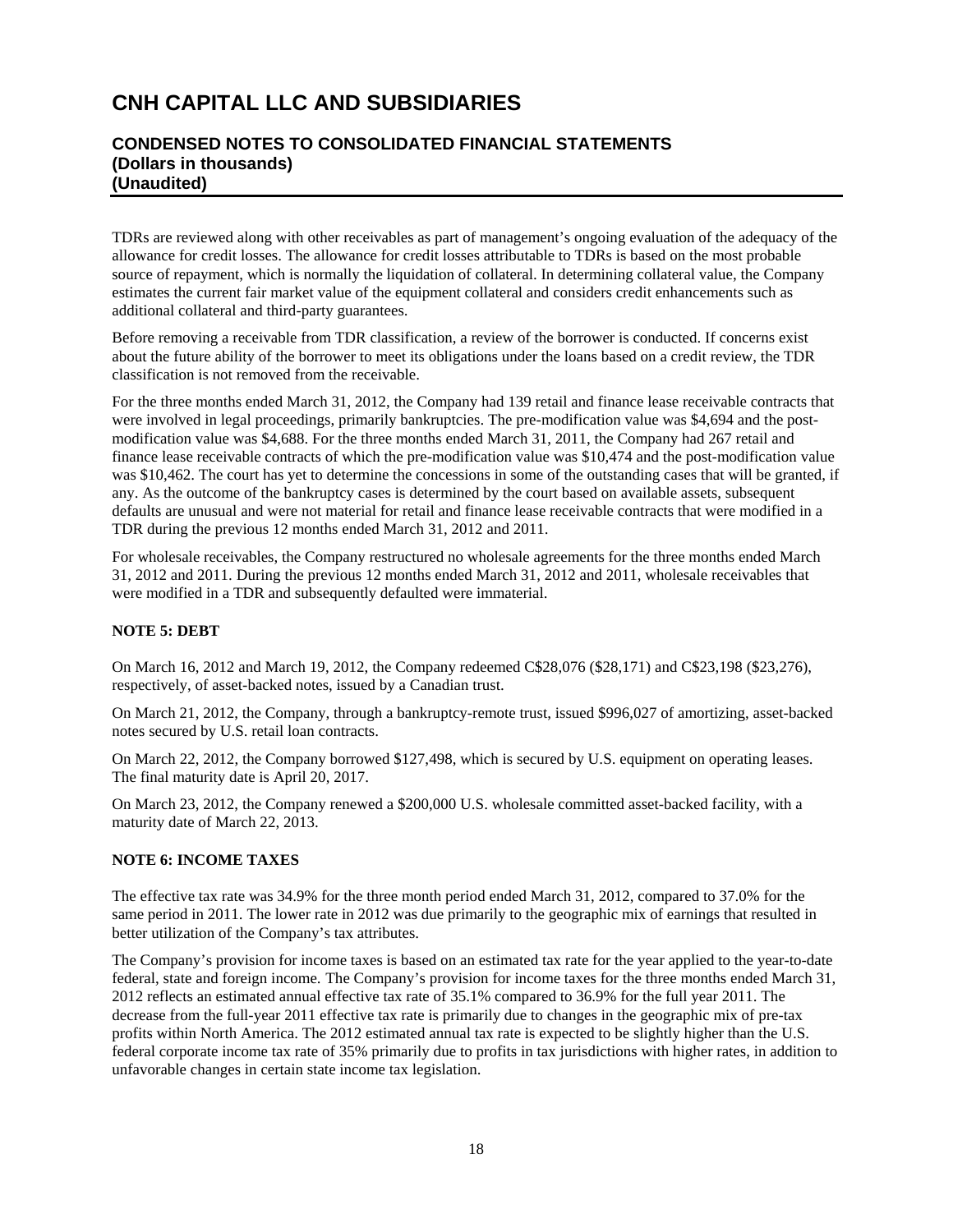## **CONDENSED NOTES TO CONSOLIDATED FINANCIAL STATEMENTS (Dollars in thousands) (Unaudited)**

#### **NOTE 7: FINANCIAL INSTRUMENTS**

The Company may elect to measure many financial instruments and certain other items at fair value. This fair value option must be applied on an instrument-by-instrument basis with changes in fair value reported in earnings. The election can be made at the acquisition of an eligible financial asset, financial liability, or firm commitment or when certain specified reconsideration events occur. The fair value election may not be revoked once made. The Company did not elect the fair value measurement option for eligible items.

### *Fair-Value Hierarchy*

U.S. GAAP specifies a hierarchy of valuation techniques based on whether the inputs to those valuation techniques are observable or unobservable. Observable inputs reflect market data obtained from independent sources, while unobservable inputs reflect the Company's market assumptions. These two types of inputs have created the following fair-value hierarchy:

*Level 1* – Quoted prices for *identical* instruments in active markets.

*Level 2* – Quoted prices for *similar* instruments in active markets; quoted prices for identical or similar instruments in markets that are not active; and model-derived valuations in which all significant inputs and significant value drivers are observable in active markets.

*Level 3* – Valuations derived from valuation techniques in which one or more significant inputs or significant value drivers are *unobservable.* 

This hierarchy requires the use of observable market data when available.

#### *Determination of Fair Value*

When available, the Company uses quoted market prices to determine fair value and classifies such items in Level 1. In some cases where a market price is not available, the Company will make use of observable marketbased inputs to calculate fair value, in which case the items are classified in Level 2.

If quoted or observable market prices are not available, fair value is based upon internally developed valuation techniques that use, where possible, current market-based or independently sourced market parameters such as interest rates, currency rates, or yield curves. Items valued using such internally generated valuation techniques are classified according to the lowest level input or value driver that is significant to the valuation. Thus, an item may be classified in Level 3 even though there may be some significant inputs that are readily observable.

The following section describes the valuation methodologies used by the Company to measure various financial instruments at fair value, including an indication of the level in the fair value hierarchy in which each instrument is generally classified. Where appropriate, the description includes details of the valuation models, the key inputs to those models, as well as any significant assumptions.

#### *Interest Rate Derivatives*

The Company utilizes derivative instruments to mitigate its exposure to interest rate risk. Derivatives used as hedges are effective at reducing the risk associated with the exposure being hedged and are designated as a hedge at the inception of the derivative contract. The Company does not hold or issue derivative or other financial instruments for speculative purposes. The credit risk for the interest rate hedges is reduced through diversification among counterparties and utilizing mandatory termination clauses. Derivative instruments are generally classified in Level 2 or 3 of the fair value hierarchy. The cash flows underlying all derivative contracts were recorded in operating activities in the consolidated statements of cash flows.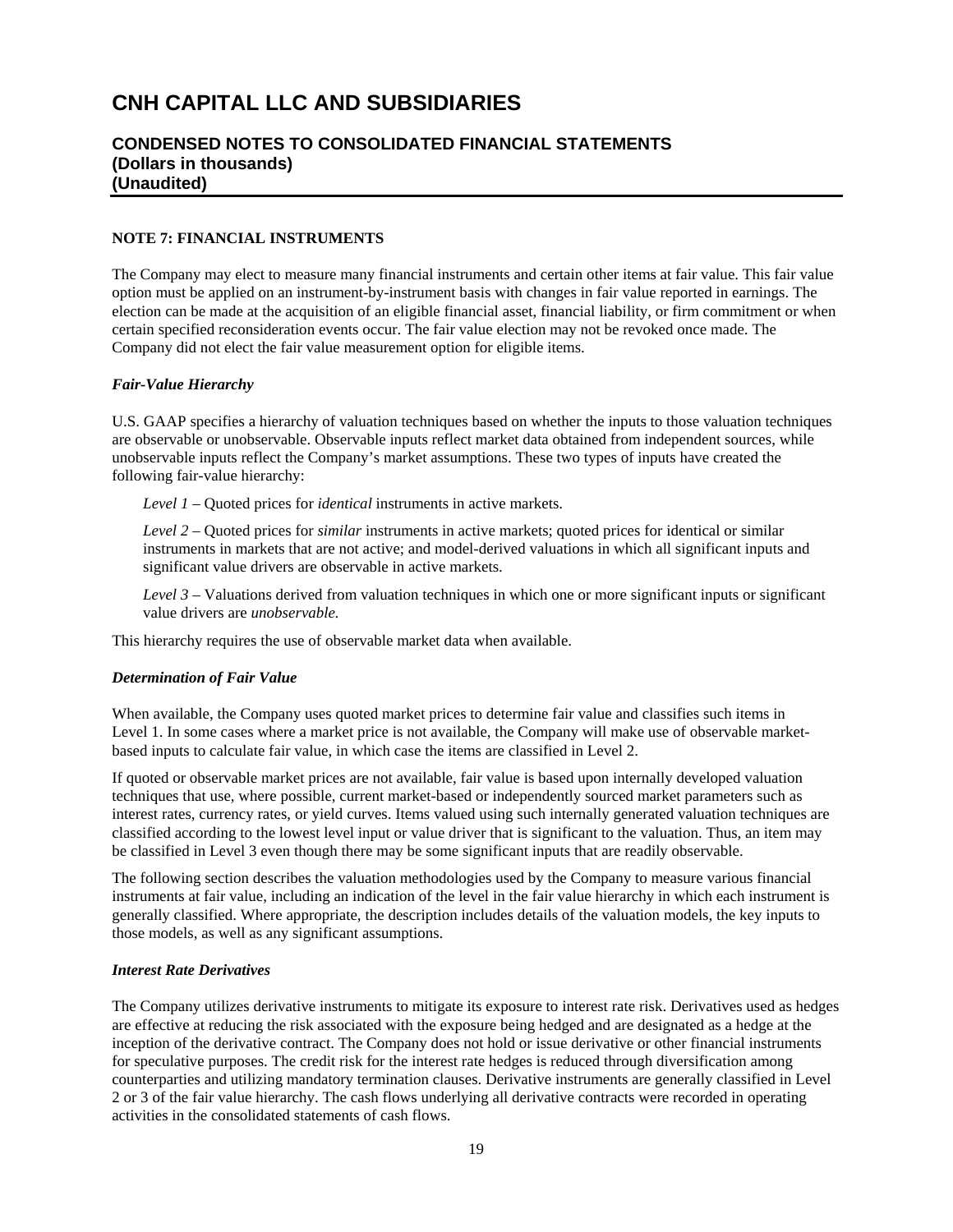## **CONDENSED NOTES TO CONSOLIDATED FINANCIAL STATEMENTS (Dollars in thousands) (Unaudited)**

The Company has entered into interest rate derivatives in order to manage interest rate exposures arising in the normal course of business. Interest rate derivatives that have been designated in cash flow hedging relationships are being used by the Company to mitigate the risk of rising interest rates related to the anticipated issuance of shortterm LIBOR based debt in future periods. Further, the Company used these swaps to mitigate the risk of rising interest rates related to the variable-rate debt in certain asset-backed securitization ("ABS") trusts associated with its retail securitization programs. Gains and losses on these instruments, to the extent that the hedge relationship has been effective, are deferred in accumulated other comprehensive income (loss) and recognized in interest expense over the period in which the Company recognizes interest expense on the related debt. Ineffectiveness recognized related to these hedging relationships was not significant for the three months ended March 31, 2012 and 2011. These amounts are recorded in "Other expenses" in the consolidated statements of income. The maximum length of time over which the Company is hedging its interest rate exposure through the use of derivative instruments designated in cash flow hedge relationships is 52 months. The after-tax losses deferred in accumulated other comprehensive income that will be recognized in interest expense over the next 12 months is approximately \$4,155.

The Company also enters into offsetting interest rate derivatives with substantially similar economic terms that are not designated as hedging instruments to mitigate interest rate risk related to the Company's asset-backed commercial paper facilities and various ABS trusts. These facilities and trusts require the Company to enter into interest rate derivatives. To ensure that these transactions do not result in the Company being exposed to this risk, the Company enters into a compensating position. Unrealized and realized gains and losses resulting from fair value changes in these instruments are recognized directly in income and were insignificant for the three months ended March 31, 2012 and 2011.

Most of the Company's interest rate derivatives are considered Level 2. The fair market value of these derivatives is calculated using market data input for forecasted benchmark interest rates and can be compared to actively traded derivatives. The future notional amount of some of the Company's interest rate derivatives is not known in advance. These derivatives are considered Level 3 derivatives. The fair market value of these derivatives is calculated using market data input and a forecasted future notional balance. The total notional amount of the Company's interest rate derivatives was approximately \$3,434,013 and \$1,602,710 at March 31, 2012 and December 31, 2011, respectively. The three month average notional amount as of March 31, 2012 was approximately \$2,576,859.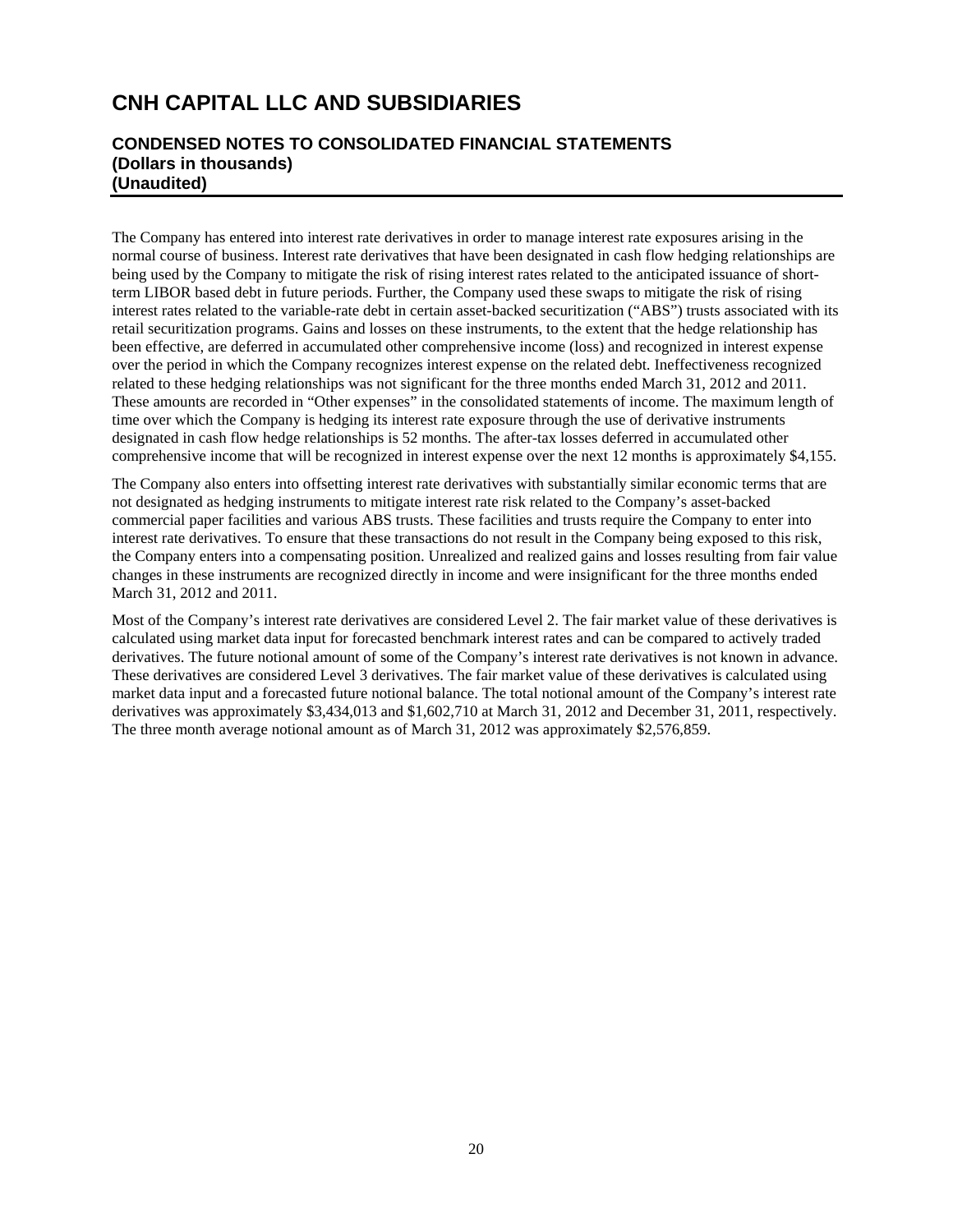## **CONDENSED NOTES TO CONSOLIDATED FINANCIAL STATEMENTS (Dollars in thousands) (Unaudited)**

#### *Financial Statement Impact of the Company's Derivatives*

The fair values of the Company's interest rate derivatives as of March 31, 2012 and December 31, 2011 in the consolidated balance sheets are recorded as follows:

| Derivatives Designated as Hedging Instruments:                            |              | March 31,<br>2012 |               | December 31,<br>2011 |  |
|---------------------------------------------------------------------------|--------------|-------------------|---------------|----------------------|--|
| Derivative assets:                                                        |              |                   |               |                      |  |
| Other assets                                                              | $\mathbb{S}$ | 6                 | <sup>\$</sup> | 80                   |  |
| Derivative liabilities:<br>Accounts payable and other accrued liabilities | S            | $-$               | S             | 19                   |  |
| Derivatives Not Designated as Hedging Instruments:                        |              |                   |               |                      |  |
| Derivative assets:<br>Other assets                                        | \$.          | 6.542             | <sup>S</sup>  | 3.518                |  |
| Derivative liabilities:<br>Accounts payable and other accrued liabilities | \$           | 6.616             | \$            | 3.585                |  |

The location on the consolidated statements of income and impact of the Company's interest rate derivatives for the three months ended March 31, 2012 and 2011 are as follows:

|                                                                                                                   |   | 2012                            |              | 2011  |
|-------------------------------------------------------------------------------------------------------------------|---|---------------------------------|--------------|-------|
| <b>Cash Flow Hedges</b>                                                                                           |   |                                 |              |       |
| Recognized in accumulated other comprehensive income (effective portion)                                          | S | (310)                           | <sup>S</sup> | 225   |
| Reclassified from accumulated other comprehensive income (effective portion)<br>Interest expense to third parties |   | $\{(1,991) \quad \{(5,502)\}\}$ |              |       |
| Recognized directly in income (ineffective portion)<br>Other expenses                                             |   | $\mathbb{S}$<br>26 \$           |              | (98)  |
| <b>Not Designated as Hedges</b>                                                                                   |   |                                 |              |       |
| Other expenses                                                                                                    | S | (47)                            | -S           | (398) |

#### *Retained Interests*

For transactions that are considered sales and are off-book, the Company carries retained interests at estimated fair value, which is determined by discounting the projected cash flows over the expected life of the assets sold in connection with such transactions using prepayment, default, loss and interest rate assumptions. The Company recognizes declines in the value of its retained interests, and resulting charges to income or equity, when the fair value is less than carrying value. The portion of the decline, from discount rates exceeding those in the initial transaction is charged to equity. All other credit related declines are charged to income. Retained interests in securitized assets are classified in Level 3 of the fair value hierarchy. Assumptions used to determine fair values of retained interests are based on internal evaluations that include constant prepayment rates, annual credit loss rates and discount rates. Although the Company believes its methodology is reasonable, actual results could differ from its expectations. As of March 31, 2012 and December 31, 2011, retained interests in securitized assets are \$13,023 and \$17,289, respectively.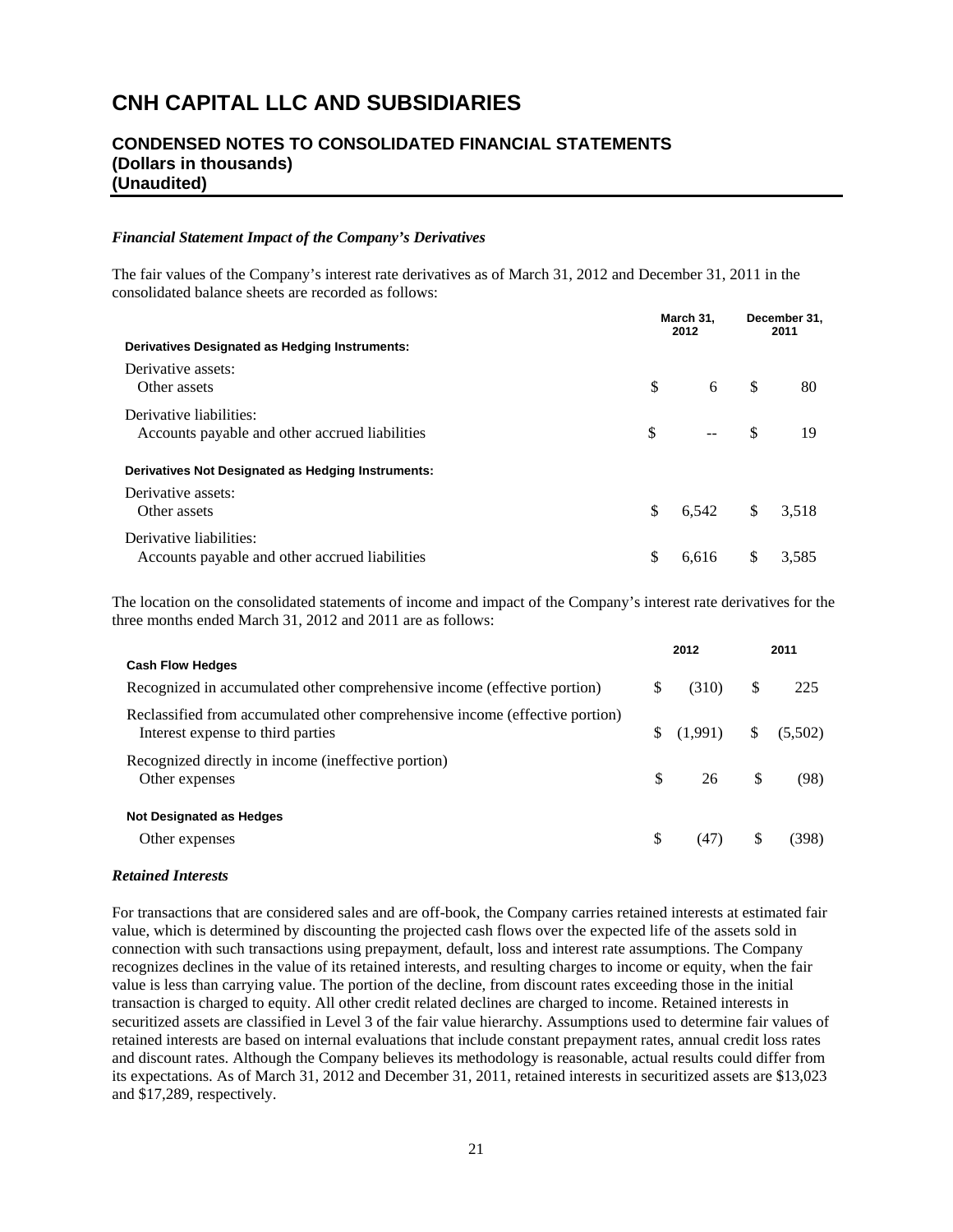## **CONDENSED NOTES TO CONSOLIDATED FINANCIAL STATEMENTS (Dollars in thousands) (Unaudited)**

#### *Items Measured at Fair Value on a Recurring Basis*

The following tables present for each of the fair-value hierarchy levels the Company's assets and liabilities that are measured at fair value on a recurring basis at March 31, 2012 and December 31, 2011:

|                           | Level 2           |       |                      |       |    | Level 3           |          |                      |                   | Total         |                      |        |  |  |
|---------------------------|-------------------|-------|----------------------|-------|----|-------------------|----------|----------------------|-------------------|---------------|----------------------|--------|--|--|
|                           | March 31,<br>2012 |       | December 31.<br>2011 |       |    | March 31,<br>2012 |          | December 31.<br>2011 | March 31.<br>2012 |               | December 31,<br>2011 |        |  |  |
| <b>Assets</b>             |                   |       |                      |       |    |                   |          |                      |                   |               |                      |        |  |  |
| Interest rate derivatives | \$                | 6.548 | S                    | 3.438 | \$ | $ -$              | - \$     | 160                  | \$                | 6.548         | S                    | 3,598  |  |  |
| Retained interests        |                   |       |                      |       |    | 13,023            |          | 17,289               |                   | 13,023        |                      | 17,289 |  |  |
| Total assets              |                   | 6,548 | \$                   | 3,438 | S. | 13,023            | \$       | 17,449               | \$                | <u>19,571</u> | S                    | 20,887 |  |  |
| <b>Liabilities</b>        |                   |       |                      |       |    |                   |          |                      |                   |               |                      |        |  |  |
| Interest rate derivatives |                   | 6,616 | S                    | 3.459 | \$ | $\sim$ $\sim$     | <b>S</b> | 145                  | \$.               | 6,616         | S                    | 3,604  |  |  |
| Total liabilities         |                   | 6,616 |                      | 3,459 | S  |                   |          | 145                  | S                 | 6,616         |                      | 3,604  |  |  |

There were no transfers between Level 1 and Level 2 hierarchy levels.

The following table presents the changes in the Level 3 fair-value category for the three months ended March 31, 2012 and 2011:

|                                               | <b>Retained</b><br><b>Interests</b> |    | <b>Derivative</b><br><b>Financial</b><br><b>Instruments</b> |
|-----------------------------------------------|-------------------------------------|----|-------------------------------------------------------------|
| \$<br>Balance at January 1, 2011              | 37,914                              | \$ | (5,375)                                                     |
| Total gains or losses (realized/unrealized):  |                                     |    |                                                             |
| Included in earnings.                         | 289                                 |    | 2,722                                                       |
| Included in other comprehensive (loss) income | 497                                 |    |                                                             |
| <b>Settlements</b>                            | (1,440)                             |    |                                                             |
| S<br>Balance at March 31, 2011                | 37,260                              | S  | (2,653)                                                     |
| \$<br>Balance at January 1, 2012              | 17,289                              | \$ | 15                                                          |
| Total gains or losses (realized/unrealized):  |                                     |    |                                                             |
| Included in earnings.                         | 693                                 |    | 65                                                          |
| Included in other comprehensive (loss) income | 281                                 |    | (80)                                                        |
| <b>Settlements</b>                            | (5,240)                             |    |                                                             |
| \$<br>Balance at March 31, 2012               | 13.023                              | S  |                                                             |

#### *Fair Value of Financial Instruments*

The carrying amount of cash and cash equivalents, restricted cash, floating-rate affiliated accounts and notes receivable, accounts payable and other accrued liabilities, floating-rate short-term debt, floating-rate affiliated debt and floating-rate long-term debt was assumed to approximate its fair value.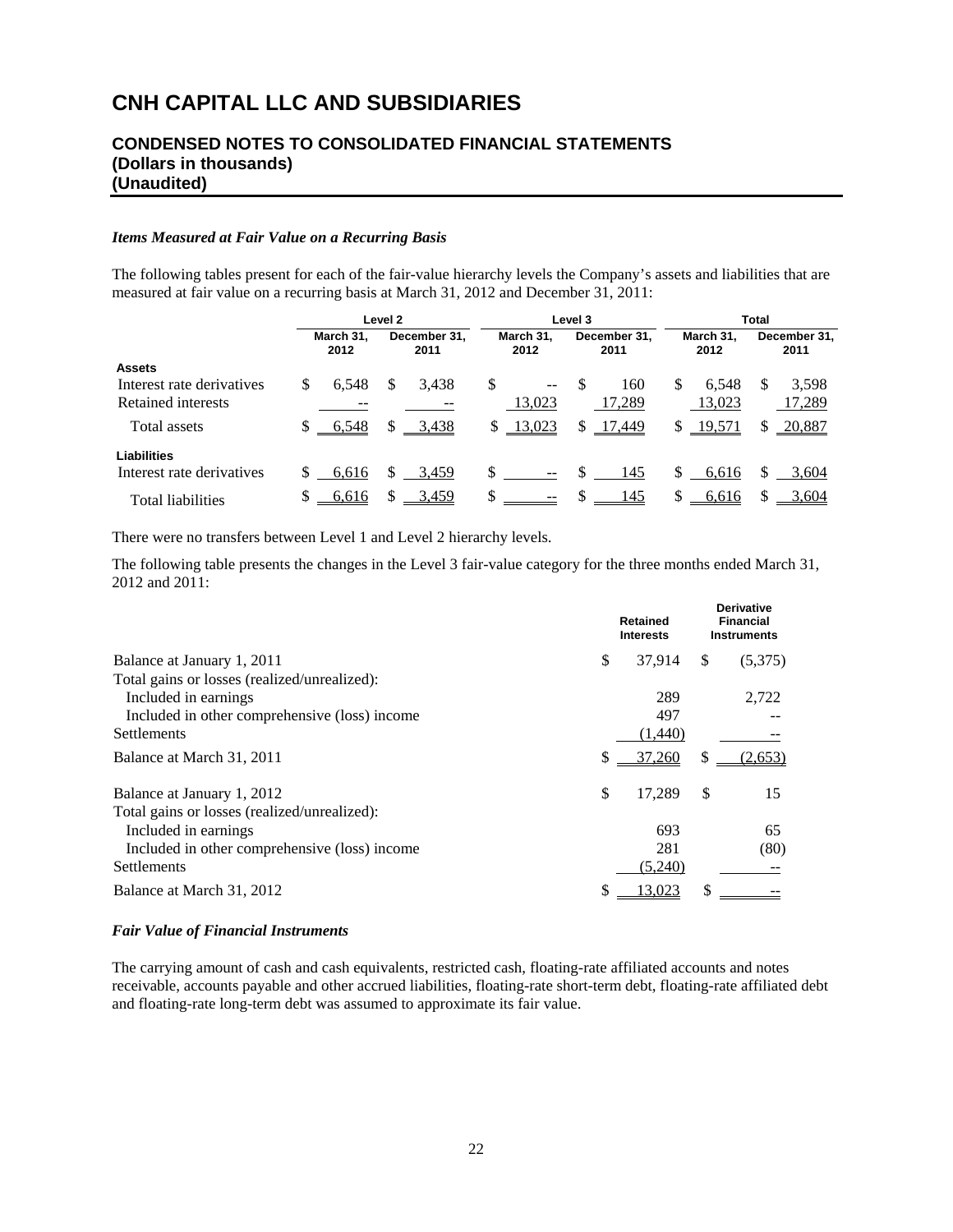## **CONDENSED NOTES TO CONSOLIDATED FINANCIAL STATEMENTS (Dollars in thousands) (Unaudited)**

#### *Financial Instruments Not Carried at Fair Value*

The carrying amount and estimated fair value of assets and liabilities considered financial instruments as of March 31, 2012 and December 31, 2011 are as follows:

|                 |  | March 31, 2012              |      |                                  |                    | December 31, 2011        |                                  |           |  |
|-----------------|--|-----------------------------|------|----------------------------------|--------------------|--------------------------|----------------------------------|-----------|--|
|                 |  | Carrying<br>Amount          |      | <b>Estimated</b><br>Fair Value * | Carrying<br>Amount |                          | <b>Estimated</b><br>Fair Value * |           |  |
| Receivables     |  | $$10,041,684$ $$10,102,658$ |      |                                  |                    | $$9,386,549 \$9,710,124$ |                                  |           |  |
| Affiliated debt |  | 576.581                     | - \$ | 576.683                          |                    | 819,270                  | \$.                              | 823,028   |  |
| Long-term debt  |  | \$ 4.717.167                | \$.  | 4.829.403                        |                    | \$4.587.773              | \$.                              | 4.648.139 |  |

\* Under the fair value hierarchy, all measurements are Level 2.

#### *Financial Assets*

The fair value of receivables was generally determined by discounting the estimated future payments using a discount rate which includes an estimate for credit risk.

#### *Financial Liabilities*

The fair values of fixed-rate debt were based on current market quotes for identical or similar borrowings and credit risk.

## **NOTE 8: SEGMENT AND GEOGRAPHICAL INFORMATION**

The Company's segment data is based on disclosure requirements of accounting guidance on segment reporting, which requires financial information be reported on the basis that is used internally for measuring segment performance. The Company's reportable segments are strategic business units that are organized around differences in geographic areas. Each segment is managed separately as they require different knowledge of regulatory environments and marketing strategies. The operating segments offer primarily the same services within each of the respective segments.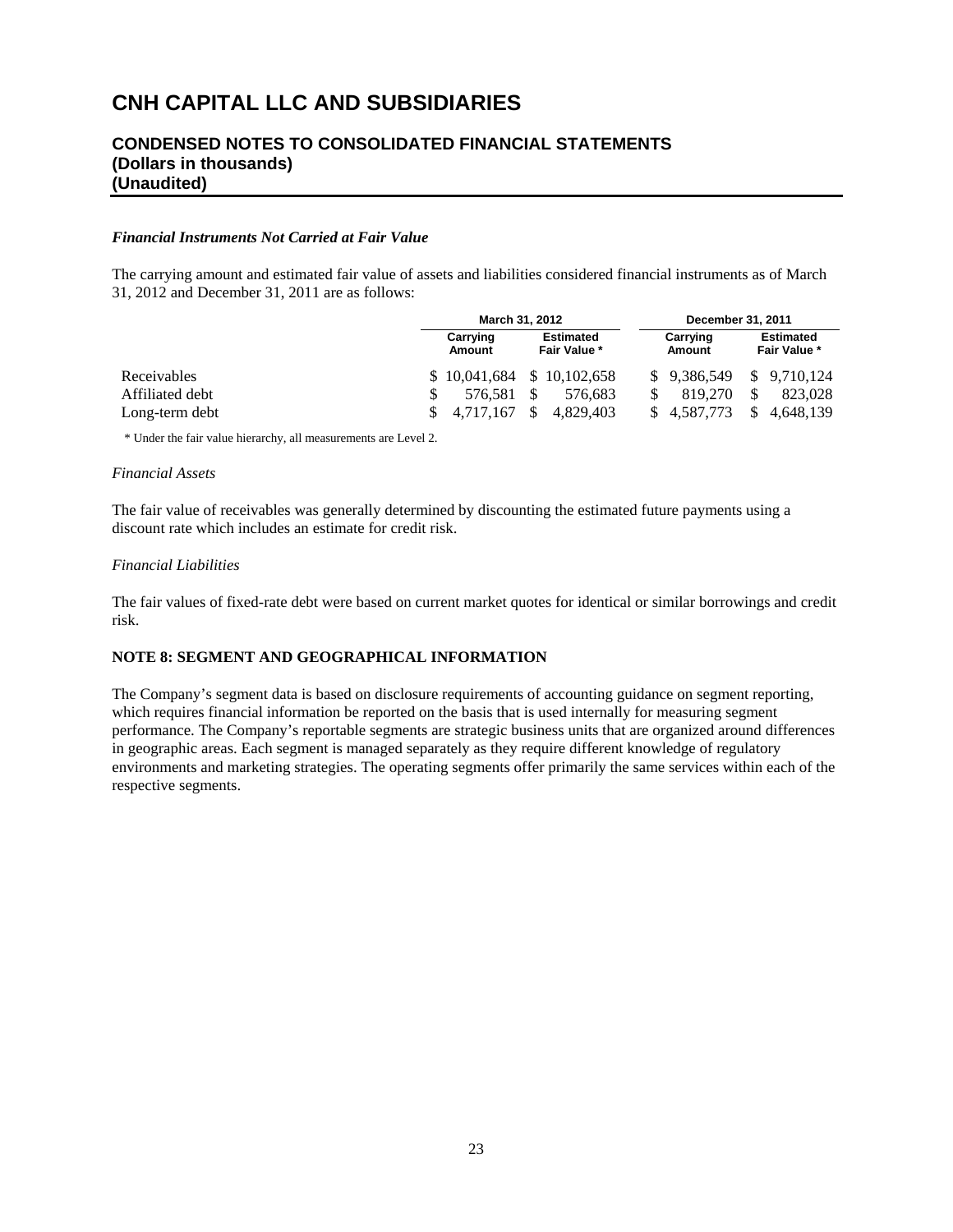# **CONDENSED NOTES TO CONSOLIDATED FINANCIAL STATEMENTS (Dollars in thousands) (Unaudited)**

A summary of the Company's reportable segment information is as follows:

|                                                                                   | <b>Three Months Ended</b><br>March 31. |               |  |  |  |  |
|-----------------------------------------------------------------------------------|----------------------------------------|---------------|--|--|--|--|
|                                                                                   | 2012                                   | 2011          |  |  |  |  |
| <b>Revenues</b>                                                                   |                                        |               |  |  |  |  |
| <b>United States</b>                                                              | \$<br>157,099                          | \$159,113     |  |  |  |  |
| Canada                                                                            | 46,164                                 | 46,709        |  |  |  |  |
|                                                                                   | 203,263<br>\$                          | \$205,822     |  |  |  |  |
| Interest expense                                                                  |                                        |               |  |  |  |  |
| <b>United States</b>                                                              | \$<br>50,599                           | \$<br>54,717  |  |  |  |  |
| Canada                                                                            | 14,717                                 | 15,273        |  |  |  |  |
|                                                                                   | \$<br>65,316                           | 69,990<br>\$  |  |  |  |  |
| <b>Segment profit</b>                                                             |                                        |               |  |  |  |  |
| <b>United States</b>                                                              | \$<br>43,218                           | \$<br>40,204  |  |  |  |  |
| Canada                                                                            | 14,345                                 | 13,117        |  |  |  |  |
|                                                                                   | \$<br>57,563                           | \$ 53,321     |  |  |  |  |
| Depreciation and amortization                                                     |                                        |               |  |  |  |  |
| <b>United States</b>                                                              | \$<br>19,235                           | \$<br>20,791  |  |  |  |  |
| Canada                                                                            | 7,983                                  | 7,805         |  |  |  |  |
|                                                                                   | \$<br>27,218                           | 28,596<br>\$  |  |  |  |  |
| <b>Expenditures for equipment on operating</b><br>leases and for non-lease assets |                                        |               |  |  |  |  |
| <b>United States</b>                                                              | \$<br>76,614                           | \$<br>51,773  |  |  |  |  |
| Canada                                                                            | 21,976                                 | 21,219        |  |  |  |  |
|                                                                                   | \$<br>98,590                           | \$<br>72,992  |  |  |  |  |
| <b>Provision for credit losses</b>                                                |                                        |               |  |  |  |  |
| <b>United States</b>                                                              | \$<br>351                              | \$<br>(1,028) |  |  |  |  |
| Canada                                                                            | 271                                    | <u>85</u>     |  |  |  |  |
|                                                                                   | \$<br>622                              | (943)<br>\$   |  |  |  |  |
| <b>Reconciliation:</b>                                                            |                                        |               |  |  |  |  |
| <b>Segment profit</b>                                                             |                                        |               |  |  |  |  |
| Profit from segments                                                              | \$<br>57,563                           | \$<br>53,321  |  |  |  |  |
| Less: inter-segment                                                               |                                        |               |  |  |  |  |
| balances                                                                          |                                        | (88)          |  |  |  |  |
| Total                                                                             | \$<br>57,563                           | 53,233<br>\$  |  |  |  |  |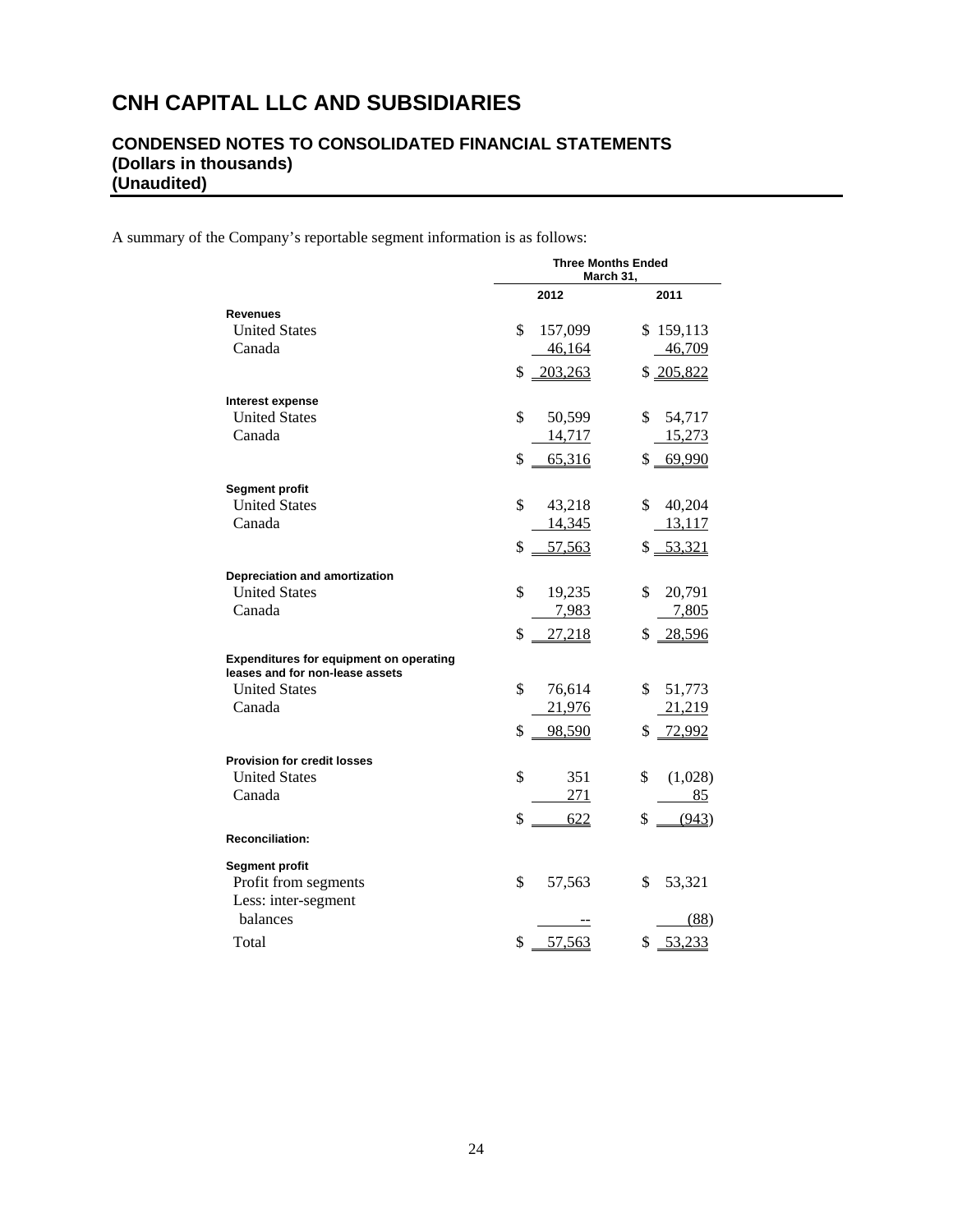## **CONDENSED NOTES TO CONSOLIDATED FINANCIAL STATEMENTS (Dollars in thousands) (Unaudited)**

|                                  | As of<br>March 31,<br>2012 | As of<br>December 31,<br>2011 |
|----------------------------------|----------------------------|-------------------------------|
| <b>Segment assets</b>            |                            |                               |
| <b>United States</b>             | \$<br>9,521,087            | \$.<br>9,654,594              |
| Canada                           | 2,406,770                  | 2,358,198                     |
| Total                            | \$11,927,857               | \$ 12,012,792                 |
| <b>Managed portfolio</b>         |                            |                               |
| <b>United States</b>             | \$<br>8,257,831            | \$.<br>7,827,253              |
| Canada                           | 1,980,946                  | 1,774,445                     |
| Total                            | \$10,238,777               | \$ 9,601,698                  |
| <b>Reconciliation:</b>           |                            |                               |
| <b>Segment assets</b>            |                            |                               |
| Assets from segments             | \$11,927,857               | \$12,012,792                  |
| Less: inter-segment balances     | (4,992)                    | (6,269)                       |
| Less: investment in subsidiaries | (105, 372)                 | (105, 372)                    |
| Total                            | 11,817,493                 | S<br>11,901,151               |

### **NOTE 9: RELATED-PARTY TRANSACTIONS**

The Company receives compensation from CNH North America for retail installment sales contracts and finance leases that were created under certain low-rate financing programs and interest waiver programs offered to customers by CNH North America. The amount recognized from CNH North America for below-market interest rate financing are included in "Interest income on retail and other receivables and finance leases" in the accompanying consolidated statements of income, and was \$53,343 and \$57,780 for the three months ended March 31, 2012 and 2011, respectively.

For selected operating leases, CNH North America compensates the Company for the difference between the market rental rates and the amount paid by the customer and is included in "Rental income on operating leases" in the accompanying consolidated statements of income. For the three months ended March 31, 2012 and 2011, the amount recognized from CNH North America for these operating leases is \$7,274 and \$5,807, respectively.

Similarly, for selected wholesale receivables, CNH North America compensates the Company for the difference between market rates and the amount paid by the dealer and are included in "Interest income from affiliates". For the three months ended March 31, 2012 and 2011, the amount recognized by CNH North America for these wholesale receivables is \$33,683 and \$29,439, respectively.

Accounts payable and other accrued liabilities of \$130,223 and \$24,221, respectively, as of March 31, 2012 and December 31, 2011, were payable to related parties.

On March 30, 2012, the Company redeemed C\$129,000 (\$129,436) of affiliated debt with Fiat. The Company incurred \$2,016 in losses on the early redemption.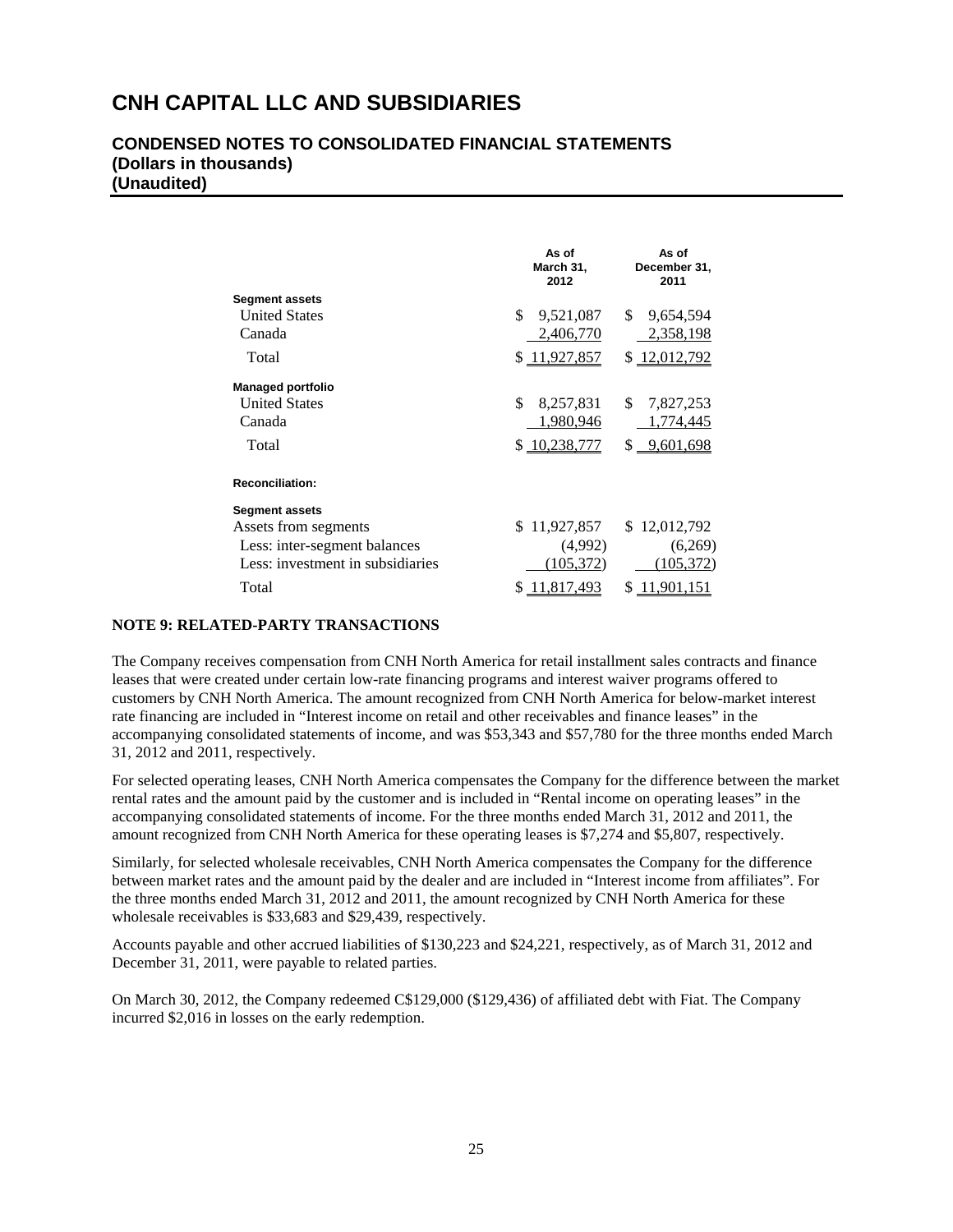## **CONDENSED NOTES TO CONSOLIDATED FINANCIAL STATEMENTS (Dollars in thousands) (Unaudited)**

### **NOTE 10: COMMITMENTS AND CONTINGENCIES**

#### *Legal Matters*

The Company is party to various litigation matters and claims arising from its operations. Management believes that the outcome of these proceedings, individually and in the aggregate, will not have a material adverse effect on the Company's financial position or results of operations.

#### *Guarantees*

The Company provides payment guarantees on the financial debt of various CNH European affiliates for approximately \$300,802. The guarantees are in effect for the term of the underlying funding facilities, which have various maturities through 2017.

## *Commitments*

At March 31, 2012, the Company has various agreements to extend credit for the following managed portfolios:

|                                             | Total<br><b>Credit Limit</b> | Utilized                               | Unfunded<br>Commitment |
|---------------------------------------------|------------------------------|----------------------------------------|------------------------|
| Private label commercial revolving accounts |                              | $$3,717,152$ $$270,452$ $$3,446,700$   |                        |
| Wholesale and dealer financing              |                              | $$4,941,525$ $$3,429,228$ $$1,512,297$ |                        |

The commercial revolving accounts are issued by the Company to retail customers for purchases of parts and services at CNH North America equipment dealers.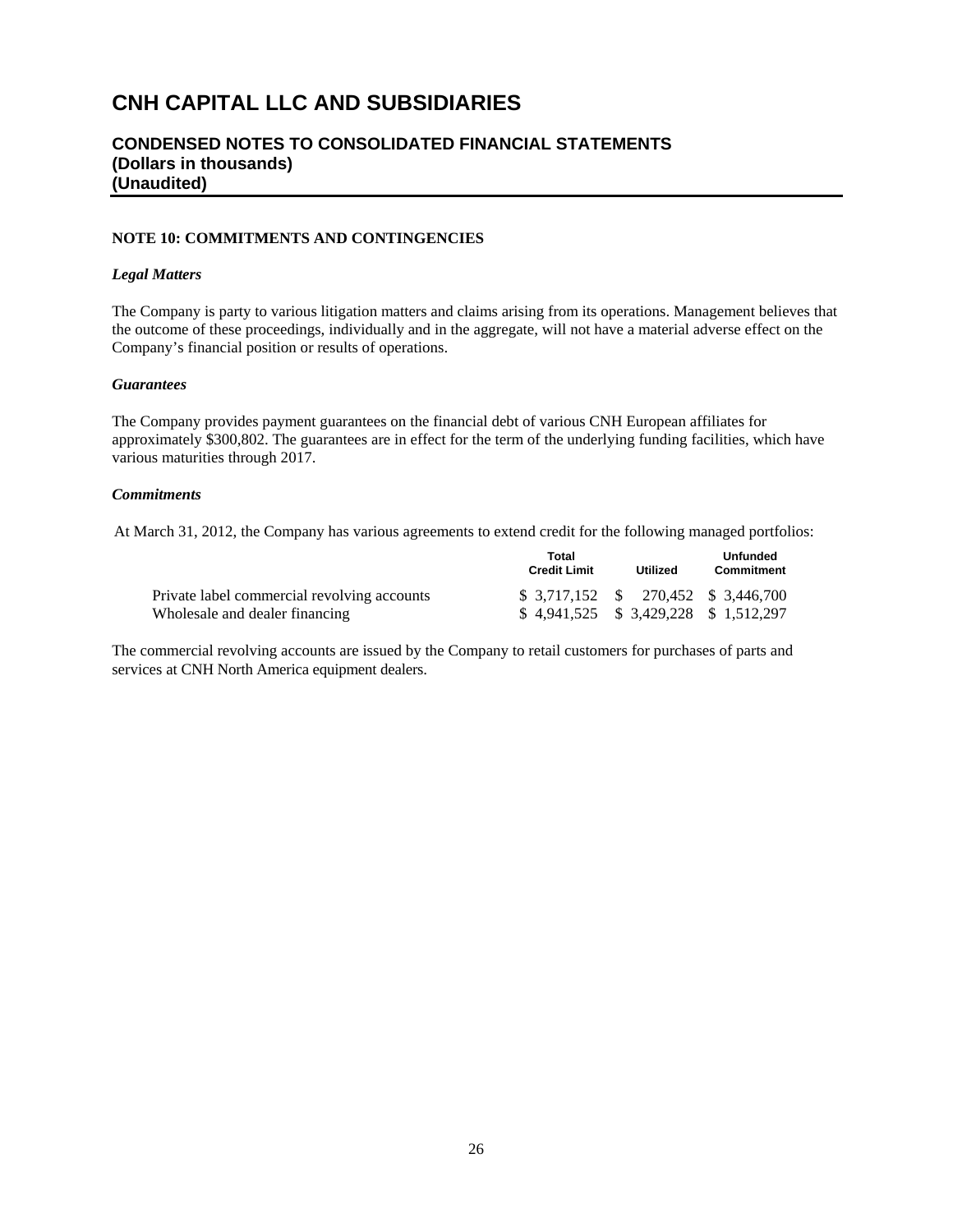## **CONDENSED NOTES TO CONSOLIDATED FINANCIAL STATEMENTS (Dollars in thousands) (Unaudited)**

### **NOTE 11: SUPPLEMENTAL CONDENSED CONSOLIDATING FINANCIAL INFORMATION**

CNH Capital America LLC and New Holland Credit Company, LLC, which are wholly-owned subsidiaries of CNH Capital LLC (the "Guarantor Entities"), guarantee certain indebtedness of CNH Capital LLC. As the guarantees are full, unconditional, and joint and several and as the Guarantor Entities are wholly-owned by CNH Capital LLC, the Company has included the following condensed consolidating financial information as of March 31, 2012 and December 31, 2011 and for the three months ended March 31, 2012 and 2011. The condensed consolidating financial information reflects investments in consolidated subsidiaries under the equity method of accounting.

> **Condensed Statements of Income for the Three Months Ended March 31, 2012**

|                                                                                                                |                           |                              | March 31, 2012                   |                     |               |
|----------------------------------------------------------------------------------------------------------------|---------------------------|------------------------------|----------------------------------|---------------------|---------------|
|                                                                                                                | <b>CNH Capital</b><br>LLC | Guarantor<br><b>Entities</b> | All Other<br><b>Subsidiaries</b> | <b>Eliminations</b> | Consolidated  |
| <b>REVENUES</b>                                                                                                |                           |                              |                                  |                     |               |
| Interest income on retail and other receivables                                                                |                           |                              |                                  |                     |               |
| and finance leases                                                                                             | \$                        | \$<br>8,319                  | 103,263<br>\$                    | \$                  | \$<br>111,582 |
| Interest income from affiliates                                                                                | $-$                       | 31,154                       | 34,255                           | (30, 416)           | 34,993        |
| Servicing fee income                                                                                           | $-$                       | 18,813                       | 59                               | (18, 566)           | 306           |
| Rental income on operating leases                                                                              |                           | 24,836                       | 15,506                           | $\overline{a}$      | 40,342        |
| Other income                                                                                                   |                           | 6,282                        | 9,758                            | $\rightarrow$       | 16,040        |
| Total revenues                                                                                                 | $\overline{\phantom{a}}$  | 89,404                       | 162,841                          | (48,982)            | 203,263       |
| <b>EXPENSES</b>                                                                                                |                           |                              |                                  |                     |               |
| Interest expense:                                                                                              |                           |                              |                                  |                     |               |
| Interest expense to third parties                                                                              | 9,884                     | 842                          | 44,416                           |                     | 55,142        |
| Interest expense to affiliates                                                                                 | 66                        | 30,873                       | 9,651                            | (30, 416)           | 10,174        |
| Total interest expense                                                                                         | 9,950                     | 31,715                       | 54,067                           | (30, 416)           | 65,316        |
| Operating expenses:                                                                                            |                           |                              |                                  |                     |               |
| Fees charged by affiliates                                                                                     | $-$                       | 11,583                       | 21,731                           | (18, 566)           | 14,748        |
| (Benefit) provision for credit losses                                                                          |                           | (14,212)                     | 14,834                           | $\overline{a}$      | 622           |
| Depreciation of equipment on operating leases                                                                  | $\overline{a}$            | 16,499                       | 10,434                           | $\overline{a}$      | 26,933        |
| Other expenses (income)                                                                                        |                           | 8,772                        | (1,568)                          | $\equiv$            | 7,204         |
| Total operating expenses                                                                                       | $\overline{\phantom{a}}$  | 22,642                       | 45,431                           | (18, 566)           | 49,507        |
| Total expenses                                                                                                 | 9,950                     | 54,357                       | 99,498                           | (48,982)            | 114,823       |
| (Loss) income before income taxes and equity in income<br>of consolidated subsidiaries accounted for under the |                           |                              |                                  |                     |               |
| equity method                                                                                                  | (9.950)                   | 35,047                       | 63,343                           |                     | 88,440        |
| Income tax (benefit) provision<br>Equity in income of consolidated subsidiaries accounted                      | (3,899)                   | 13,097                       | 21,679                           |                     | 30,877        |
| for under the equity method                                                                                    | 63,250                    | 41,300                       | $-\hbox{--}$                     | (104, 550)          |               |
| <b>NET INCOME</b>                                                                                              | 57,199                    | 63,250                       | 41,664                           | (104, 550)          | 57,563        |
| Net income attributed to the noncontrolling interest                                                           |                           | $\equiv$                     | (364)                            | $\equiv$            | (364)         |
| <b>NET INCOME ATTRIBUTABLE</b><br>TO CNH CAPITAL LLC                                                           | 57,199<br>\$              | 63,250<br>\$                 | $-41,300$<br>\$                  | \$ (104,550)        | \$<br>57,199  |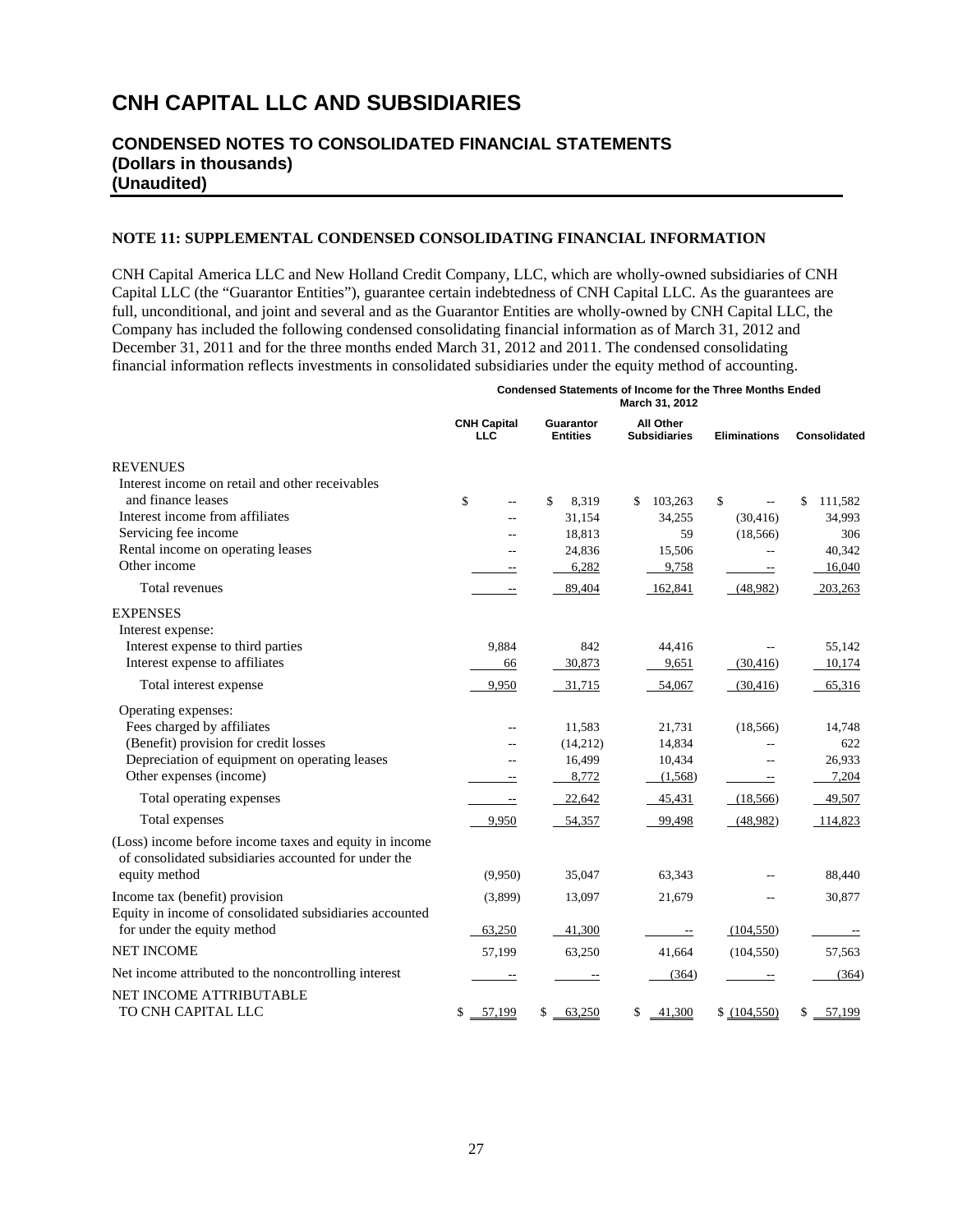# **CONDENSED NOTES TO CONSOLIDATED FINANCIAL STATEMENTS (Dollars in thousands) (Unaudited)**

|                                                             | Condensed Statements of Comprehensive Income for the<br>Three Months Ended March 31, 2012 |                              |                                  |                     |              |  |  |  |  |  |
|-------------------------------------------------------------|-------------------------------------------------------------------------------------------|------------------------------|----------------------------------|---------------------|--------------|--|--|--|--|--|
|                                                             | <b>CNH Capital</b><br><b>LLC</b>                                                          | Guarantor<br><b>Entities</b> | All Other<br><b>Subsidiaries</b> | <b>Eliminations</b> | Consolidated |  |  |  |  |  |
| Net income                                                  | \$<br>57,199                                                                              | 63,250<br>\$.                | 41,664<br>S.                     | (104, 550)          | 57,563<br>S. |  |  |  |  |  |
| Other comprehensive income, net of tax                      |                                                                                           |                              |                                  |                     |              |  |  |  |  |  |
| Foreign currency translation adjustments                    |                                                                                           |                              | 11,639                           |                     | 11,639       |  |  |  |  |  |
| Defined benefit pensions plans                              |                                                                                           | 95                           |                                  |                     | 95           |  |  |  |  |  |
| Unrealized gains on retained interests                      | $-$                                                                                       | (155)                        | (393)                            |                     | (548)        |  |  |  |  |  |
| Derivative financial instruments                            |                                                                                           | 135                          | 917                              |                     | 1,052        |  |  |  |  |  |
| Other comprehensive income, net of tax                      |                                                                                           | 75                           | 12,163                           |                     | 12,238       |  |  |  |  |  |
| Comprehensive income                                        | 57,199                                                                                    | 63,325                       | 53,827                           | (104, 550)          | 69,801       |  |  |  |  |  |
| Less: comprehensive income attributed to the noncontrolling |                                                                                           |                              |                                  |                     |              |  |  |  |  |  |
| interest                                                    |                                                                                           |                              | (364)                            |                     | (364)        |  |  |  |  |  |
| Comprehensive income attributable to CNH Capital LLC        | 57,199<br>S.                                                                              | 63,325<br>S.                 | 53,463<br>S.                     | \$(104,550)         | 69,437       |  |  |  |  |  |

## 28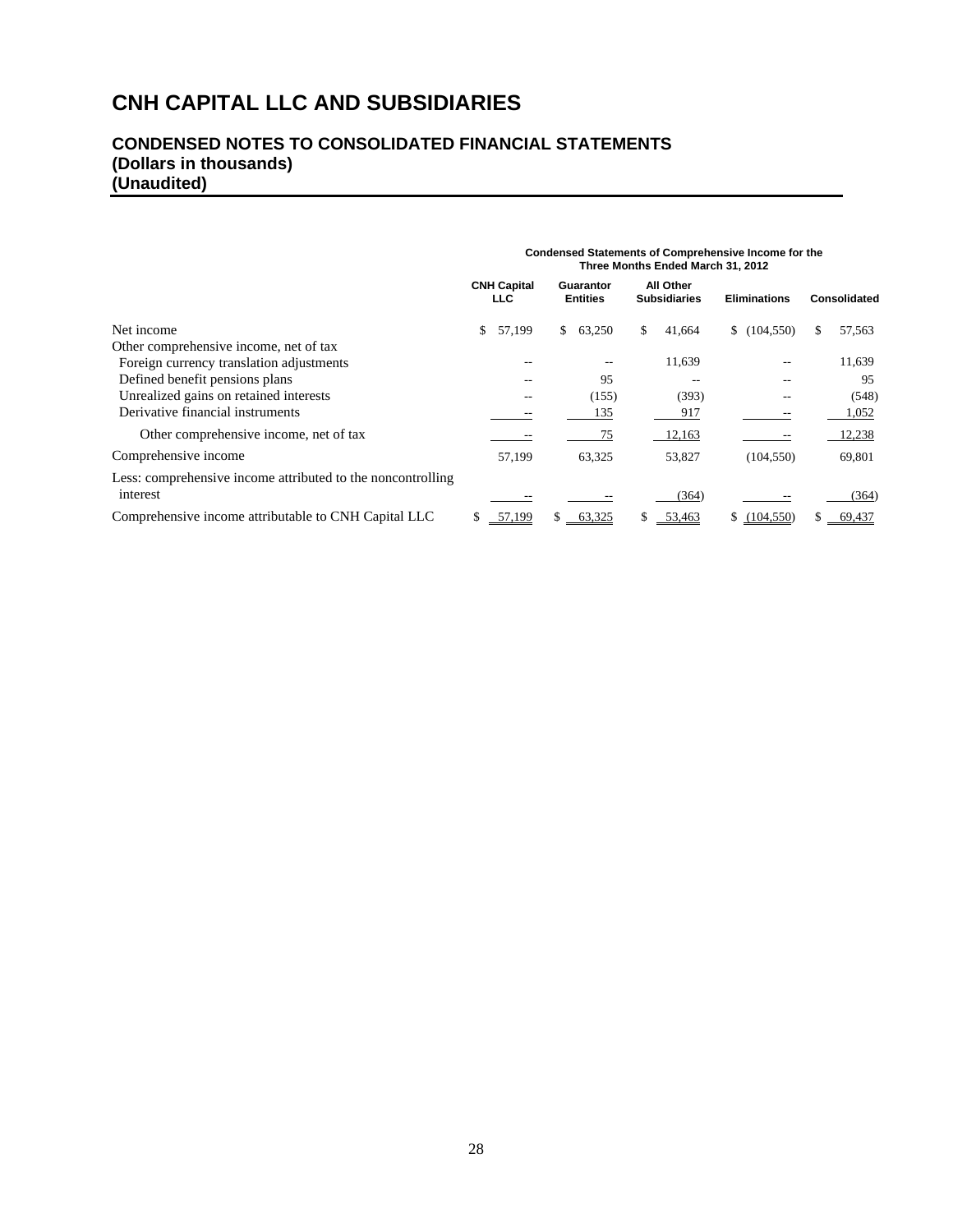|                                                    | <b>CNH Capital</b><br><b>LLC</b> | Guarantor<br><b>Entities</b> | All Other<br><b>Subsidiaries</b> | <b>Eliminations</b>      | Consolidated    |
|----------------------------------------------------|----------------------------------|------------------------------|----------------------------------|--------------------------|-----------------|
| <b>ASSETS</b>                                      |                                  |                              |                                  |                          |                 |
| Cash and cash equivalents                          | \$<br>--                         | \$<br>164,033                | \$<br>72,678                     | \$                       | \$<br>236,711   |
| Restricted cash                                    | --                               | 100                          | 621,637                          | $-$                      | 621,737         |
| Receivables, less allowance for credit losses      |                                  | 671,264                      | 9,370,420                        | $-$                      | 10,041,684      |
| Retained interests in securitized receivables      | $\overline{a}$                   | 5,449                        | 11,406                           | (3,832)                  | 13,023          |
| Affiliated accounts and notes receivable           | 642,773                          | 1,146,937                    | 1,109,126                        | (2,883,498)              | 15,338          |
| Equipment on operating leases, net                 | --                               | 490,099                      | 187,540                          | $-$                      | 677,639         |
| Equipment held for sale                            | $-$                              | 12,905                       | 4,138                            |                          | 17,043          |
| Investments in consolidated subsidiaries accounted |                                  |                              |                                  |                          |                 |
| for under the equity method                        | 1,278,920                        | 1,620,525                    |                                  | (2,899,445)              |                 |
| Goodwill and intangible assets                     | $\overline{a}$                   | 84,573                       | 36,161                           | $\sim$                   | 120,734         |
| Other assets                                       | 14,173                           | 847                          | 58,564                           | $\overline{\phantom{m}}$ | 73,584          |
| <b>TOTAL</b>                                       | \$1,935,866                      | \$4,196,732                  | \$11,471,670                     | \$ (5,786,775)           | \$11,817,493    |
| <b>LIABILITIES AND STOCKHOLDER'S EQUITY</b>        |                                  |                              |                                  |                          |                 |
| LIABILITIES:                                       |                                  |                              |                                  |                          |                 |
| Short-term debt, including current maturities      |                                  |                              |                                  |                          |                 |
| of long-term debt                                  | \$<br>$\overline{a}$             | 123,565<br>\$.               | \$4,632,118                      | \$                       | 4,755,683<br>\$ |
| Accounts payable and other accrued liabilities     | 14,561                           | 2,163,858                    | 430,892                          | (2,158,295)              | 451,016         |
| Affiliated debt                                    | 9,512                            | 379,740                      | 916,364                          | (729, 035)               | 576,581         |
| Long-term debt                                     | 650,000                          | 250,649                      | 3,816,518                        |                          | 4,717,167       |
| <b>Total liabilities</b>                           | 674,073                          | 2,917,812                    | 9,795,892                        | (2,887,330)              | 10,500,447      |
| STOCKHOLDER'S EQUITY                               | 1,261,793                        | 1,278,920                    | 1,675,778                        | (2,899,445)              | 1,317,046       |
| <b>TOTAL</b>                                       | \$1,935,866                      | \$4,196,732                  | \$11,471,670                     | \$ (5,786,775)           | \$11,817,493    |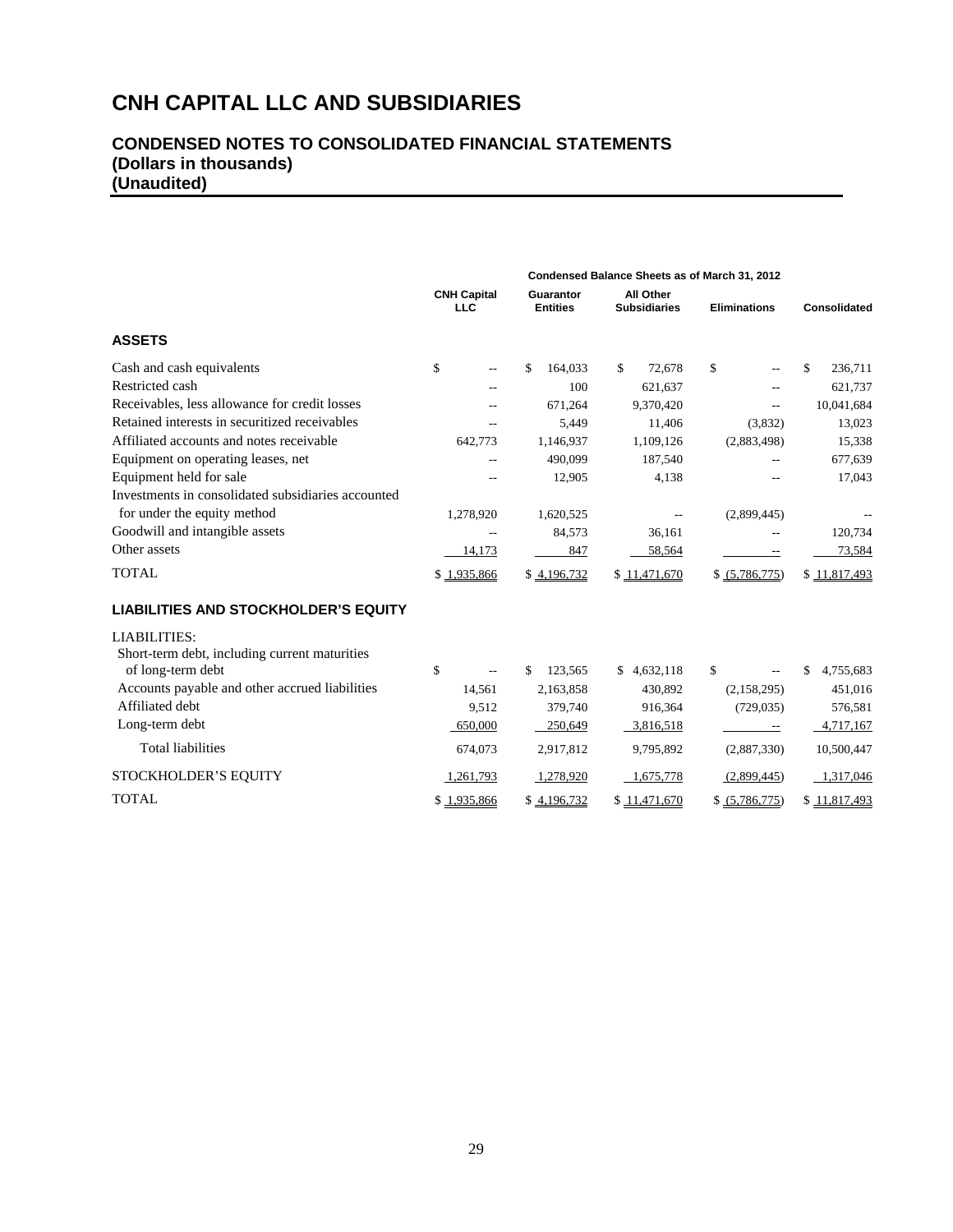|                                                | Condensed Statements of Cash Flows for the Three Months Ended March 31, 2012 |                                  |  |                              |    |                                  |    |                     |    |              |  |  |  |
|------------------------------------------------|------------------------------------------------------------------------------|----------------------------------|--|------------------------------|----|----------------------------------|----|---------------------|----|--------------|--|--|--|
|                                                |                                                                              | <b>CNH Capital</b><br><b>LLC</b> |  | Guarantor<br><b>Entities</b> |    | All Other<br><b>Subsidiaries</b> |    | <b>Eliminations</b> |    | Consolidated |  |  |  |
| CASH FLOWS FROM OPERATING ACTIVITIES:          |                                                                              |                                  |  |                              |    |                                  |    |                     |    |              |  |  |  |
| Net cash from operating activities             | \$                                                                           | (59)                             |  | 8,227                        | \$ | 334,188                          | \$ | 5,909               | \$ | 348,265      |  |  |  |
| CASH FLOWS FROM INVESTING ACTIVITIES:          |                                                                              |                                  |  |                              |    |                                  |    |                     |    |              |  |  |  |
| Cost of receivables acquired                   |                                                                              | --                               |  | (3,443,074)                  |    | (4,828,432)                      |    | 3,952,440           |    | (4,319,066)  |  |  |  |
| Collections of receivables                     |                                                                              | $-$                              |  | 3,620,584                    |    | 4,046,775                        |    | (3,952,886)         |    | 3,714,473    |  |  |  |
| Decrease in restricted cash                    |                                                                              |                                  |  |                              |    | 148,306                          |    |                     |    | 148,306      |  |  |  |
| Purchase of equipment on operating leases, net |                                                                              |                                  |  | (129, 304)                   |    | 76,884                           |    |                     |    | (52, 420)    |  |  |  |
| Other investing activities                     |                                                                              |                                  |  | (72)                         |    |                                  |    |                     |    | (72)         |  |  |  |
| Net cash from investing activities             |                                                                              |                                  |  | 48,134                       |    | (556, 467)                       |    | (446)               |    | (508, 779)   |  |  |  |
| CASH FLOWS FROM FINANCING ACTIVITIES:          |                                                                              |                                  |  |                              |    |                                  |    |                     |    |              |  |  |  |
| Intercompany activity                          |                                                                              | 59                               |  | (223, 219)                   |    | (18, 869)                        |    | (5,463)             |    | (247, 492)   |  |  |  |
| Net increase in indebtedness                   |                                                                              |                                  |  | 24,683                       |    | 25,941                           |    |                     |    | 50,624       |  |  |  |
| Net cash from financing activities             |                                                                              | 59                               |  | (198, 536)                   |    | 7,072                            |    | (5, 463)            |    | (196, 868)   |  |  |  |
| DECREASE IN CASH AND CASH EQUIVALENTS          |                                                                              |                                  |  | (142, 175)                   |    | (215,207)                        |    |                     |    | (357, 382)   |  |  |  |
| CASH AND CASH EQUIVALENTS:                     |                                                                              |                                  |  |                              |    |                                  |    |                     |    |              |  |  |  |
| Beginning of period                            |                                                                              |                                  |  | 306,208                      |    | 287,885                          |    |                     |    | 594,093      |  |  |  |
| End of period                                  |                                                                              |                                  |  | 164.033                      |    | 72,678                           | \$ |                     | S. | 236.711      |  |  |  |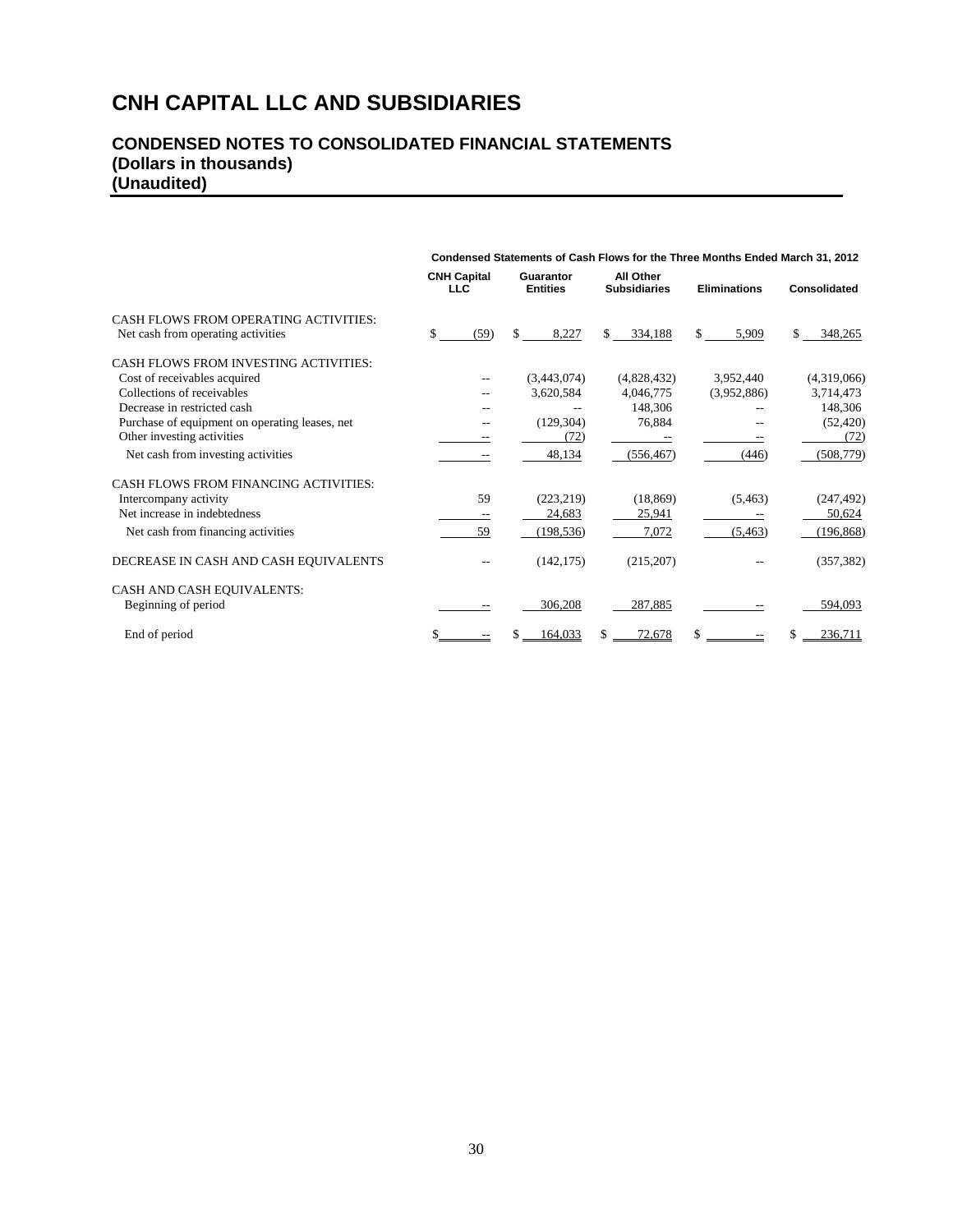|                                                                                                                | <b>Condensed Statements of Income for the Three Months Ended</b><br>March 31, 2011 |                                     |                                  |                          |               |  |
|----------------------------------------------------------------------------------------------------------------|------------------------------------------------------------------------------------|-------------------------------------|----------------------------------|--------------------------|---------------|--|
|                                                                                                                | <b>CNH Capital</b><br><b>LLC</b>                                                   | <b>Guarantor</b><br><b>Entities</b> | All Other<br><b>Subsidiaries</b> | <b>Eliminations</b>      | Consolidated  |  |
| <b>REVENUES</b>                                                                                                |                                                                                    |                                     |                                  |                          |               |  |
| Interest income on retail and other receivables                                                                |                                                                                    |                                     |                                  |                          |               |  |
| and finance leases                                                                                             | \$                                                                                 | 10,447<br>S.                        | \$<br>106,562                    | \$                       | \$<br>117,009 |  |
| Interest income from affiliates                                                                                | $\overline{a}$                                                                     | 26,415                              | 30,381                           | (26, 186)                | 30,610        |  |
| Servicing fee income                                                                                           |                                                                                    | 16,739                              | 190                              | (16,505)                 | 424           |  |
| Rental income on operating leases                                                                              | $-$                                                                                | 22,530                              | 17,750                           | $-$                      | 40,280        |  |
| Other income                                                                                                   | --                                                                                 | 6,914                               | 10,585                           | $\overline{\phantom{a}}$ | 17,499        |  |
| Total revenues                                                                                                 | $\overline{\phantom{m}}$                                                           | 83,045                              | 165,468                          | (42,691)                 | 205,822       |  |
| <b>EXPENSES</b>                                                                                                |                                                                                    |                                     |                                  |                          |               |  |
| Interest expense:                                                                                              |                                                                                    |                                     |                                  |                          |               |  |
| Interest expense to third parties                                                                              | $- -$                                                                              | (8,020)                             | 64,625                           |                          | 56,605        |  |
| Interest expense to affiliates                                                                                 | 39                                                                                 | 31,408                              | 8,124                            | (26, 186)                | 13,385        |  |
| Total interest expense                                                                                         | 39                                                                                 | 23,388                              | 72,749                           | (26, 186)                | 69,990        |  |
| Operating expenses:                                                                                            |                                                                                    |                                     |                                  |                          |               |  |
| Fees charged by affiliates                                                                                     | $\overline{a}$                                                                     | 13,021                              | 19,665                           | (16,505)                 | 16,181        |  |
| Provision (benefit) for credit losses                                                                          |                                                                                    | 1,306                               | (2,249)                          |                          | (943)         |  |
| Depreciation of equipment on operating leases                                                                  |                                                                                    | 15,798                              | 12,471                           |                          | 28,269        |  |
| Other expenses                                                                                                 | $- -$                                                                              | 15,876                              | (8,036)                          | $\overline{\phantom{a}}$ | 7,840         |  |
| Total operating expenses (income)                                                                              | $\overline{\phantom{a}}$                                                           | 46,001                              | 21,851                           | (16,505)                 | 51,347        |  |
| Total expenses                                                                                                 | 39                                                                                 | 69,389                              | 94,600                           | (42,691)                 | 121,337       |  |
| (Loss) income before income taxes and equity in income<br>of consolidated subsidiaries accounted for under the |                                                                                    |                                     |                                  |                          |               |  |
| equity method                                                                                                  | (39)                                                                               | 13,656                              | 70,868                           |                          | 84,485        |  |
| Income tax (benefit) provision<br>Equity in income of consolidated subsidiaries accounted                      | (15)                                                                               | 3,786                               | 27,481                           |                          | 31,252        |  |
| for under the equity method                                                                                    | 52,846                                                                             | 42,976                              | $\hspace{0.05cm} \dashv$         | (95, 822)                |               |  |
| <b>NET INCOME</b>                                                                                              | 52,822                                                                             | 52,846                              | 43,387                           | (95, 822)                | 53,233        |  |
| Net income attributed to the noncontrolling interest                                                           | $\overline{\phantom{a}}$                                                           |                                     | (411)                            | $\hspace{0.05cm} \dashv$ | (411)         |  |
| NET INCOME ATTRIBUTABLE TO                                                                                     |                                                                                    |                                     |                                  |                          |               |  |
| CNH CAPITAL LLC                                                                                                | 52,822<br>\$                                                                       | \$ 52,846                           | \$42,976                         | \$ (95,822)              | \$ 52,822     |  |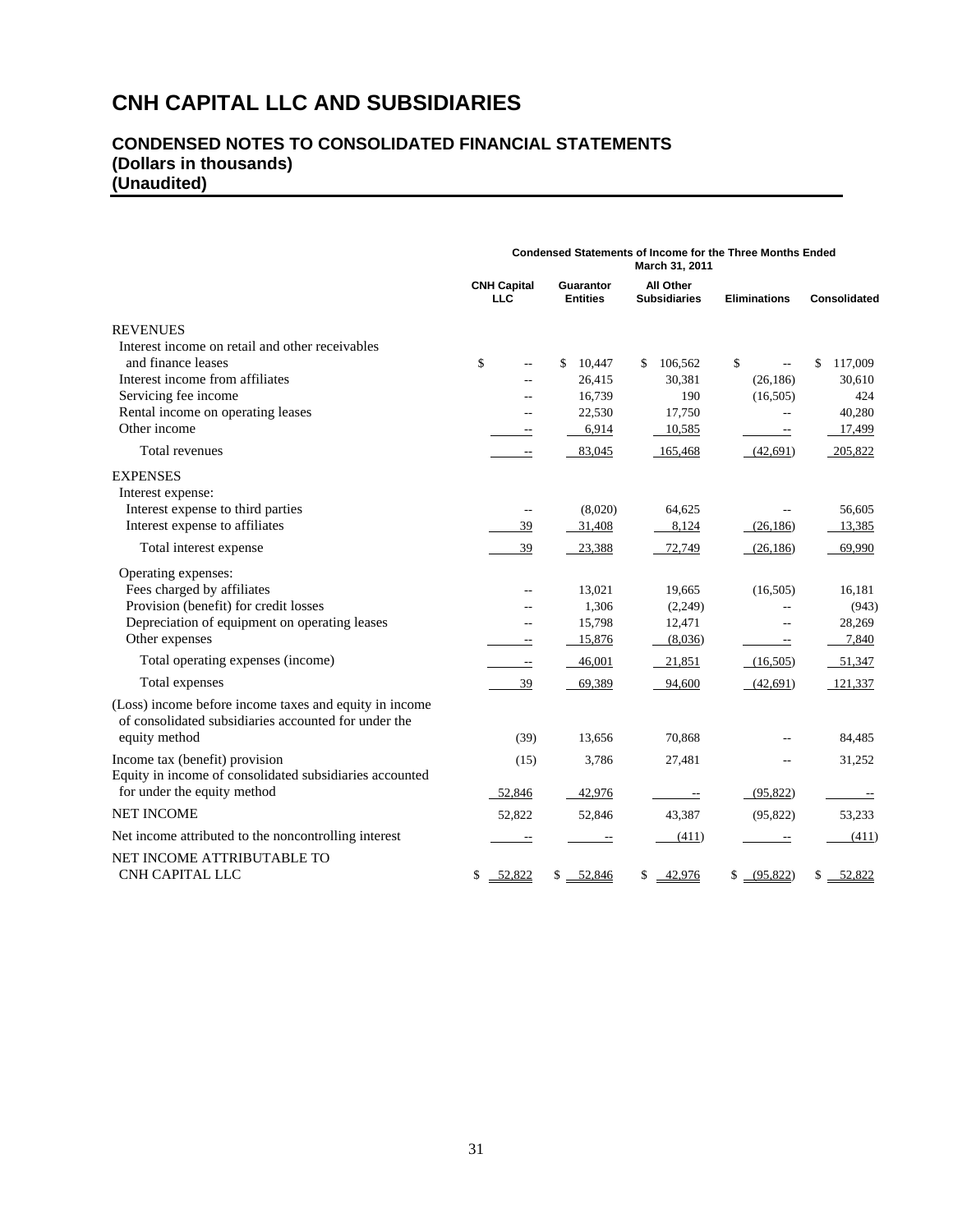# **CONDENSED NOTES TO CONSOLIDATED FINANCIAL STATEMENTS (Dollars in thousands) (Unaudited)**

|                                                                                    | <b>Condensed Statements of Comprehensive Income for the</b><br>Three Months Ended March 31, 2011 |        |    |                              |    |                                  |                     |    |              |  |  |
|------------------------------------------------------------------------------------|--------------------------------------------------------------------------------------------------|--------|----|------------------------------|----|----------------------------------|---------------------|----|--------------|--|--|
|                                                                                    | <b>CNH Capital</b><br><b>LLC</b>                                                                 |        |    | Guarantor<br><b>Entities</b> |    | All Other<br><b>Subsidiaries</b> | <b>Eliminations</b> |    | Consolidated |  |  |
| Net income                                                                         | \$                                                                                               | 52,822 | S. | 52,846                       | \$ | 43,387                           | (95, 822)<br>\$     | S. | 53,233       |  |  |
| Other comprehensive income, net of tax<br>Foreign currency translation adjustments |                                                                                                  |        |    |                              |    | 11,710                           |                     |    | 11,710       |  |  |
| Defined benefit pensions plans                                                     |                                                                                                  |        |    | 105                          |    |                                  |                     |    | 105          |  |  |
| Unrealized gains on retained interests                                             |                                                                                                  |        |    | (338)                        |    | (193)                            |                     |    | (531)        |  |  |
| Derivative financial instruments                                                   |                                                                                                  |        |    | 1,223                        |    | 2,508                            |                     |    | 3,731        |  |  |
| Other comprehensive income, net of tax                                             |                                                                                                  |        |    | 990                          |    | 14,025                           |                     |    | 15,015       |  |  |
| Comprehensive income                                                               |                                                                                                  | 52,822 |    | 53,836                       |    | 57,412                           | (95, 822)           |    | 68,248       |  |  |
| Less: comprehensive income attributed to the<br>noncontrolling interest            |                                                                                                  |        |    |                              |    | (411)                            |                     |    | (411)        |  |  |
| Comprehensive income attributable to CNH Capital LLC                               | 52,822                                                                                           |        |    | \$ 53,836                    |    | 57,001                           | (95, 822)<br>S.     |    | 67,837       |  |  |

# 32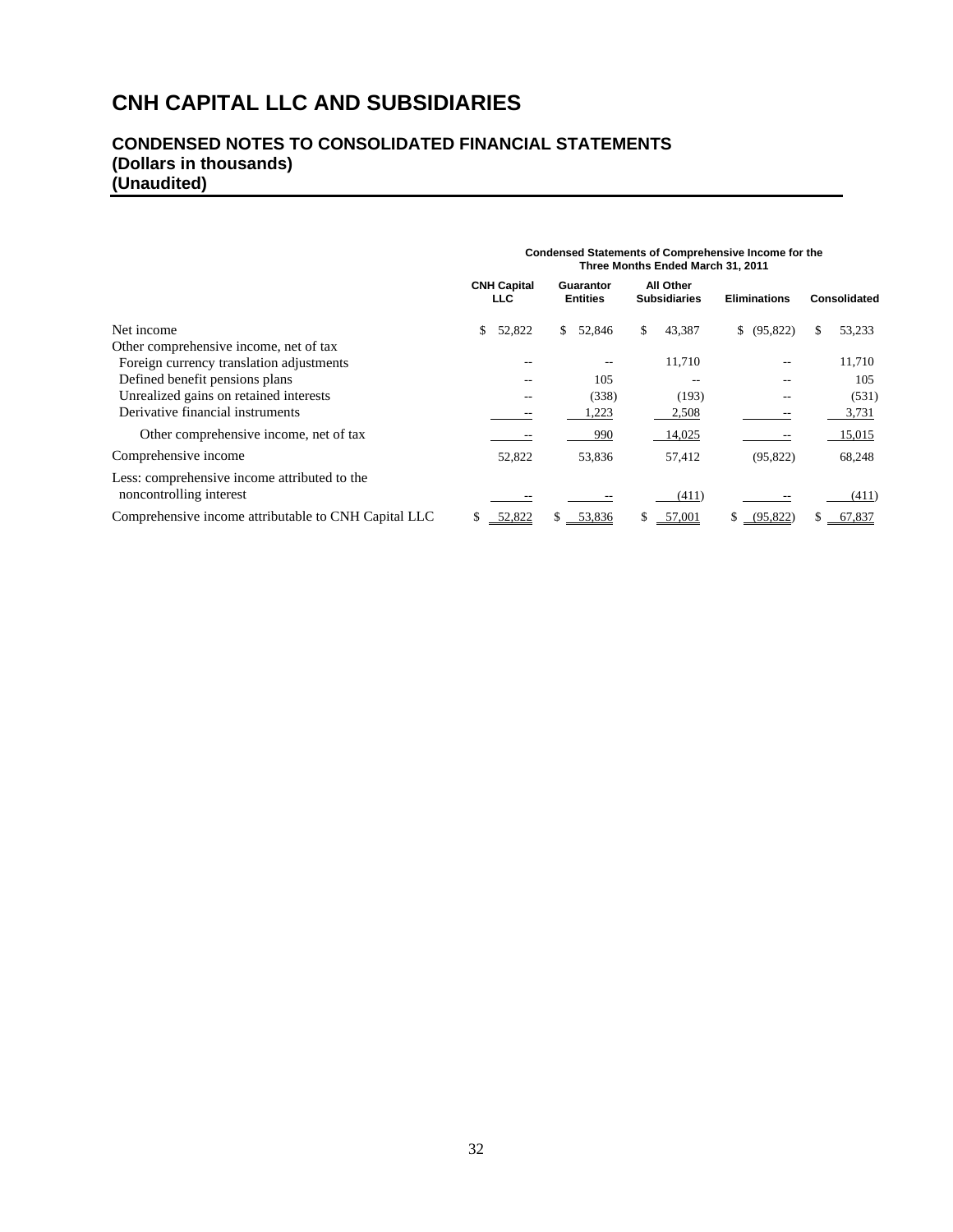|                                                                     | Condensed Balance Sheets as of December 31, 2011 |                              |                                         |                     |                |  |  |  |  |
|---------------------------------------------------------------------|--------------------------------------------------|------------------------------|-----------------------------------------|---------------------|----------------|--|--|--|--|
|                                                                     | <b>CNH Capital</b><br><b>LLC</b>                 | Guarantor<br><b>Entities</b> | <b>All Other</b><br><b>Subsidiaries</b> | <b>Eliminations</b> | Consolidated   |  |  |  |  |
| <b>ASSETS</b>                                                       |                                                  |                              |                                         |                     |                |  |  |  |  |
| Cash and cash equivalents                                           | \$                                               | \$<br>306,208                | 287,885<br>S.                           | \$                  | \$.<br>594,093 |  |  |  |  |
| Restricted cash                                                     |                                                  | 100                          | 767,259                                 |                     | 767,359        |  |  |  |  |
| Receivables, less allowance for credit losses                       |                                                  | 834,392                      | 8,552,157                               |                     | 9,386,549      |  |  |  |  |
| Retained interests in securitized receivables                       |                                                  | 6,464                        | 15,103                                  | (4,278)             | 17,289         |  |  |  |  |
| Affiliated accounts and notes receivable                            | 641,566                                          | 1,184,507                    | 1,436,347                               | (3,068,503)         | 193,917        |  |  |  |  |
| Equipment on operating leases, net                                  |                                                  | 377,294                      | 270,323                                 |                     | 647,617        |  |  |  |  |
| Equipment held for sale                                             |                                                  | 27,106                       | 5,025                                   |                     | 32,131         |  |  |  |  |
| Investments in consolidated subsidiaries accounted                  |                                                  |                              |                                         |                     |                |  |  |  |  |
| for under the equity method                                         | 1,203,432                                        | 1,567,061                    |                                         | (2,770,493)         |                |  |  |  |  |
| Goodwill and intangible assets                                      |                                                  | 84,720                       | 35,369                                  |                     | 120,089        |  |  |  |  |
| Other assets                                                        | 13,588                                           | 33,283                       | 95,236                                  |                     | 142,107        |  |  |  |  |
| <b>TOTAL</b>                                                        | \$1,858,586                                      | \$4,421,135                  | \$11,464,704                            | \$ (5,843,274)      | \$11,901,151   |  |  |  |  |
| <b>LIABILITIES AND STOCKHOLDER'S EQUITY</b>                         |                                                  |                              |                                         |                     |                |  |  |  |  |
| <b>LIABILITIES:</b><br>Short-term debt including current maturities |                                                  |                              |                                         |                     |                |  |  |  |  |

| $\frac{1}{2}$                                  |                         |             |              |                |              |
|------------------------------------------------|-------------------------|-------------|--------------|----------------|--------------|
| of long-term debt                              | \$<br>$\qquad \qquad -$ | 160,200     | \$4,635,835  | $- -$          | 4,796,035    |
| Accounts payable and other accrued liabilities | 6.777                   | 2,265,212   | 528,047      | (2,349,208)    | 450,828      |
| Affiliated debt                                | 9.453                   | 602,960     | 930,430      | (723, 573)     | 819,270      |
| Long-term debt                                 | 650,000                 | 189.331     | 3.748.442    |                | 4,587,773    |
| <b>Total liabilities</b>                       | 666.230                 | 3.217.703   | 9,842,754    | (3.072.781)    | 10,653,906   |
| STOCKHOLDER'S EQUITY                           | 1.192.356               | 1.203.432   | 1.621.950    | (2.770.493)    | 1.247.245    |
| <b>TOTAL</b>                                   | \$1,858,586             | \$4,421,135 | \$11,464,704 | \$ (5,843,274) | \$11,901,151 |
|                                                |                         |             |              |                |              |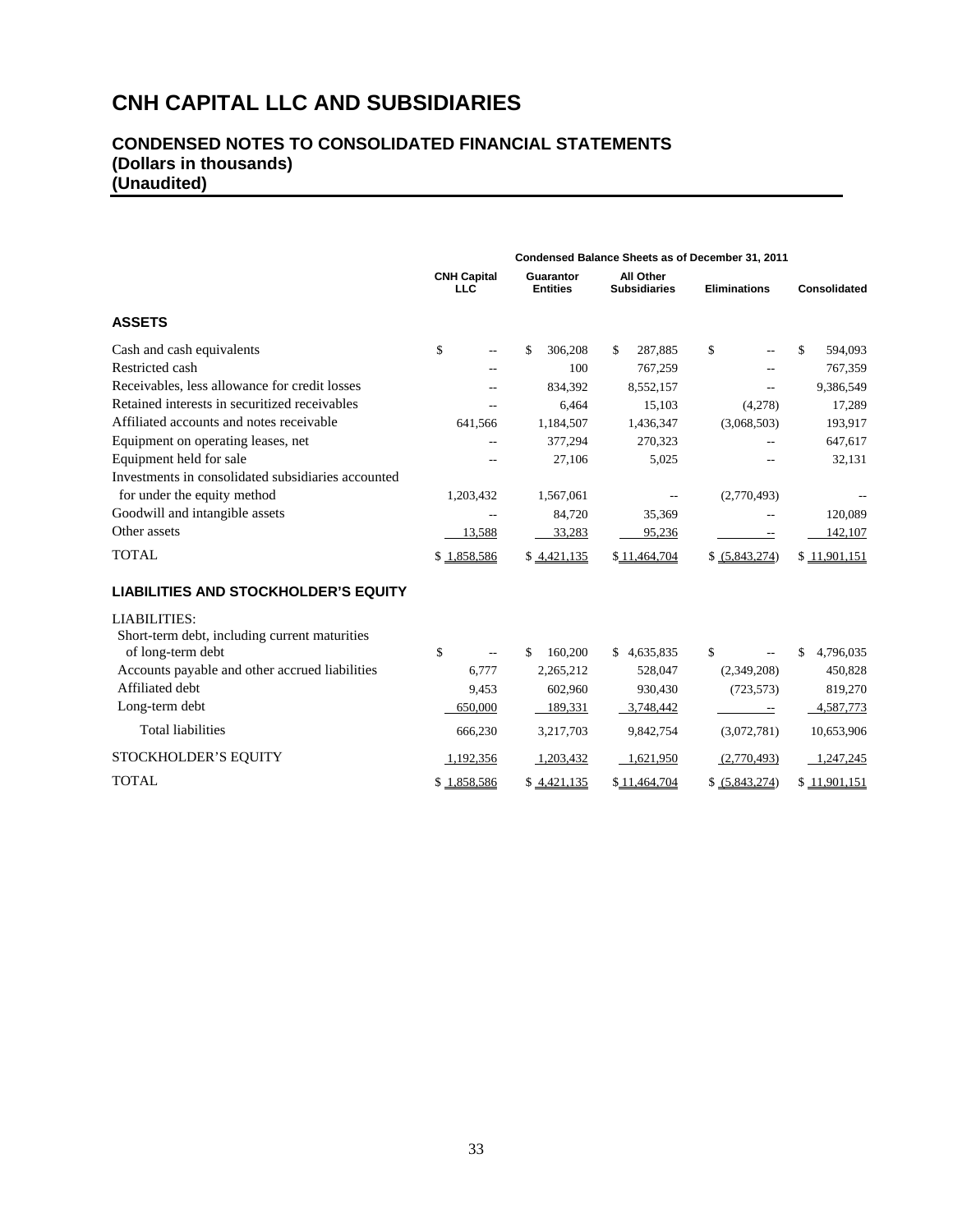## **CONDENSED NOTES TO CONSOLIDATED FINANCIAL STATEMENTS (Dollars in thousands) (Unaudited)**

|                                                | Condensed Statements of Cash Flows for the Three Months Ended March 31, 2011 |                                                                  |               |                       |                         |  |
|------------------------------------------------|------------------------------------------------------------------------------|------------------------------------------------------------------|---------------|-----------------------|-------------------------|--|
|                                                | <b>CNH Capital</b><br><b>LLC</b>                                             | All Other<br>Guarantor<br><b>Entities</b><br><b>Subsidiaries</b> |               | <b>Eliminations</b>   | <b>Consolidated</b>     |  |
| CASH FLOWS FROM OPERATING ACTIVITIES:          |                                                                              |                                                                  |               |                       |                         |  |
| Net cash from operating activities             | \$<br>(39)                                                                   | (163,773)<br>\$                                                  | 373,242<br>\$ | $\mathbb{S}$<br>5,587 | 215,017<br>$\mathbb{S}$ |  |
| <b>CASH FLOWS FROM INVESTING ACTIVITIES:</b>   |                                                                              |                                                                  |               |                       |                         |  |
| Cost of receivables acquired                   | $-$                                                                          | (2,952,796)                                                      | (3,402,512)   | 2,620,337             | (3,734,971)             |  |
| Collections of receivables                     | $-$                                                                          | 3,143,267                                                        | 2,936,378     | (2,620,913)           | 3,458,732               |  |
| Decrease in restricted cash                    | --                                                                           |                                                                  | 98.867        |                       | 98,867                  |  |
| Purchase of equipment on operating leases, net |                                                                              | 49,814                                                           | (65, 120)     |                       | (15,306)                |  |
| Other investing activities                     |                                                                              | (113)                                                            |               |                       | (113)                   |  |
| Net cash from investing activities             | $\overline{\phantom{m}}$                                                     | 240,172                                                          | (432, 387)    | (576)                 | (192, 791)              |  |
| <b>CASH FLOWS FROM FINANCING ACTIVITIES:</b>   |                                                                              |                                                                  |               |                       |                         |  |
| Intercompany activity                          | 39                                                                           | (62, 735)                                                        | (14,820)      | (5,011)               | (82, 527)               |  |
| Net decrease in indebtedness                   |                                                                              | (46, 464)                                                        | (101, 808)    |                       | (148, 272)              |  |
| Net cash from financing activities             | 39                                                                           | (109, 199)                                                       | (116, 628)    | (5,011)               | (230,799)               |  |
| DECREASE IN CASH AND CASH EQUIVALENTS          |                                                                              | (32,800)                                                         | (175, 773)    |                       | (208, 573)              |  |
| CASH AND CASH EQUIVALENTS:                     |                                                                              |                                                                  |               |                       |                         |  |
| Beginning of period                            |                                                                              | 200,287                                                          | 220,505       |                       | 420,792                 |  |
| End of period                                  |                                                                              | 167,487<br>S.                                                    | 44,732        | \$                    | 212,219<br>$s =$        |  |

## **NOTE 12: SUBSEQUENT EVENTS**

On April 23, 2012, CNH Capital LLC entered into a \$250 million, senior unsecured credit agreement with a consortium of banks. The facility has a term of three years.

On May 30, 2012, the Board of Directors of CNH Global N.V. received a proposal from Fiat Industrial to enter into a combination transaction. Fiat Industrial currently owns approximately 88% of CNH's shares. The Board of Directors of CNH Global N.V. expects to evaluate the proposal through a committee of independent directors which would retain independent financial and legal advisors to assist it. The Board of Directors of CNH Global N.V. has not yet evaluated the proposal and there can be no assurance that the proposal will lead to any definitive offer, that any agreement will be reached or that any transaction will be consummated.

Subsequent events have been evaluated by management through May 30, 2012, the date of issuance of these financial statements.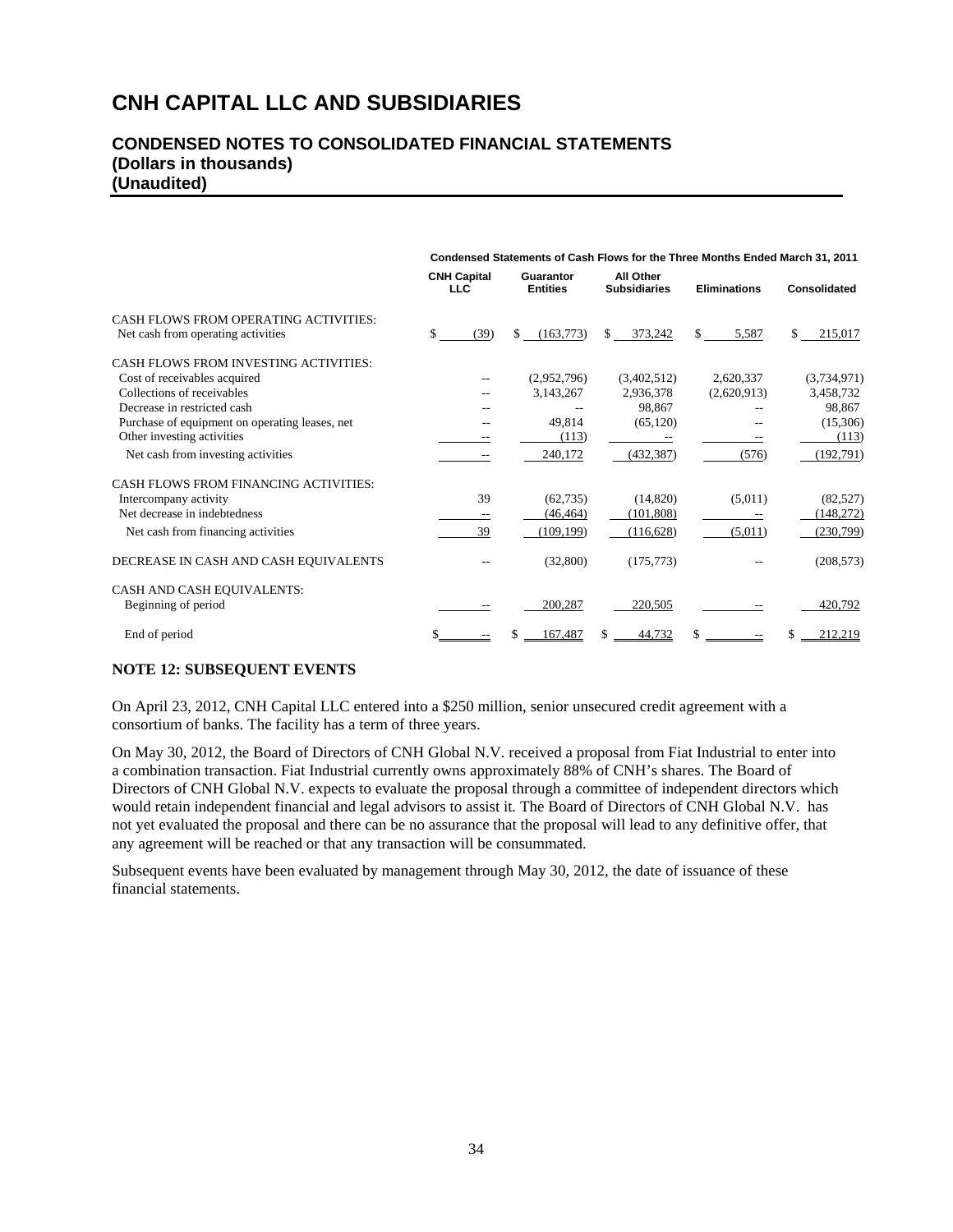### **MANAGEMENT'S DISCUSSION AND ANALYSIS OF FINANCIAL CONDITION AND RESULTS OF OPERATIONS**

#### **Overview**

### *Organization*

We offer a range of financial products and services to our North American dealers and customers. The principal products offered are retail financing for the purchase or lease of new and used CNH North America equipment and wholesale financing to our dealers. Wholesale financing consists primarily of floor plan financing as well as financing equipment used in dealer-owned rental yards, parts inventory and working capital needs. In addition, we purchase equipment from dealers that is leased to retail customers under operating lease agreements, and we finance customers using our private-label commercial revolving accounts.

#### *Trends and Economic Conditions*

Our business is closely related to the agricultural and construction equipment industries because we offer financing products for such equipment. CNH North America forecasts full year 2012 industry tractor sales to be 0%-5% better and combines to be flat compared to full year 2011. For construction equipment, CNH North America forecasts fullyear 2012 industry sales to increase approximately 20% for light equipment and 15-20% for heavy equipment compared to full year 2011.

In general, our loan mix between agricultural and construction equipment financing directionally reflects the mix of equipment sales by CNH North America. As such, changes in the agricultural industry or with respect to our agricultural equipment borrowers ("farmers") may affect the majority of our lending portfolio.

Overall, the North American agricultural industry has shown stability during the recent economic crisis. During the past five years, farm income in North America has experienced some of its highest historical levels. The relatively fixed supply of North American agricultural farm land combined with the growing demand for food products has been one of the drivers of strong commodity prices and growth in farm equity. The financing we provide to our borrowers is secured by the financed equipment, which typically has a long useful life and is a key component in the farmers' sources of income. All of these factors contribute in part to the strong credit performance of our lending portfolio in recent periods.

Net income attributable to CNH Capital LLC was \$57.2 million for the three months ended March 31, 2012, compared to \$52.8 million for the three months ended March 31, 2011. We generated improved financial margins on a higher average portfolio. The total retail receivables balance 30 days or more past due as a percentage of the retail receivables was 1.2%, 1.0% and 2.1% at March 31, 2012, December 31, 2011 and March 31, 2011, respectively. Market conditions stabilized in the construction and agricultural equipment sectors during the relevant periods.

Macroeconomic issues for the Company include the uncertainty of the global economic recovery, the impact of sovereign and state debt, capital market disruptions, the availability of credit for the Company and its customers, the effectiveness of governmental actions in respect to monetary policies, general economic conditions and financial regulatory reform.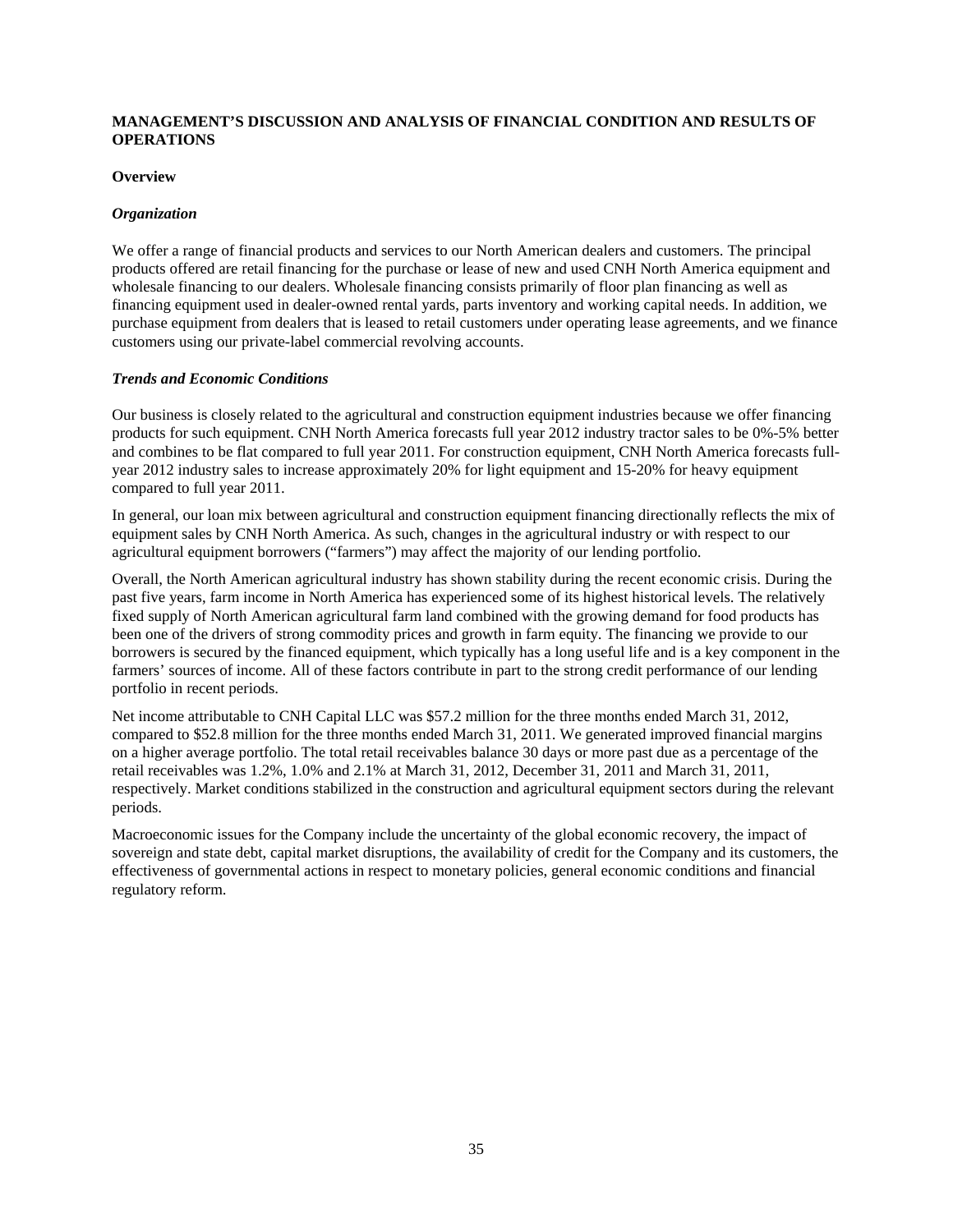### **Results of Operations**

### *Three Months Ended March 31, 2012 Compared to Three Months Ended March 31, 2011*

#### *Revenues*

Revenues for the three months ended March 31, 2012 and 2011 were as follows (dollars in thousands):

|                                     | 2012      | 2011 |         | \$ Change | % Change  |
|-------------------------------------|-----------|------|---------|-----------|-----------|
| Interest income on retail and other |           |      |         |           |           |
| receivables and finance leases      | \$111,582 |      | 117,009 | (5, 427)  | $(4.6)\%$ |
| Interest income from affiliates     | 34,993    |      | 30,610  | 4,383     | 14.3      |
| Servicing fee income                | 306       |      | 424     | (118)     | (27.8)    |
| Rental income on operating leases   | 40,342    |      | 40,280  | 62        | 0.2       |
| Other income                        | 16,040    |      | 17.499  | (1, 459)  | (8.3)     |
| Total revenues                      | 203,263   |      | 205,822 | (2,559)   | $(1.2)\%$ |

Revenues totaled \$203.3 million for the three months ended March 31, 2012 compared to \$205.8 million for the same period in 2011. The decrease was primarily due to the decrease in interest income on retail receivables, partially offset by an increase in interest income from affiliates.

Interest income on retail and other receivables and finance leases for the three months ended March 31, 2012 was \$111.6 million, representing a decrease of \$5.4 million from the same period in 2011. The decrease was primarily due to a \$10.9 million unfavorable impact from lower interest rates on new and existing retail and wholesale receivables, partially offset by a \$5.5 million favorable impact from higher average earning assets.

Interest income from affiliates for the three months ended March 31, 2012 was \$35.0 million compared to \$30.6 million for the three months ended March 31, 2011. The increase was primarily due to higher average earning wholesale assets.

Rental income on operating leases for the three months ended March 31, 2012 was \$40.3 million, an increase of \$0.1 million from the same period in 2011. The increase was due to a \$1.9 million favorable impact from higher average earning assets, partially offset by a \$1.8 million unfavorable impact from lower interest rates on new and existing operating leases.

#### *Expenses*

Interest expense totaled \$65.3 million for the three months ended March 31, 2012 compared to \$70.0 million for the same period in 2011. The decrease was primarily due to lower average interest rates.

Administrative and operating expenses were \$49.5 million for the three months ended March 31, 2012 compared to \$51.3 million for the same period in 2011. The decrease was primarily due to a reduction in fees charged by affiliates.

The provision for credit losses was \$0.6 million for the three months ended March 31, 2012 compared to a benefit of \$0.9 million for the same period in 2011. The increase in provision for credit losses was primarily due to a higher average portfolio.

The effective tax rate was 34.9% for the three months ended March 31, 2012 compared to 37.0% for the same period in 2011. The lower rate in 2012 was due primarily to the geographic mix of earnings that resulted in better utilization of the Company's tax attributes.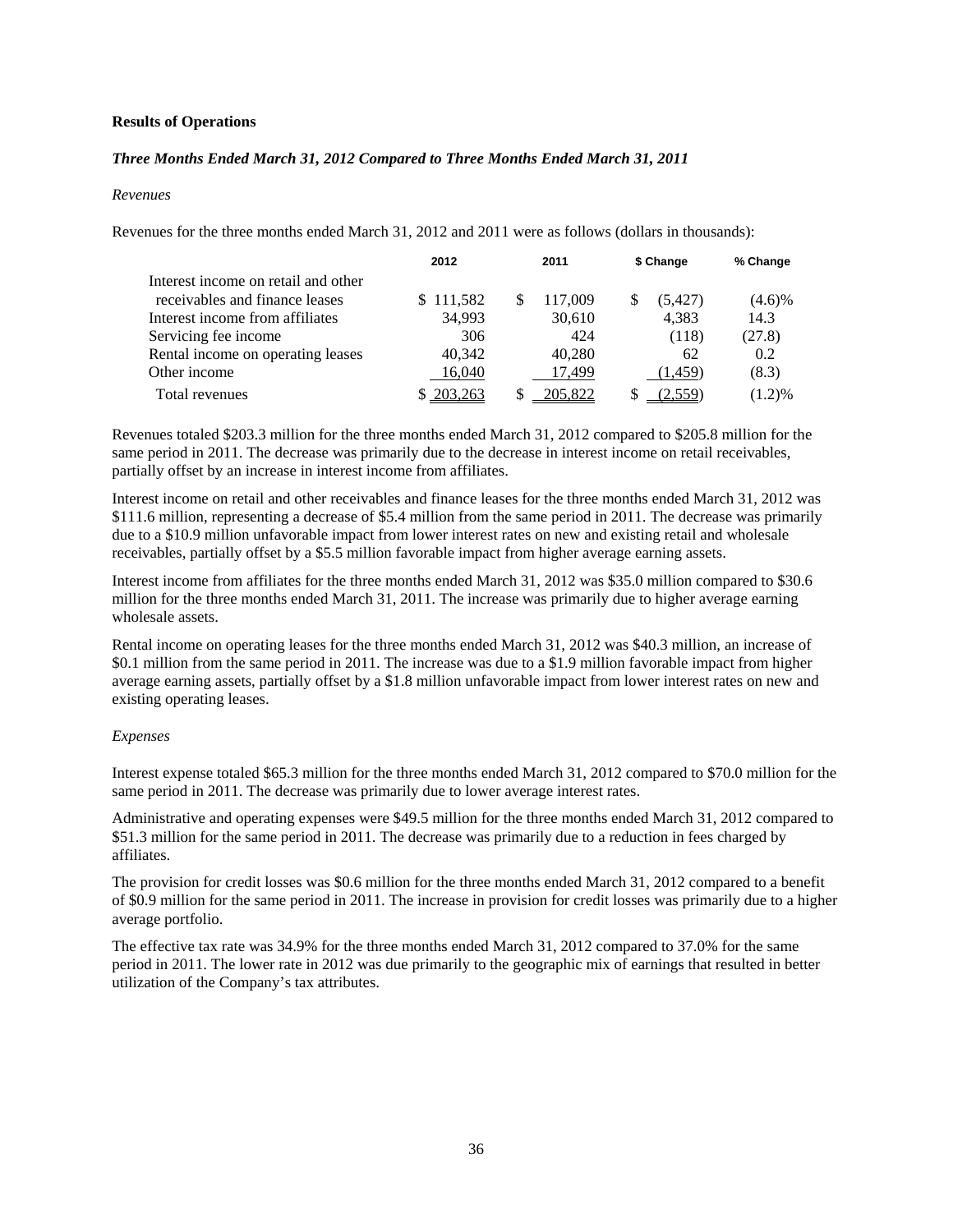#### *Receivables and Equipment on Operating Leases Originated and Held*

Receivable and equipment on operating lease originations for the three months ended March 31, 2012 and 2011 were as follows (dollars in thousands):

|                               | 2012      | 2011      | \$ Change | % Change |
|-------------------------------|-----------|-----------|-----------|----------|
| Retail receivables            | 918.445   | 813.153   | 105.292   | 12.9%    |
| Wholesale receivables         | 3.195.959 | 2,736,920 | 459,039   | 16.8     |
| Other                         | 204,662   | 184.898   | 19.764    | 10.7     |
| Equipment on operating leases | 98.590    | 72.992    | 25.598    | 35.1     |
| Total originations            | 4,417,656 | 3,807,963 | 609.693   | 16.0%    |

Retail receivables originations increased in the three months ended March 31, 2012 compared to the same period in 2011, primarily due to increases in retail sales of CNH North America equipment. Wholesale receivables originations increased primarily due to an increase in net sales of CNH North America equipment.

Total receivables and equipment on operating leases held as of March 31, 2012, December 31, 2011 and March 31, 2011 were as follows (in thousands):

|                                                     | March 31, |            | December 31,  |  | March 31, |
|-----------------------------------------------------|-----------|------------|---------------|--|-----------|
|                                                     |           | 2012       | 2011          |  | 2011      |
| Retail receivables                                  |           | 6.364.455  | 6,258,289     |  | 5,755,642 |
| Wholesale receivables                               |           | 3,505,385  | 2,972,116     |  | 3,017,045 |
| Other                                               |           | 275.142    | 262,817       |  | 280,491   |
| Equipment on operating leases                       |           | 677,639    | 647,617       |  | 605,662   |
| Total receivables and equipment on operating leases |           | 10,822,621 | \$ 10,140,839 |  | 9,658,840 |

The total retail receivables balance 30 days or more past due as a percentage of the retail receivables was 1.2%, 1.0% and 2.1% at March 31, 2012, December 31, 2011 and March 31, 2011, respectively. Market conditions stabilized in the construction and agricultural equipment sectors during the relevant periods. The total wholesale receivables balance 30 days or more past due as a percentage of the wholesale receivables was not significant with respect to any of the foregoing periods. Total retail receivables on nonaccrual status, which represent receivables for which we have ceased accruing finance income, were \$60.7 million, \$55.5 million and \$41.1 million at March 31, 2012, December 31, 2011 and March 31, 2011, respectively. Total wholesale receivables on nonaccrual status were \$66.6 million, \$54.4 million and \$65.1 million at March 31, 2012, December 31, 2011 and March 31, 2011, respectively.

Total receivable write-off amounts, net of recoveries, by product for the three months ended March 31, 2012 and 2011 were as follows (in thousands):

|                                     | 2012  | 2011 |        |  |
|-------------------------------------|-------|------|--------|--|
| Retail receivables                  | 2.482 |      | 5.365  |  |
| Wholesale receivables               | (58)  |      | 9.057  |  |
| Other                               | .667  |      | 3.030  |  |
| Total write-offs, net of recoveries | 1 I V |      | 17 452 |  |

The decrease in retail write-offs is consistent with improved conditions in the construction market and delinquency trends in both the construction and agricultural markets. Higher wholesale write-offs for the three months ended March 31, 2011 were primarily due to losses incurred with one dealer.

Our allowance for credit losses on all receivables financed totaled \$103.3 million at March 31, 2012, \$106.7 million at December 31, 2011 and \$100.0 million at March 31, 2011. The level of the allowance is based on many quantitative and qualitative factors, including historical loss experience by product category, portfolio duration, delinquency trends, economic conditions and credit risk quality. We believe our allowance is sufficient to provide for losses in our existing receivable portfolio.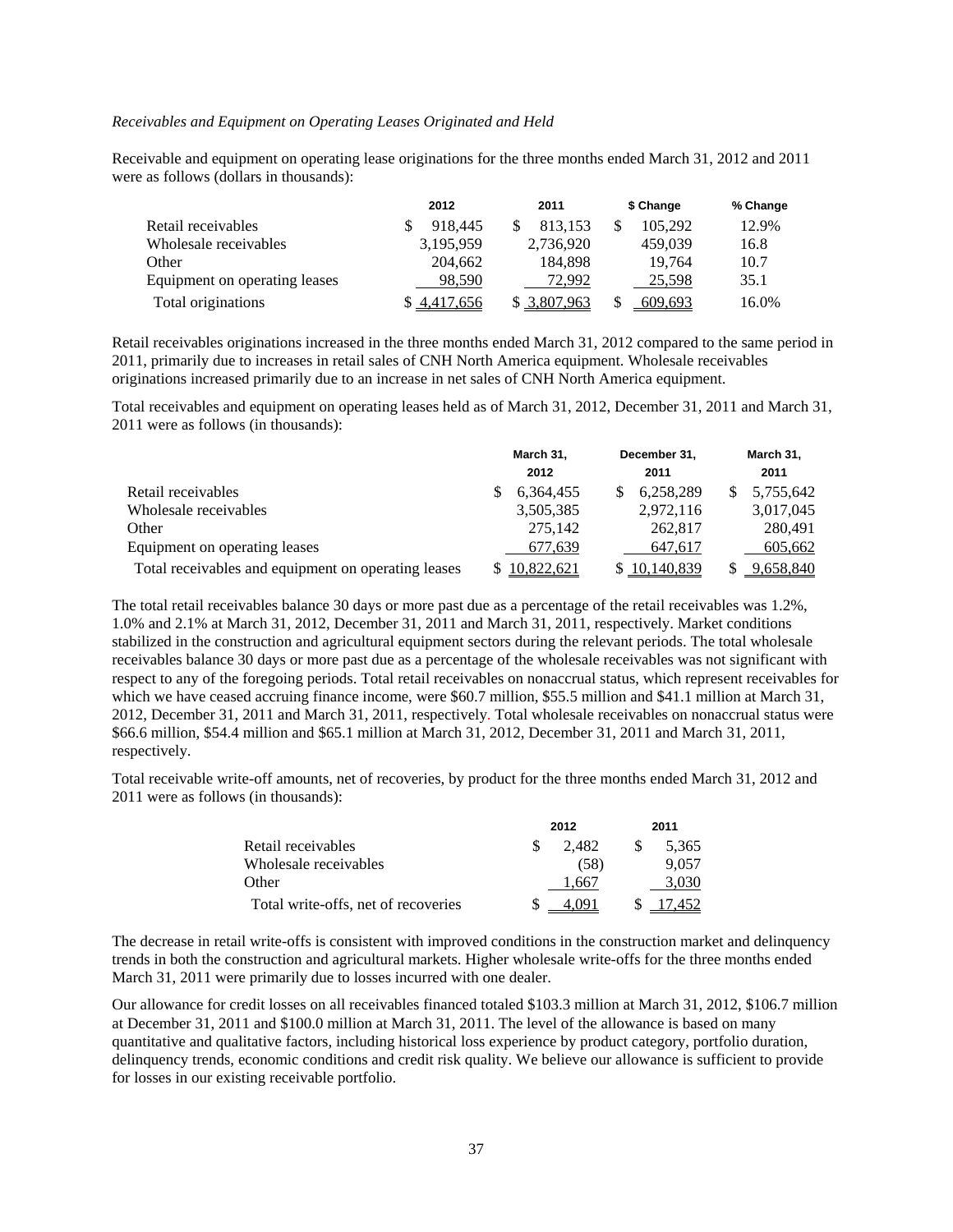#### **Liquidity and Capital Resources**

The following discussion of liquidity and capital resources principally focuses on our statements of cash flows, balance sheets and capitalization. The majority of our originated receivables are securitized, and cash generated from such receivables is utilized to pay the related debt. In addition, we have committed secured and unsecured facilities, affiliate borrowing and cash to fund our liquidity and capital needs.

CNH Capital's current funding strategy is to maintain sufficient liquidity and flexible access to a wide variety of financial instruments and funding options. In the past, securitization has been one of our most economical sources of funding, and with our current non-investment grade rating, we expect securitization to continue to represent a substantial portion of our capital structure. In addition to our current funding and liquidity sources, which include a combination of term receivables securitizations, committed asset-backed and unsecured facilities, secured and unsecured borrowings and affiliate funding sources, we expect changes to our funding profile as costs and terms of accessing the unsecured term market improve.

### *Cash Flows*

|                                         |           | For the Three Months Ended |      |           |  |  |
|-----------------------------------------|-----------|----------------------------|------|-----------|--|--|
|                                         | March 31, |                            |      |           |  |  |
|                                         | 2012      |                            | 2011 |           |  |  |
|                                         |           | (in thousands)             |      |           |  |  |
| Cash flows from operating activities    | \$        | 348.265                    |      | 215.017   |  |  |
| Cash flows used in investing activities |           | (508, 779)                 |      | (192,791) |  |  |
| Cash flows used in financing activities |           | (196, 868)                 |      | (230,799) |  |  |
| Net cash used                           |           | (357,382)                  |      | 208.573   |  |  |

Operating activities in the three months ended March 31, 2012 generated cash of \$348 million, resulting primarily from net income of \$57 million, a decrease in affiliated accounts and notes receivables of \$179 million and a decrease in other assets and equipment held for sale of \$86 million. The increase of cash generated from operating activities in the three months ended March 31, 2012 compared to the three months ended March 31, 2011 was primarily due to the year over year decrease in affiliated accounts and notes receivables.

Cash flows used in investing activities in the three months ended March 31, 2012 totaled \$509 million, resulting primarily from a net growth in receivables of \$605 million and \$99 million in expenditures for equipment on operating leases, partially offset proceeds from the sale of equipment on operating lease of \$46 million and decrease in restricted cash of \$148 million. The increase of cash used in investing activities in the three months ended March 31, 2012 compared to the three months ended March 31, 2011 was primarily due to a higher growth in receivables and a decrease in restricted cash.

Cash flows used in financing activities in the three months ended March 31, 2012 of \$197 million primarily reflected the net cash payment of \$247 million to reduce affiliated debt and net cash received of \$50 million of longterm debt and short-term borrowings. The increase in cash paid in the three months ended March 31, 2012 compared to the three months ended March 31, 2011 was primarily due to increased payments to reduce affiliated debt.

#### *Securitization*

CNH Capital and its predecessor entities have been securitizing receivables since 1992. Because this market generally remains a cost effective financing source and allows access to a wide investor base, we expect to continue utilizing securitization as one of our core sources of funding in the near future. CNH Capital has completed public and private issuances of asset-backed securities in both the U.S. and Canada and, as of March 31, 2012, the amounts outstanding were approximately \$6.1 billion.

We will strive to continue to tailor our transactions to applicable market conditions while optimizing economic terms and reducing execution risks.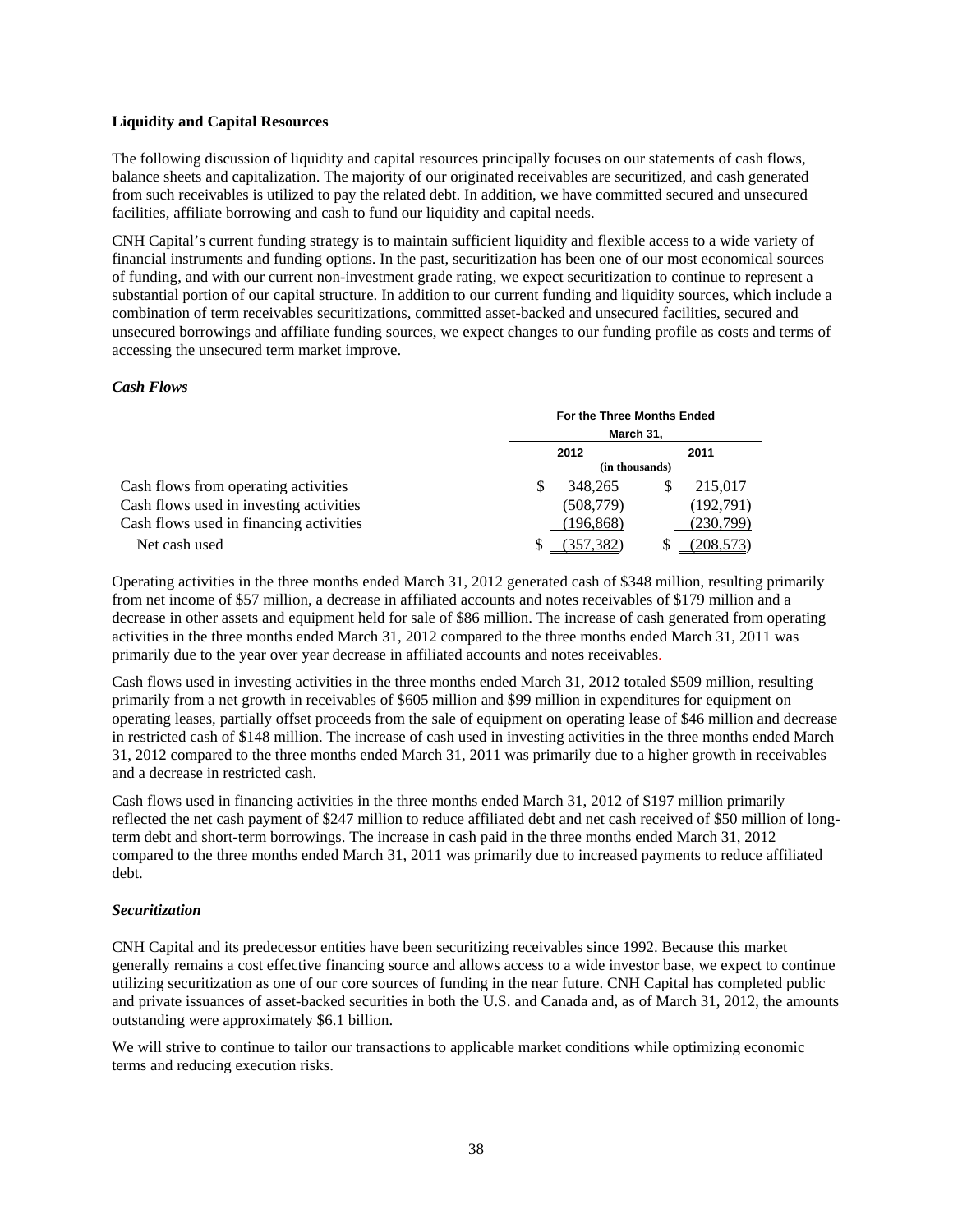#### *Committed Asset-Backed Facilities*

CNH Capital has committed asset-backed facilities with several banks, primarily through their commercial paper conduit programs. Committed asset-backed facilities for the U.S. and Canada totaled \$3.5 billion at March 31, 2012, with original maturities of one to two years. The excess availability under the facilities varies during the year, depending on origination volume and the refinancing of receivables with term securitization transactions. At March 31, 2012, approximately \$1.2 billion of funding was available for use under these facilities.

#### *Unsecured Financing Transactions*

On April 23, 2012 CNH Capital LLC entered into a \$250 million, senior unsecured credit agreement with a consortium of banks. The facility has a term of three years.

### *Other Financing Transactions*

CNH Capital has also met some of its funding needs through financing opportunities such as bank loans secured by various receivables, third-party direct sale transactions and private short-term lending agreements.

### *Affiliate Sources*

CNH Capital borrows, as needed, from CNH. This source of funding is primarily used to finance various on-book assets and provides additional flexibility when evaluating market conditions and potential third-party financing options. We have obtained financing from Fiat Industrial treasury subsidiaries and, from time to time, have entered into term loan agreements. At March 31, 2012, affiliated debt was \$0.6 billion, down from \$0.8 billion at December 31, 2011.

### *Equity Position*

Our equity position also supports our capabilities to access various funding sources. Our stockholder's equity at March 31, 2012 was \$1.3 billion, compared to \$1.2 billion at December 31, 2011.

## *Liquidity*

The vast majority of CNH Capital's debt is self-liquidating from the cash generated by the underlying amortizing receivables. Normally, additional liquidity should not be necessary for the repayment of such debt. New originations of retail receivables are usually warehoused in committed asset-backed facilities until being refinanced in the term ABS market or with other third-party debt. New wholesale receivables are typically financed through a master trust and funded by variable funding notes ("VFNs") or in the term ABS market. As of March 31, 2012, CNH Capital had excess availability under these programs to fund new originations of both retail and wholesale receivables. Cash and commitments under the facilities shown in the table below totaled \$4.5 billion, of which \$1.5 billion was available for use at March 31, 2012.

|                                            | (in thousands) |
|--------------------------------------------|----------------|
| Cash, cash equivalents and restricted cash | 858,448        |
| Committed asset-backed facilities          | 3,539,082      |
| Committed unsecured facility               | 100,000        |
| Total cash and facilities                  | 4.497.530      |
| Less: restricted cash                      | 621,737        |
| Less: facilities utilization               | 2,334,268      |
| Total available for use                    | \$1,541,525    |

The liquidity available for use varies due to changes in origination volumes, reflecting the financing needs of our customers, and is influenced by the timing of any refinancing of underlying receivables.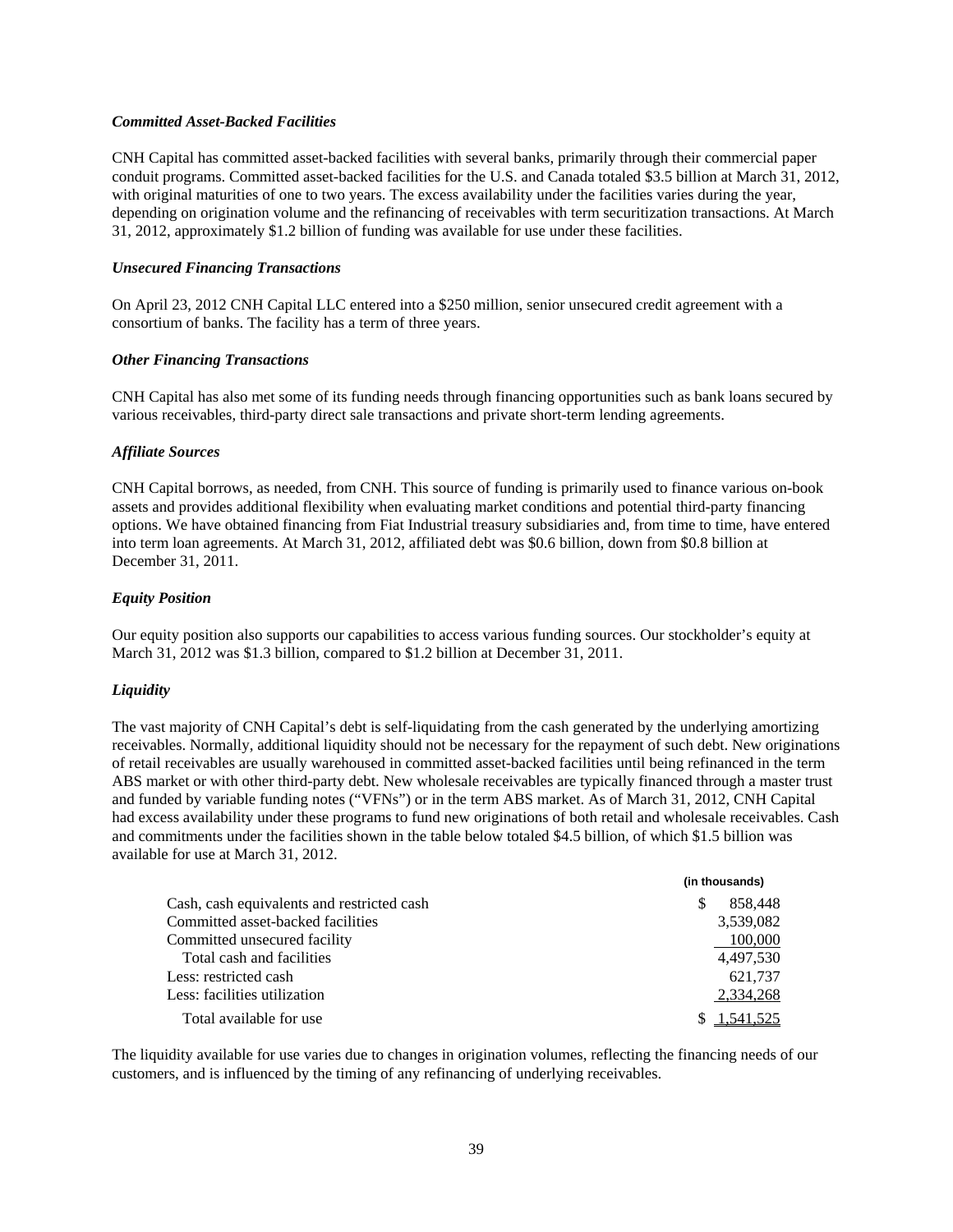In connection with a limited number of funding transactions, CNH Capital America LLC provides financial guarantees to various parties on behalf of certain foreign CNH Financial Services subsidiaries, in an amount not to exceed \$300.8 million as of March 31, 2012.

#### *Cautionary Note Regarding Forward-Looking Statements*

All statements other than statements of historical fact contained in this quarterly report, including statements regarding our competitive strengths; business strategy; future financial position or operating results; budgets; projections with respect to revenue, income, capital expenditures, capital structure or other financial items; costs; and plans and objectives of management regarding operations, products and services, are forward-looking statements. These statements may include terminology such as "may," "will," "expect," "could," "should," "intend," "estimate," "anticipate," "believe," "outlook," "continue," "remain," "on track," "design," "target," "objective," "goal," or similar terminology.

Our outlook is predominantly based on our interpretation of what we consider to be key economic assumptions and involves risks and uncertainties that could cause actual results to differ (possibly materially) from such forward-looking statements. Macro-economic factors including monetary policy, interest rates, currency exchange rates, inflation, deflation, credit availability and government intervention in an attempt to influence such factors may have a material impact on our customers and the demand for our services. The demand for CNH's products and, in turn, our products and services is influenced by a number of factors, including, among other things: general economic conditions; demand for food; commodity prices, raw material and component prices and stock levels; net farm income levels; availability of credit; developments in biofuels; infrastructure spending rates; housing starts; commercial construction; seasonality of demand; changes and uncertainties in the monetary and fiscal policies of various governmental and regulatory entities; the ability to maintain key dealer relationships; currency exchange rates and interest rates; pricing policies by CNH or its competitors; political, economic and legislative changes; and the other risks described in "Risk Factors." Some of the other significant factors that may affect our results include our access to credit, restrictive covenants in our debt agreements, actions by rating agencies concerning the ratings on our debt and asset-backed securities and the credit ratings of CNH Global and Fiat Industrial, risks related to our relationship with Fiat Industrial, weather, climate change and natural disasters, actions taken by our competitors, the effect of changes in laws and regulations, the results of legal proceedings and employee relations.

Furthermore, in light of recent difficult economic conditions, both globally and in the industries in which we operate, it is particularly difficult to forecast our results and any estimates or forecasts of particular periods that we provide are uncertain. We can give no assurance that the expectations reflected in our forward-looking statements will prove to be correct. Our actual results could differ materially from those anticipated in these forward-looking statements. All written and oral forward-looking statements attributable to us are expressly qualified in their entirety by the factors we disclose that could cause our actual results to differ materially from our expectations. We undertake no obligation to update or revise publicly any forward-looking statements.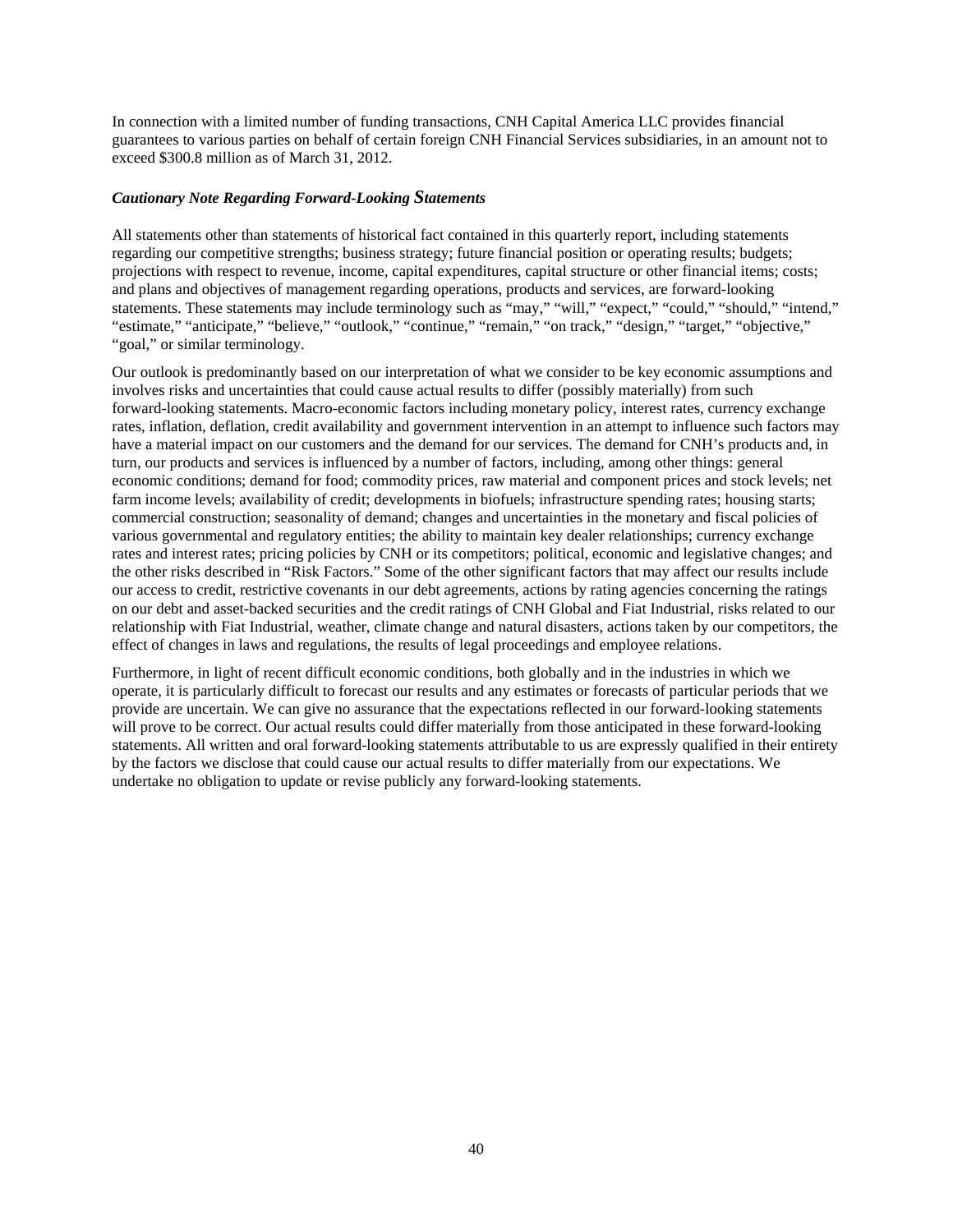#### **Critical Accounting Policies and Estimates**

See our critical accounting policies and estimates discussed in our annual report for the year ended December 31, 2011 under the caption "Management's Discussion and Analysis of Financial Condition and Results of Operations" and Note 2 to our audited consolidated financial statements included in such annual report. There were no material changes to these policies or estimates during the three months ended March 31, 2012.

### **New Accounting Pronouncements**

There were no new accounting standards adopted during the three months ended March 31, 2012.

## **CONTROLS AND PROCEDURES**

### **Disclosure Controls and Procedures**

Under the supervision, and with the participation, of our management, including our President and Chief Financial Officer, we conducted an evaluation of the effectiveness of our disclosure controls and procedures as of March 31, 2012. Based on that evaluation, our President and Chief Financial Officer concluded that the disclosure controls and procedures are effective to provide reasonable assurance that information required to be disclosed by us is recorded, processed, summarized and reported within the required time periods and that such information is accumulated and communicated to our management, including our President and Chief Financial Officer, as appropriate, to allow timely decisions regarding required disclosure.

## **Changes in Internal Control over Financial Reporting**

There has been no change in our internal control over financial reporting during the three months ended March 31, 2012 that has materially affected, or is reasonably likely to materially affect, our internal control over financial reporting.

## **LEGAL PROCEEDINGS**

CNH Capital is party to various litigation matters and claims arising from its operations. Management believes that the outcome of these proceedings, individually and in the aggregate, will not have a material adverse effect on CNH Capital's financial position or results of operations.

## **RISK FACTORS**

Our Annual Report for the year ended December 31, 2011 includes a detailed discussion of our risk factors under the caption "Risk Factors". These risks should be considered in conjunction with Management's Discussion and Analysis of Financial Condition and Results of Operations and the other risks described in the Cautionary Note Regarding Forward-Looking Statements in this quarterly report. The risks described in our annual report and this quarterly report are not the only risks faced by us. Additional risks and uncertainties not currently known to us or that are currently judged to be immaterial may also materially affect our business, financial condition or operating results.

## **MINE SAFETY DISCLOSURES**

Not applicable.

## **OTHER INFORMATION**

On May 30, 2012, the Board of Directors of CNH Global N.V. received a proposal from Fiat Industrial to enter into a combination transaction. Fiat Industrial currently owns approximately 88% of CNH's shares. The Board of Directors of CNH Global N.V. expects to evaluate the proposal through a committee of independent directors which would retain independent financial and legal advisors to assist it. The Board of Directors of CNH Global N.V. has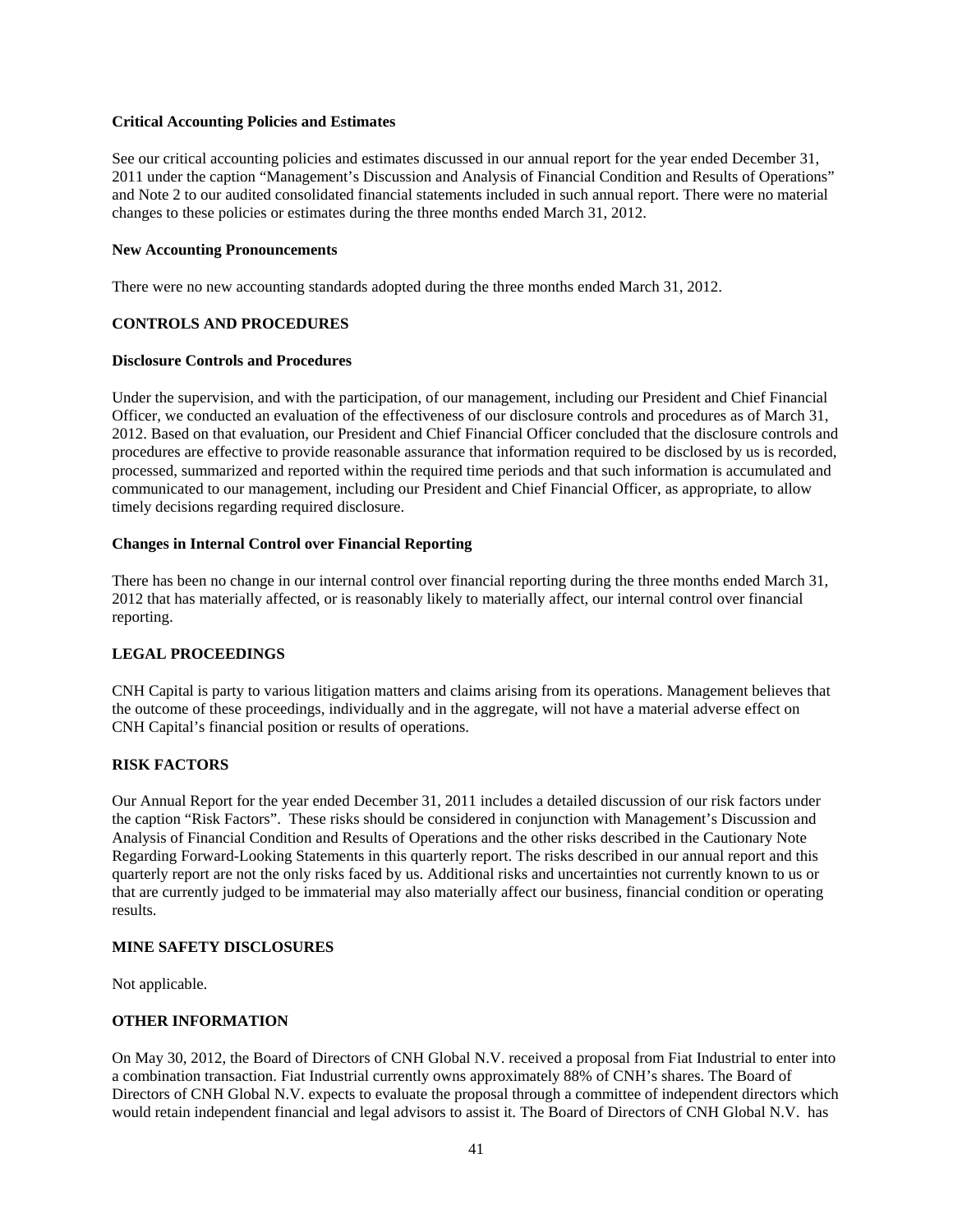not yet evaluated the proposal and there can be no assurance that the proposal will lead to any definitive offer, that any agreement will be reached or that any transaction will be consummated.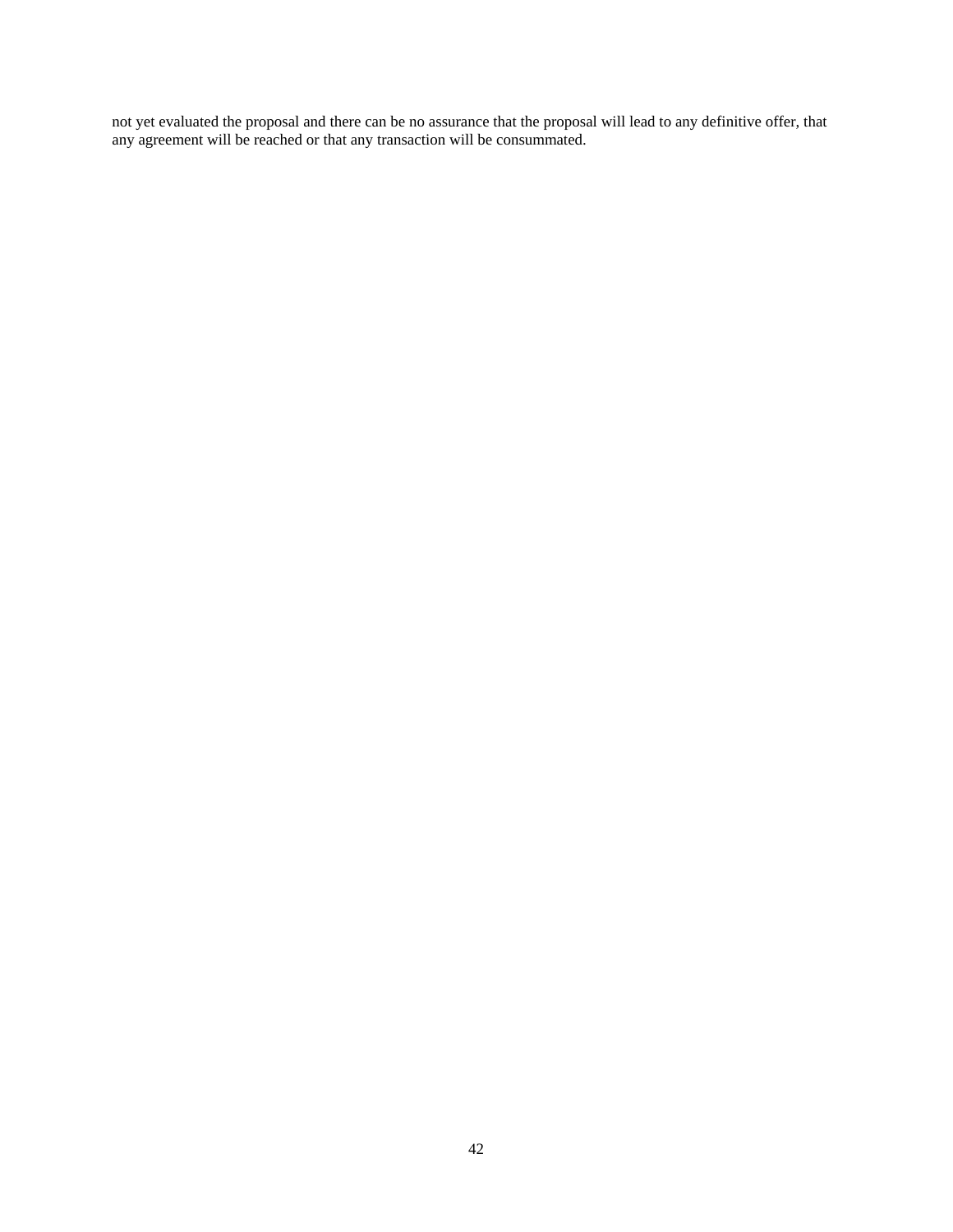## **LIST OF EXHIBITS**

12 Computation of Ratio of Earnings to Fixed Charges